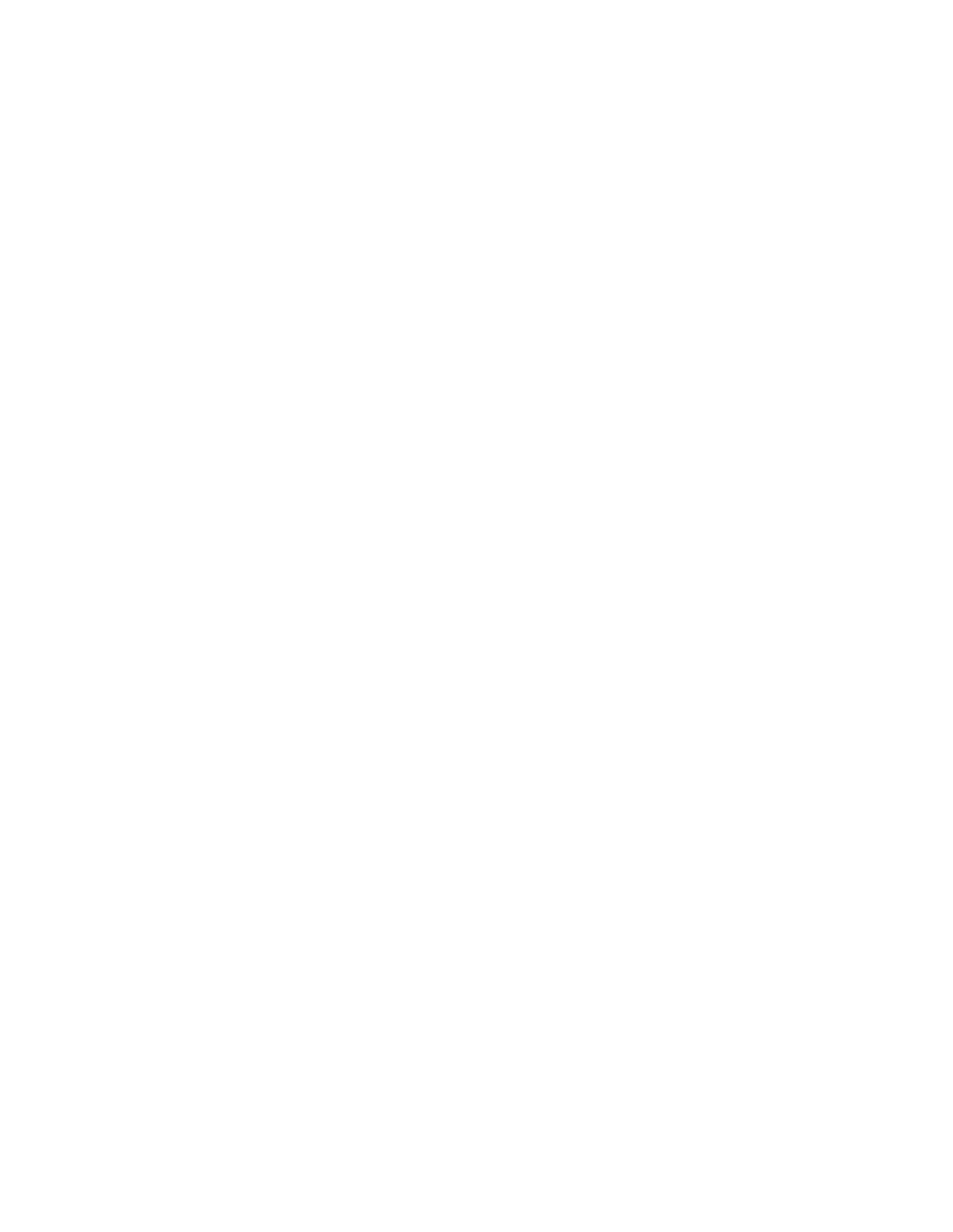# **Table of Contents**

#### **PART I BYLAW S RESPECTIN G M ED ICAL STAFF**

#### **PART II O RG AN IZATIO N O F TH E M ED ICAL STAFF**

| 4. |                                                                                                  |     |
|----|--------------------------------------------------------------------------------------------------|-----|
| 5. |                                                                                                  |     |
| 6. |                                                                                                  |     |
| 7. |                                                                                                  |     |
| 8. | Appointment of Physician Leaders to Programs, Services, Health Services Areas and                |     |
|    |                                                                                                  |     |
|    | 9. Responsibilities of the Physician Leader(s); Chief of Staff, Senior Medical Officer, Chief of |     |
|    |                                                                                                  |     |
|    |                                                                                                  |     |
|    |                                                                                                  |     |
|    |                                                                                                  |     |
|    |                                                                                                  |     |
|    |                                                                                                  |     |
|    |                                                                                                  |     |
|    | 16. Responsibilities of the two Referral Centres and the one Rural Medical Advisory              |     |
|    |                                                                                                  | .24 |
|    | 17. Composition of the Referral Centre and Rural Medical Advisory Committee: (See Appendix       |     |
|    |                                                                                                  | .26 |
|    |                                                                                                  |     |

#### **PART III MEDICAL STAFF ASSOCIATION**

#### **PART IV**

# **M ED ICAL STAFF CATEG O RIES**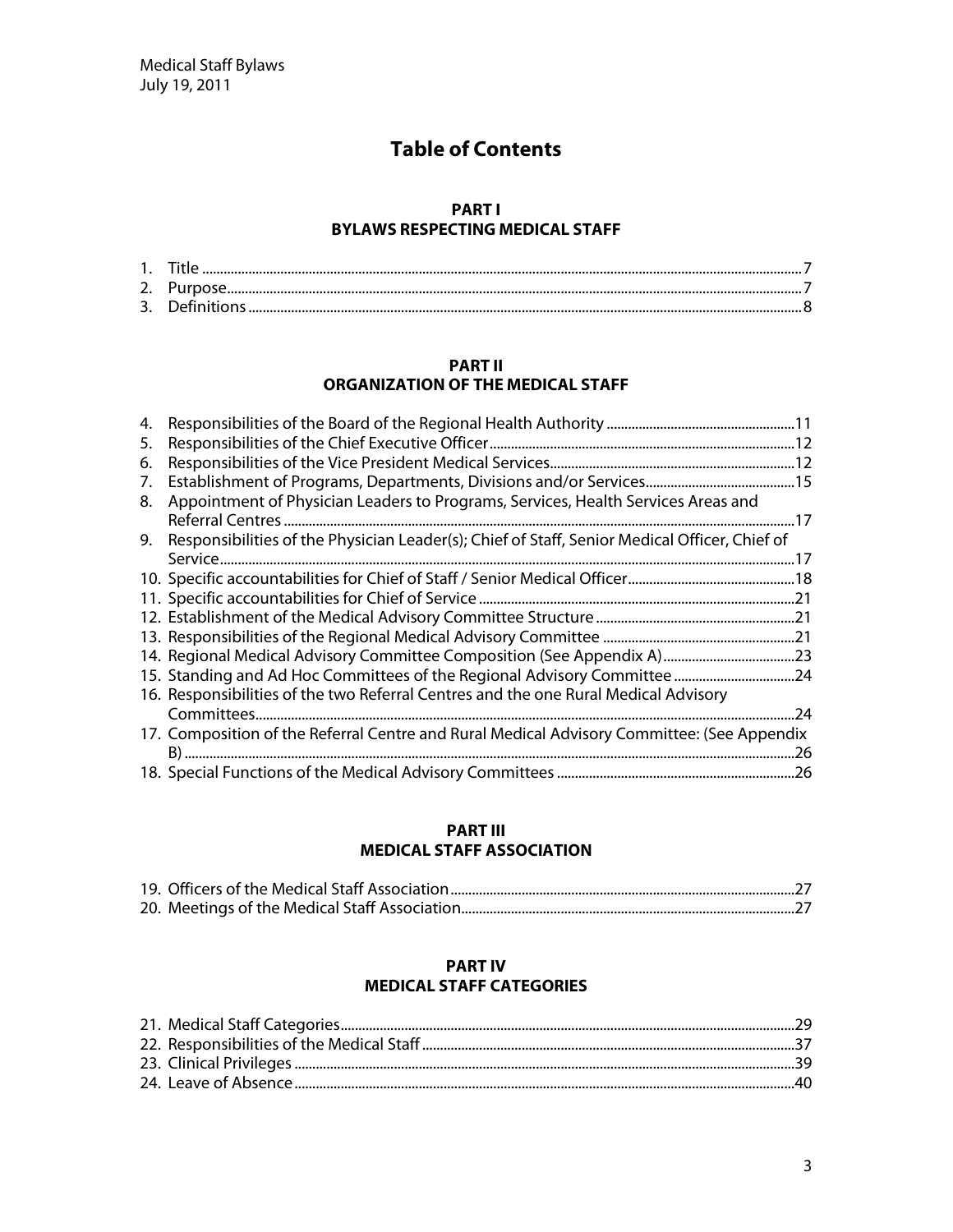#### **PART V APPOINTMENT AND REAPPOINTMENT - GENERAL**

#### **PART VI INITIAL APPOINTMENT**

| 31. Recommendation of the Referral Centre / Rural Medical Advisory Committee  49 |  |
|----------------------------------------------------------------------------------|--|
|                                                                                  |  |

#### **PART VII REAPPOINTMENT**

| 37. Recommendation for Referral Centre / Rural Medical Advisory Committee 54 |  |
|------------------------------------------------------------------------------|--|
|                                                                              |  |
|                                                                              |  |
|                                                                              |  |

#### **PART VIII DISCIPLINE**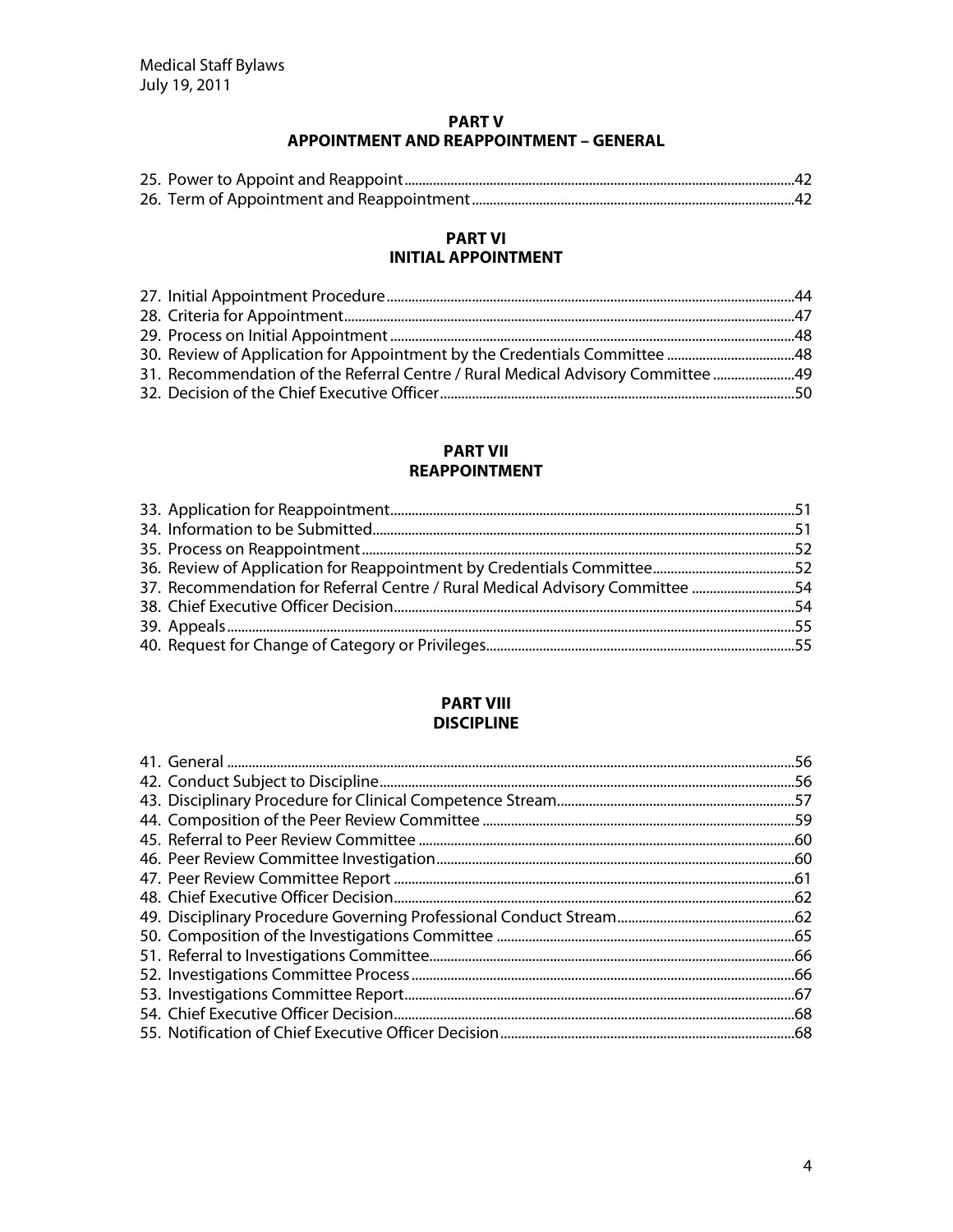#### **PARTIX IMMEDIATE SUSPENSION**

## **PART X APPEALS**

#### **PART XI GENERAL PROCEDURES**

#### **PART XII AMENDMENTS**

|--|--|

#### **PART XIII ADOPTION AND APPROVAL**

# **APPENDICES**

| Appendix B – Referral Centre Medical Advisory Committee / Rural Medical Advisory |  |
|----------------------------------------------------------------------------------|--|
|                                                                                  |  |
|                                                                                  |  |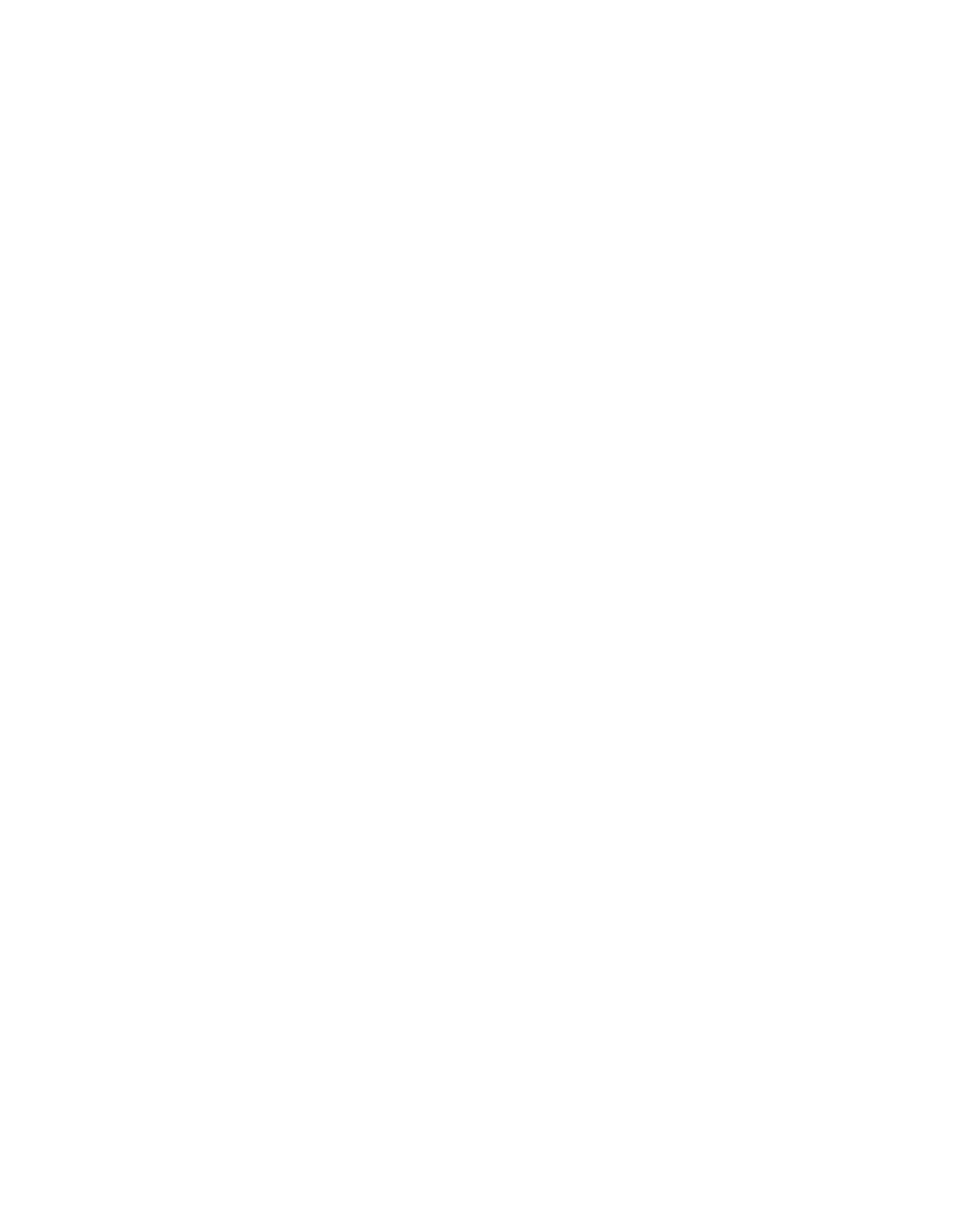#### **PART I**

#### **BYLAW S RESPECTIN G M ED ICAL STAFF**

#### **1. Title**

These bylaws respecting medical staff shall be referred to as the Medical Staff Bylaws for the Central Health Authority.

#### **2. Purpose**

- 2.1 These bylaws respecting medical staff are developed and enacted in order to:
	- 2.1.1 provide an administrative structure for the governance of medical staff affairs within the Regional Health Authority;
	- 2.1.2 promote within available resources the provision of quality health services, ensuring patient safety and quality improvement/assurance of medical care;
	- 2.1.3 provide a mechanism for physicians to identify health care needs and advocate for adequate availability of resources;
	- 2.1.4 govern the procedure for the appointment, reappointment, suspension and termination of appointment of physicians to the medical staff, ensuring fairness, due process and timeliness;
	- 2.1.5 comply with health care educational standards and with national undergraduate and postgraduate standards in collaboration with the Faculty of Medicine of Memorial University;
	- 2.1.6 promote participation in, and ensure adherence to ethical policies applicable to, approved research;
	- 2.1.7 provide a means of effective and efficient communication amongst the medical staff, the Regional Health Authority, and administration within the health region;
	- 2.1.8 provide for medical staff input into policy, procedure, planning and budget decisions of the Regional Health Authority;
	- 2.1.9 promote an environment that is safe and healthy for patients and staff;
	- 2.1.10 promote and encourage a responsibility for personal health and the maintenance of wellness;
	- 2.1.11 maintain efficient use of resources; and
	- 2.1.12 govern the procedure for the discipline of members of the medical staff ensuring fairness, due process and timeliness.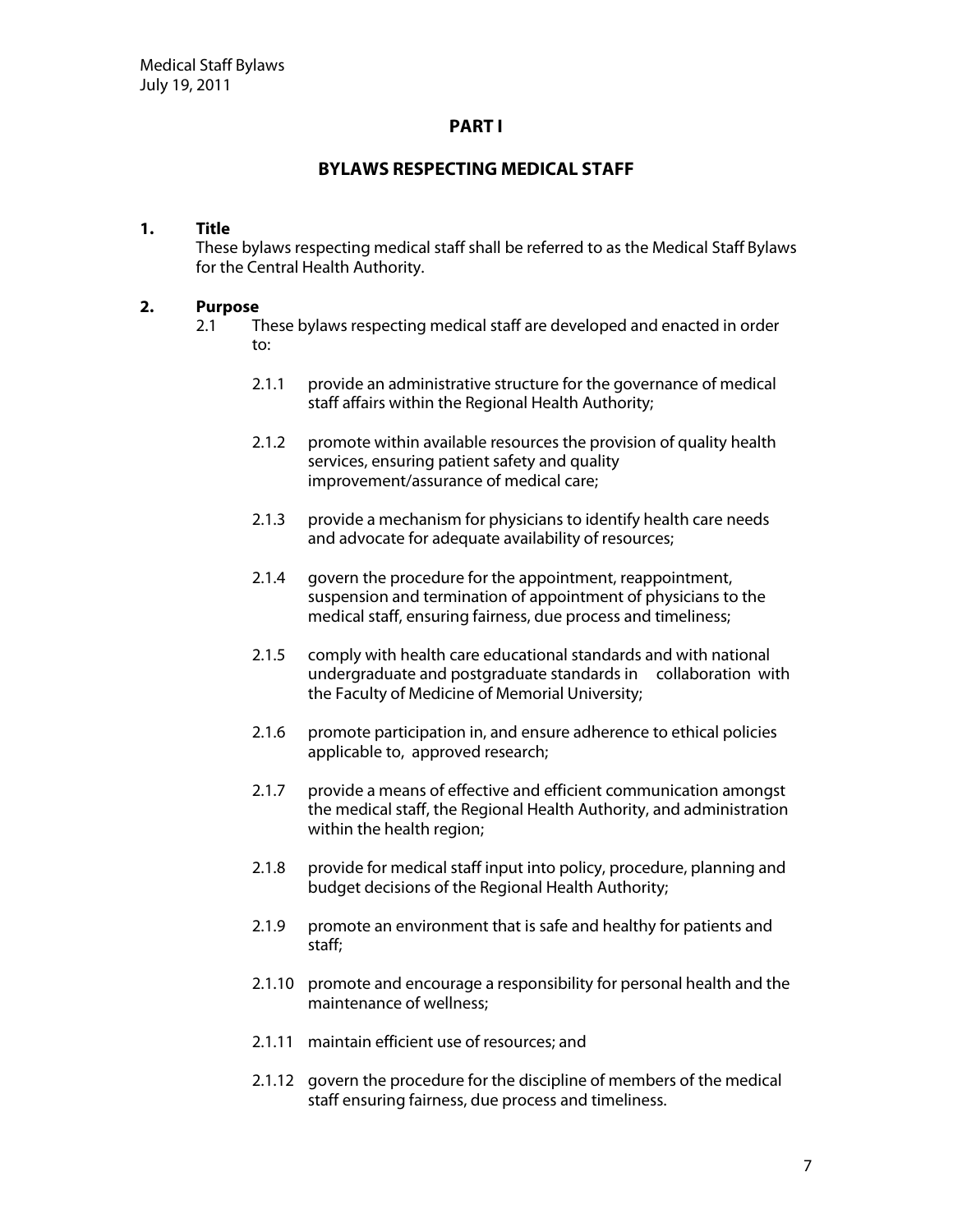2.2 These bylaws respecting medical staff apply to the medical staff members appointed or reappointed pursuant to these bylaws.

#### **3. D efinitions**

In these bylaws, the following definitions apply:

- 3.1 "Applicant" means a person who has applied for appointment to the medical staff under Part VI of these By Laws;
- 3.2 "Board" means those persons appointed as members of the Board of Trustees of the Regional Health Authority by the Lieutenant Governor in Council pursuant to Section 8 of the Regional Health Authorities Act;
- 3.3 "Business Day": means a day other than a Saturday or Sunday or a "public holiday" within the meaning of the Labour Standards Act;
- 3.4 "Chief Executive Officer" (or "CEO") means the person appointed by the Board of the Regional Health Authority as Chief Executive Officer within the meaning of Section 14 of the Regional Health Authorities Act, responsible to the Board of Regional Health Authority for the day-to-day conduct and management of the affairs and activities of the Regional Health Authority at its facilities or delivered through its programs and services, and includes a person to whom the powers, duties and responsibilities of the Chief Executive Officer are delegated by the Board in the absence or incapacity of the person appointed as Chief Executive Officer:
- 3.5 "Chief Operating Officer" (COO) means an executive team member appointed by the CEO and responsible for a regional referral centre;
- 3.6 "Chief of Staff" means a medical staff leader of a combination of medical services at a regional referral centre;
- 3.7 "College" means the College of Physicians and Surgeons of Newfoundland and Labrador;
- 3.8 "Credentials Committee" means the committee appointed by each of the Referral Centre Medical Advisory Committees and the Rural Medical Advisory Committee to review the appointments and reappointments to the Medical Staff of the Regional Health Authority and make recommendations to the appropriate Medical Advisory Committee;
- 3.9 "Delegate" means that person who has been authorized to act or perform a task on behalf of another person;
- 3.10 "Director of Health Services" is the term to denote the administrative leader of a group of health services within a designated geographical location;
- 3.11 "Chief of Service" is the medical staff leader of a medical service at a regional referral centre;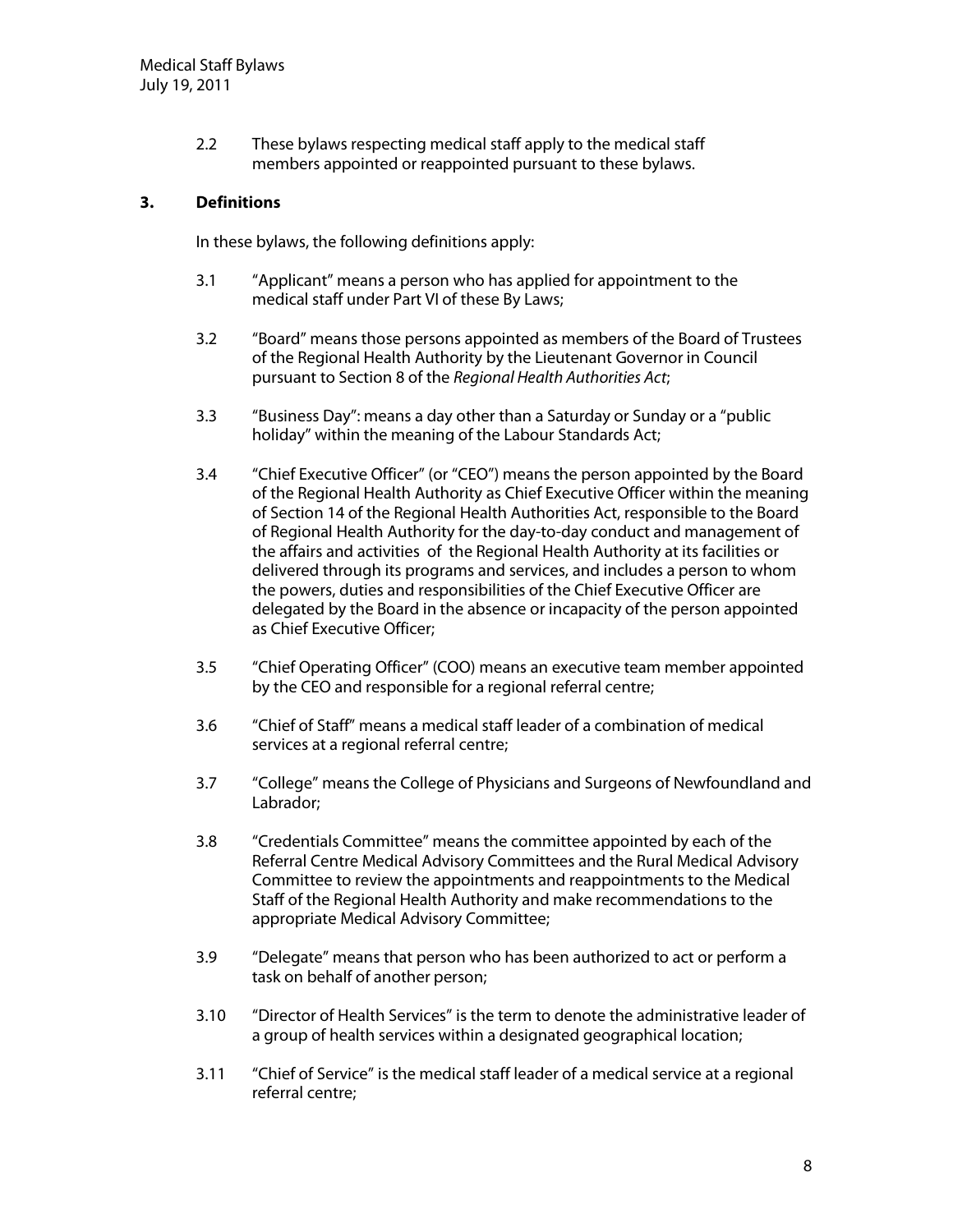- 3.12 "Vice President Rural Health" is an executive team member responsible for eight rural health services areas.
- 3.13 "Senior Medical Officer" is a term to denote the medical staff leader of a rural health services area;
- 3.14 "Health Region" means the Central Health Region established pursuant to Section 6 of the Regional Health Authorities Act;
- 3.15 "Impact Analysis" means a study conducted by the Vice President Medical Services, or delegate, in consultation with the appropriate physician leader to determine the impact upon the resources of the Regional Health Authority of a proposed appointment of any person to the medical staff;
- 3.16 "Medical Staff" means those physicians who have been appointed as members of the medical staff by the Chief Executive Officer, and "member" has a corresponding meaning;
- 3.17 "Physician Leader" includes the following:
	- 3.17.1 Chief of Staff
	- 3.17.2 Chief of Service
	- 3.17.3 Senior Medical Officer
- 3.18 "Physician" means a physician who is entitled to practice medicine pursuant to the Medical Act, 2005;
- 3.19 "Policies and Procedures" means those policies and procedures that have been approved in accordance with a Regional Health Authority process;
- 3.20 "Post Graduate Medical Trainees" means physicians who have qualified and completed a medical degree and who are pursuing further supervised training in accredited Royal College or family medicine programs;
- 3.21 "Privileges" means the authority granted to a physician by the Chief Executive Officer in accordance with these Bylaws;
- 3.22 "Program/Service/Department" is the term used to describe a group of similar/complementary services across or within sites in the health region that are directed towards meeting specific health care needs of a group of patients, residents and/or clients;
- 3.23 "Program/Service/Department Director" denotes the person who is the administrative leader of a program, service or department;
- 3.24 "Program/Service/Department Leadership Team" denotes the leadership group of a program/service/department and is to include but is not limited to:
	- 3.24.1 Chief Operating Officer / Vice President Rural Health
	- 3.24.2 Director Health Services / Other relevant directors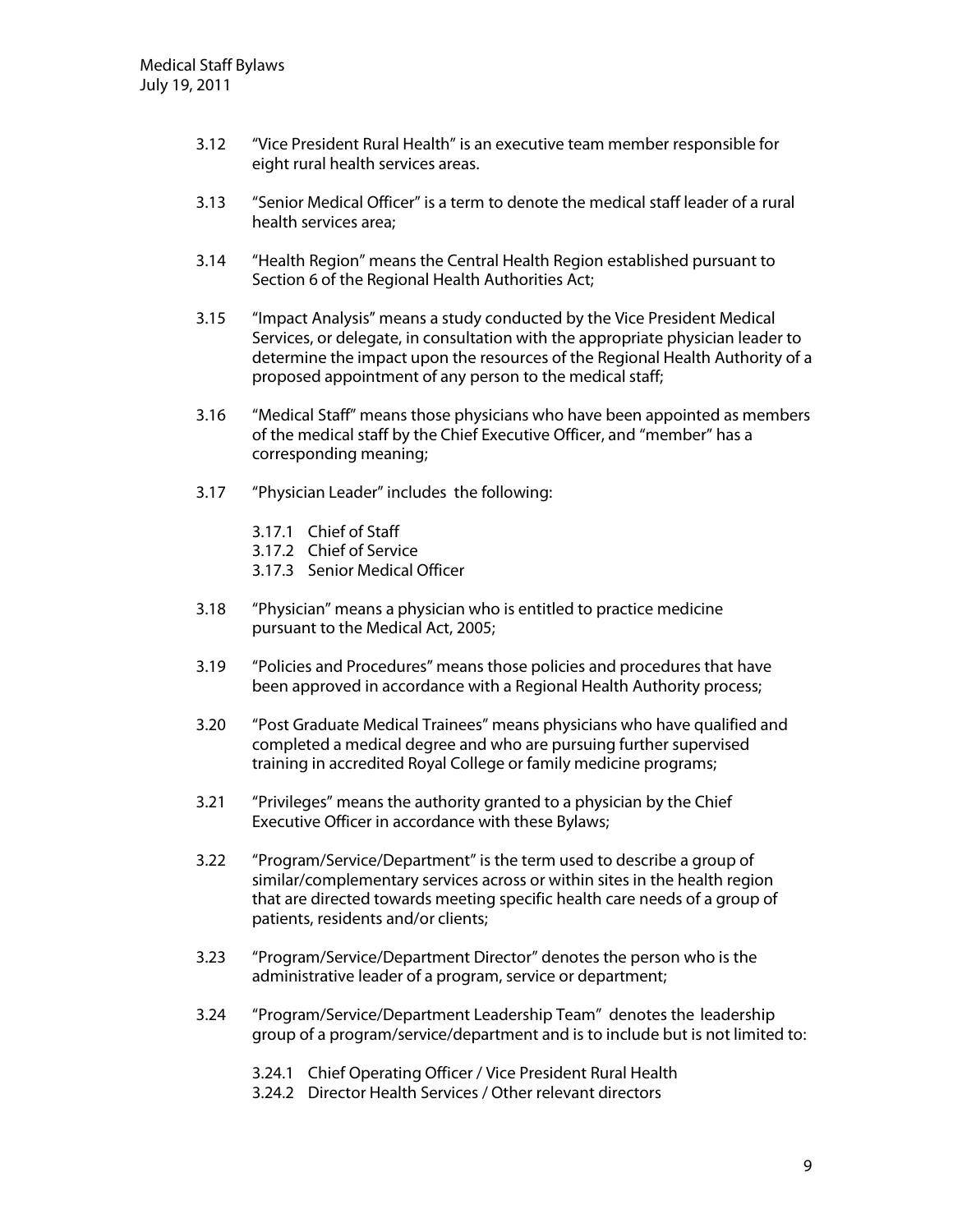- 3.24.3 Chief of Staff / Senior Medical Officer
- 3.25 "Provincial Medical Association" means the organized body of physicians who practice in the health region and hold memberships in the Newfoundland and Labrador Medical Association (NLMA);
- 3.26 "Provincial Program" is a term used to describe a clinical service that encompasses and services the whole province;
- 3.27 "Regional Health Authority" means the Central Regional Health Authority established pursuant to Section 6 of the Regional Health Authorities Act;
- 3.28 "Resident" means a client/patient living in a facility of Central Health;
- 3.29 "Medical Staff Policies and Procedures" means policies and procedures governing the medical staff in the health region and in a particular department, program or service, which have been established for the medical staff and approved by the Chief Executive Officer on the recommendations of the Vice President Medical Services and the appropriate Medical Advisory Committee, as contemplated by Section 13.1.2;
- 3.30 "University" means Memorial University;
- 3.31 "Vice President Medical Services" means the physician appointed as Vice President Medical Services by the Chief Executive Officer and responsible for medical services in the Regional Health Authority.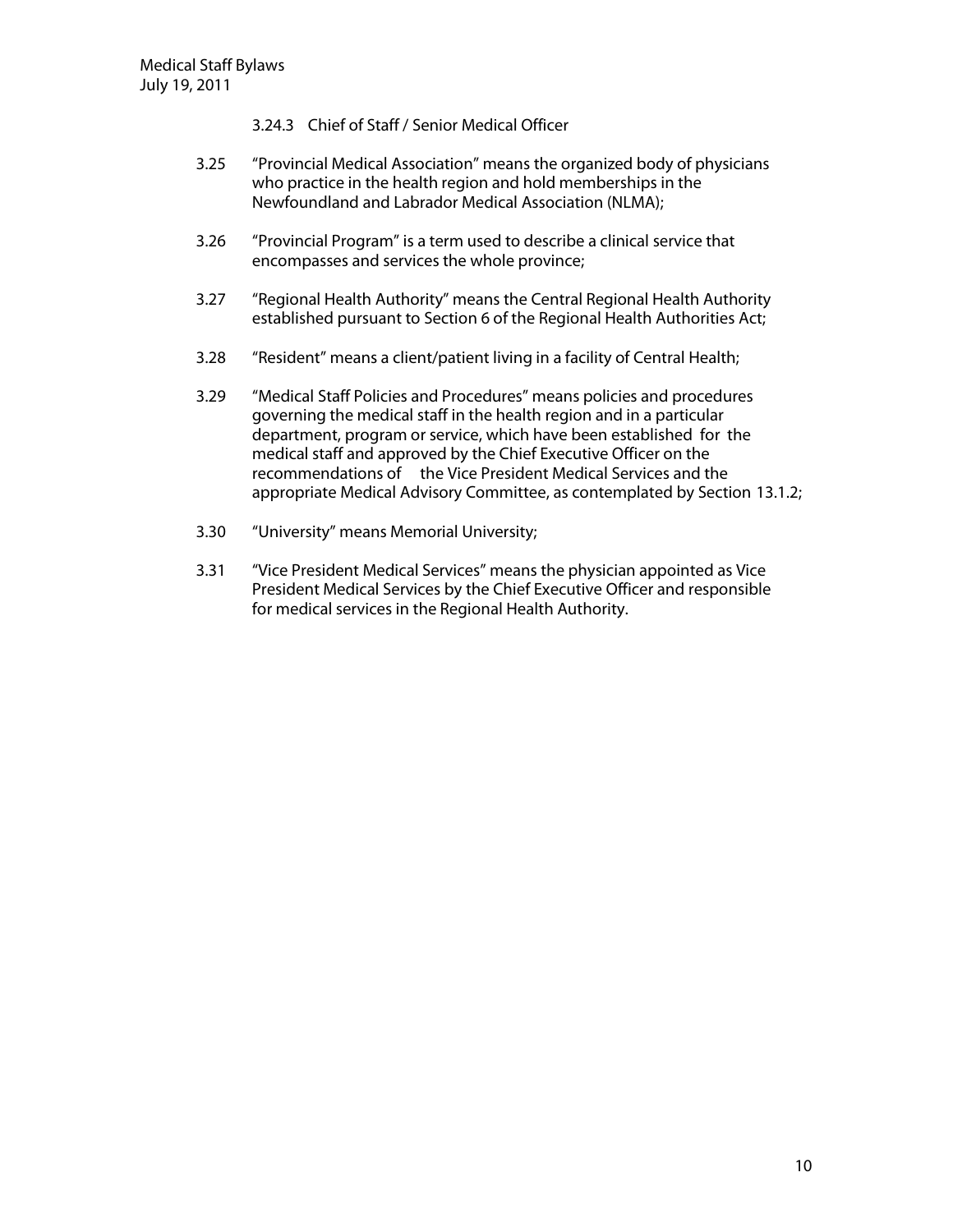#### **PART II**

## **O RG AN IZATIO N O F TH E M ED ICAL STAFF**

#### **4. Responsibilities ofthe Board ofthe RegionalH ealth Authority**

- 4.1 Pursuant to Section 8(1) of the Regional Health Authorities Act, the Board is responsible for the direction of the management and affairs of the Regional Health Authority in order to deliver quality healthcare and promotion of community wellness.
- 4.2 Pursuant to Section 10(2) of the Regional Health Authorities Act, the Board may make bylaws respecting medical staff of the Regional Health Authority, including bylaws respecting
	- 4.2.1 the granting, variation, suspension and revocation of medical staff privileges;
	- 4.2.2 categories of medical staff privileges;
	- 4.2.3 the membership of Medical Advisory Committees;
	- 4.2.4 the duties and functions of physician leaders of the Regional Health Authority; and
	- 4.2.5 policies and procedures governing medical staff.
- 4.3 The Minister of Health and Community Services has directed that bylaws respecting medical staff shall provide standards to be applied in all health regions relating to quality in the following areas:
	- 4.3.1 Types of privileges;
	- 4.3.2 Appointments;
	- 4.3.3 Credentialing process;
	- 4.3.4 Discipline; and
	- 4.3.5 Appeals.
- 4.4 Pursuant to Section 14 of the Regional Health Authorities Act the CEO is, under the direction of the Board, responsible for the day to day management and conduct of the affairs of the Authority including the responsibility for the implementation of the Bylaws respecting medical staff made in accordance with Section 10(2) of the Regional Health Authorities Act.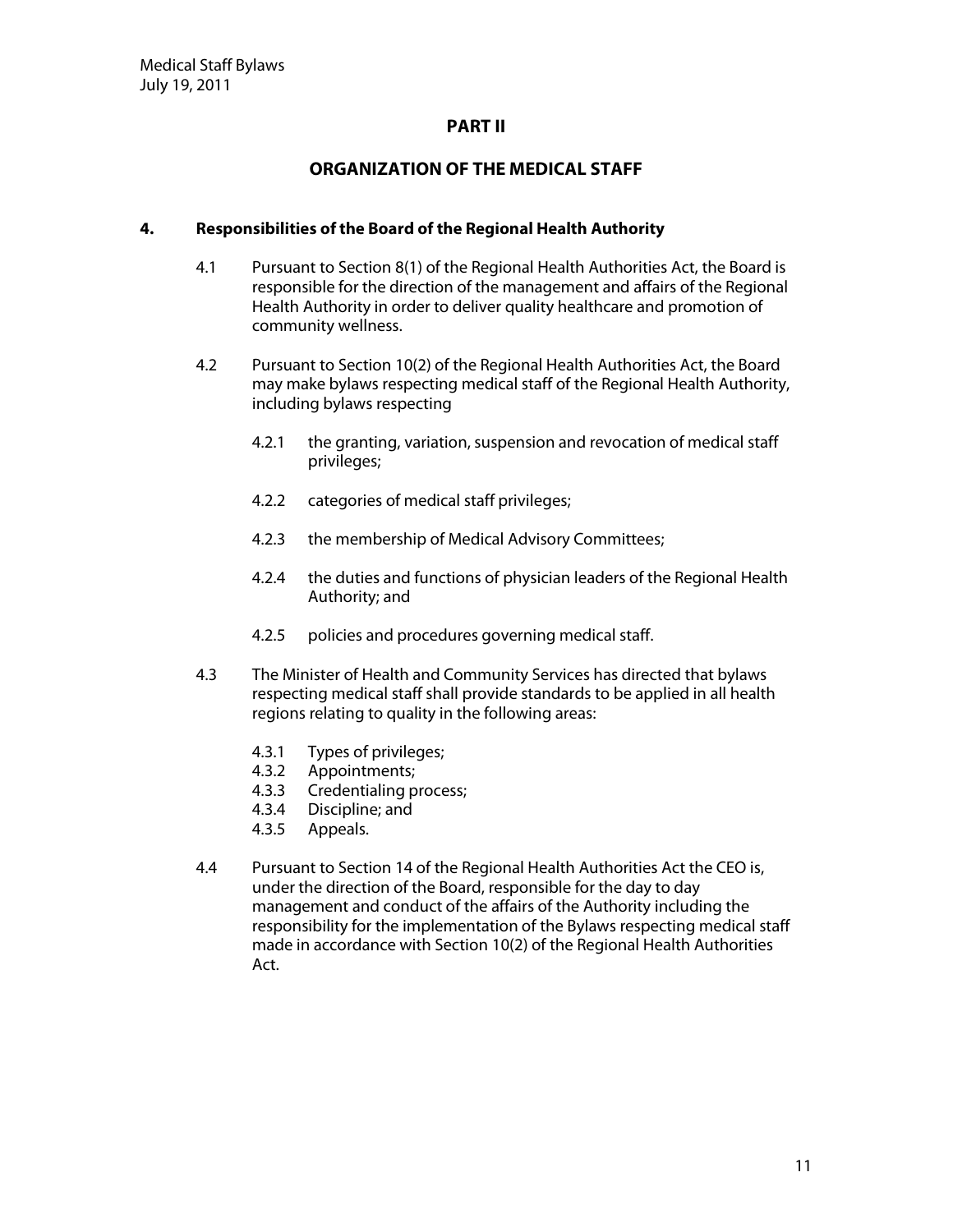# **5. Responsibilities ofthe ChiefExecutive O fficer**

The Regional Health Authority through its Chief Executive Officer shall be responsible:

- 5.1 for facilitating the delivery of medical services within the health region, consistent with the strategic plan and mission of the Regional Health Authority, applicable legislation and these Bylaws;
- 5.2 For the organization of the medical staff into such departments, programs and/or services as are warranted from time to time and as outlined in these bylaws respecting medical staff. In so doing, the Chief Executive Officer shall establish an organizational structure to implement and fulfill the strategic plan and mission of the Regional Health Authority, including but not limited to:
	- 5.2.1 ensuring the appointment of physician leaders by the Vice President Medical Services, as required; and
	- 5.2.2 establishment of a Regional, Referral Centre, and Rural Medical Advisory Committee structure.
- 5.3 The Chief Executive Officer shall appoint a Vice President responsible for Medical Services after giving full consideration to the recommendations and advice of the Search Committee appointed by the CEO for that purpose.

#### **6.** Responsibilities of the Vice President Medical Services

- 6.1 The Vice President Medical Services shall be accountable to the Chief Executive Officer with respect to all matters regarding the management and organization of medical staff affairs under the jurisdiction of the Regional Health Authority and in keeping with Sections 5.1 and 5.2 of these Bylaws.
- 6.2 The roles and responsibilities of the Vice President Medical Services shall include, but are not limited to:
	- 6.2.1 with respect to corporate administration:

6.2.1.1 full membership on the senior leadership team of the regional health authority, participation in all management discussions and decisions including, but not limited to, discussions and decisions regarding strategic planning, financial and program planning, human resources planning, the development, implementation and evaluation of patient/client/resident care programs and services, and resource allocation;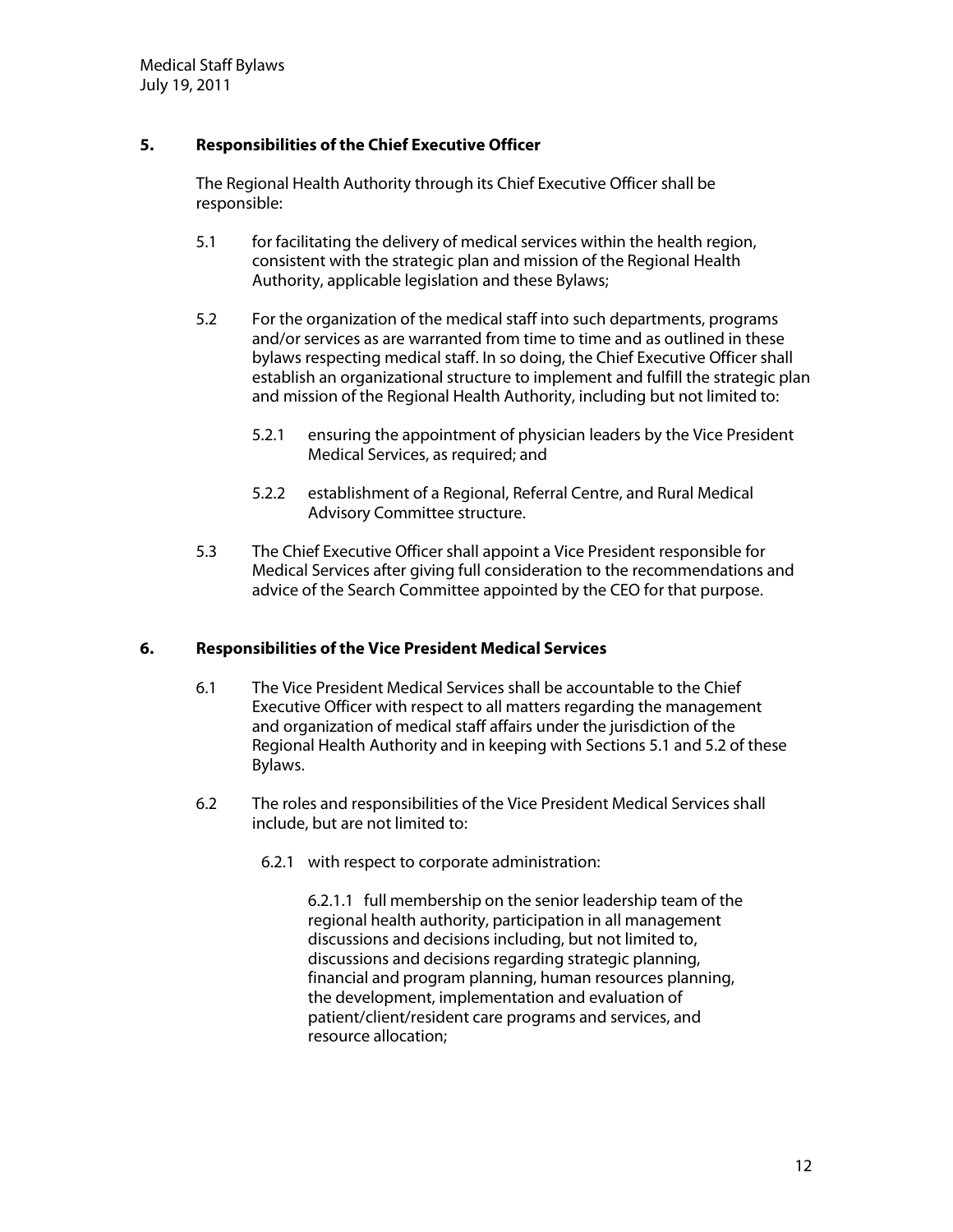- 6.2.2 with respect to medical staff administration:
	- 6.2.2.1 developing, maintaining and updating medical staff policies and procedures pertaining to medical services provided within the facilities, programs and services operated by the regional health authority;
	- 6.2.2.2 providing leadership and direction in collaboration with the physician leaders on matters pertaining to clinical organization, human resources, medical technology and other relevant medical staff administrative matters;
	- 6.2.2.3 participating in any regional health authority committees, as required; and
	- 6.2.2.4 providing leadership and direction and ensuring effective coordination and cooperation among physician leaders, other medical staff leaders, and the medical advisory committees and all its standing and ad hoc committees, so as to integrate the activities of the various departments, programs and committees with each other and with the goals of the regional health authority;
- 6.2.3 with respect to the appointment, or reappointment, privileging and discipline, including, termination, suspension or amendment of privileges, of the medical staff in collaboration with physician leaders:
	- 6.2.3.1 ensuring that appropriate medical staff appointment, privileging, reappointment and discipline processes are in place and consistent with applicable law and legislation and with these Bylaws;
- 6.2.4 with respect to the provision of the quality of medical care in collaboration with physician leaders:
	- 6.2.4.1 developing, establishing and maintaining patient safety, quality assurance, quality improvement, risk management and utilization activities within the health region in compliance with all applicable legislation, bylaws, policies and procedures of the regional health authority; and
	- 6.2.4.2 collaborating with members of the medical staff and other staff to ensure that all concerns regarding the quality and safety of medical care are investigated and resolved in a timely manner;
- 6.2.5 with respect to medical staff resource planning, in collaboration with physician leaders: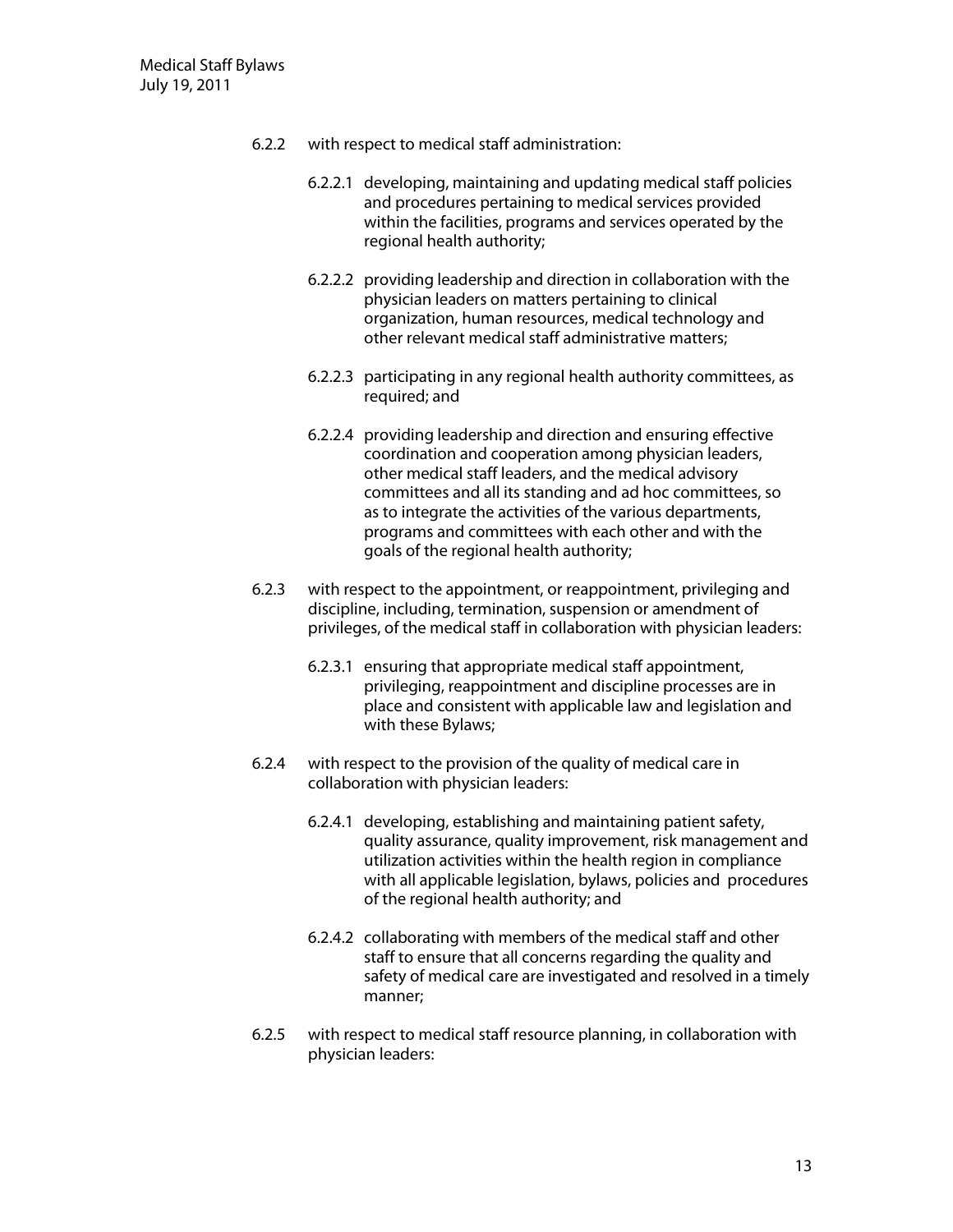- 6.2.5.1 submitting annually a regional medical staff human resource plan to the Chief Executive Officer and the Board of the Regional Health Authority that addresses the needs of the health region; and
- 6.2.5.2 providing leadership and direction on matters pertaining to physician compensation, recruitment, orientation and retention;
- 6.2.6 with respect to the professional and ethical conduct of the medical staff:
	- 6.2.6.1 encouraging, promoting and fostering the professional and ethical conduct of medical staff in relation to their practice, teaching, research and interactions with others;
	- 6.2.6.2 addressing concerns arising from the professional and ethical conduct of medical staff;
	- 6.2.6.3 ensuring adherence to the Respectful Workplace Policy and other relevant Human Resource policies of Central Health; and
	- 6.2.6.4 ensuring adherence to the Media Relations Policy of Central Health;
- 6.2.7 with respect to continuing medical staff education: in collaboration with physician leaders:
	- 6.2.7.1 facilitating the availability of appropriate continuing medical staff education on an ongoing basis; and
	- 6.2.7.2 identifying and addressing the management and leadership development needs of physicians within the health region and facilitating their availability;
- 6.2.8 with respect to provincial medical services issues:
	- 6.2.8.1 co-operating and co-coordinating with other vice presidents of medical services in the province;
- 6.2.9 with respect to teaching and research in collaboration with physician leaders:
	- 6.2.9.1 encouraging, promoting and fostering teaching and research within the health region;
	- 6.2.9.2 ensuring compliance with the policies and procedures for consideration and approval of research proposals;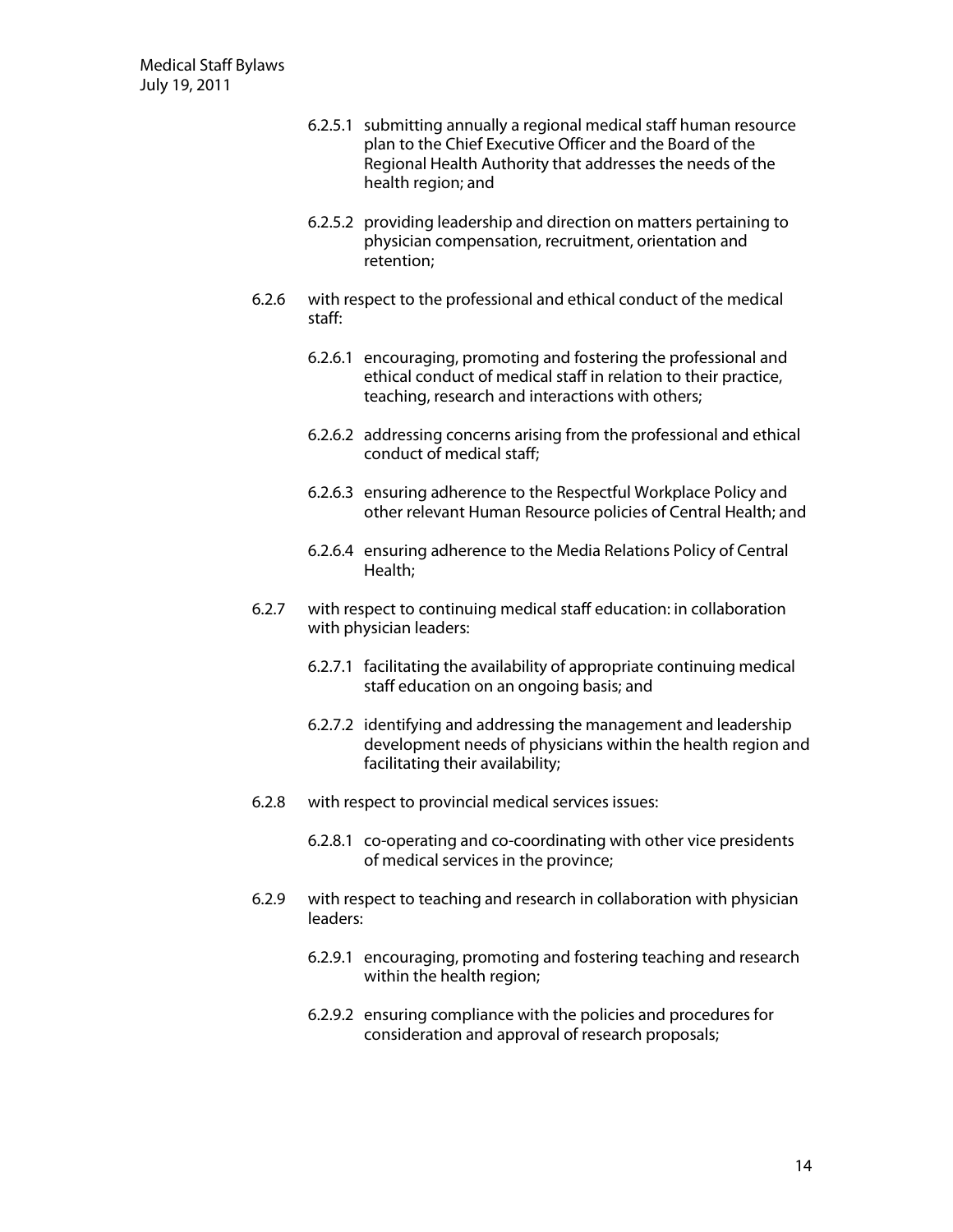- 6.2.9.3 liaising with the faculty of Medicine of Memorial University to ensure effective coordination and cooperation for clinical care, education and research.
- 6.3 The Vice President Medical Services may if required, delegate responsibilities to a subordinate but is at all times ultimately responsible for the duties assigned to his/her role.

#### **7. Establishment of Programs, Departments, Divisions and/or Services**

- 7.1 Authority to Establish Programs, Departments, Divisions and/or Services
	- 7.1.1 The Vice President Medical Services may make recommendations to the Chief Executive Officer to establish or dissolve programs, departments, divisions and/or services, as considered appropriate from time to time.
	- 7.1.2 The establishment or dissolution of any program, department, division and/or service shall not take effect until confirmed by the Chief Executive Officer.
	- 7.1.3 The composition and duties of each program, department, division and/or service shall be described in the policies and procedures.
	- 7.1.4 The Vice President Medical Services shall consult with and give consideration to the advice of the Referral Centre / Rural Medical Advisory Committee in the exercise of any of the powers under Section 7.1.
- 7.2 Clinical Programs and Services
	- 7.2.1 The following are the clinical programs within Central Health:

#### **James Paton Memorial Regional Health Centre**

Palliative End of Life Family Medicine Emergency Medicine Anesthesia Surgery **Orthopedics** Radiology Obstetrics/Gynecology Pathology **Pediatrics** Ophthalmology Internal Medicine Otolaryngology (ENT) **Psychiatry** Hospitalist Medicine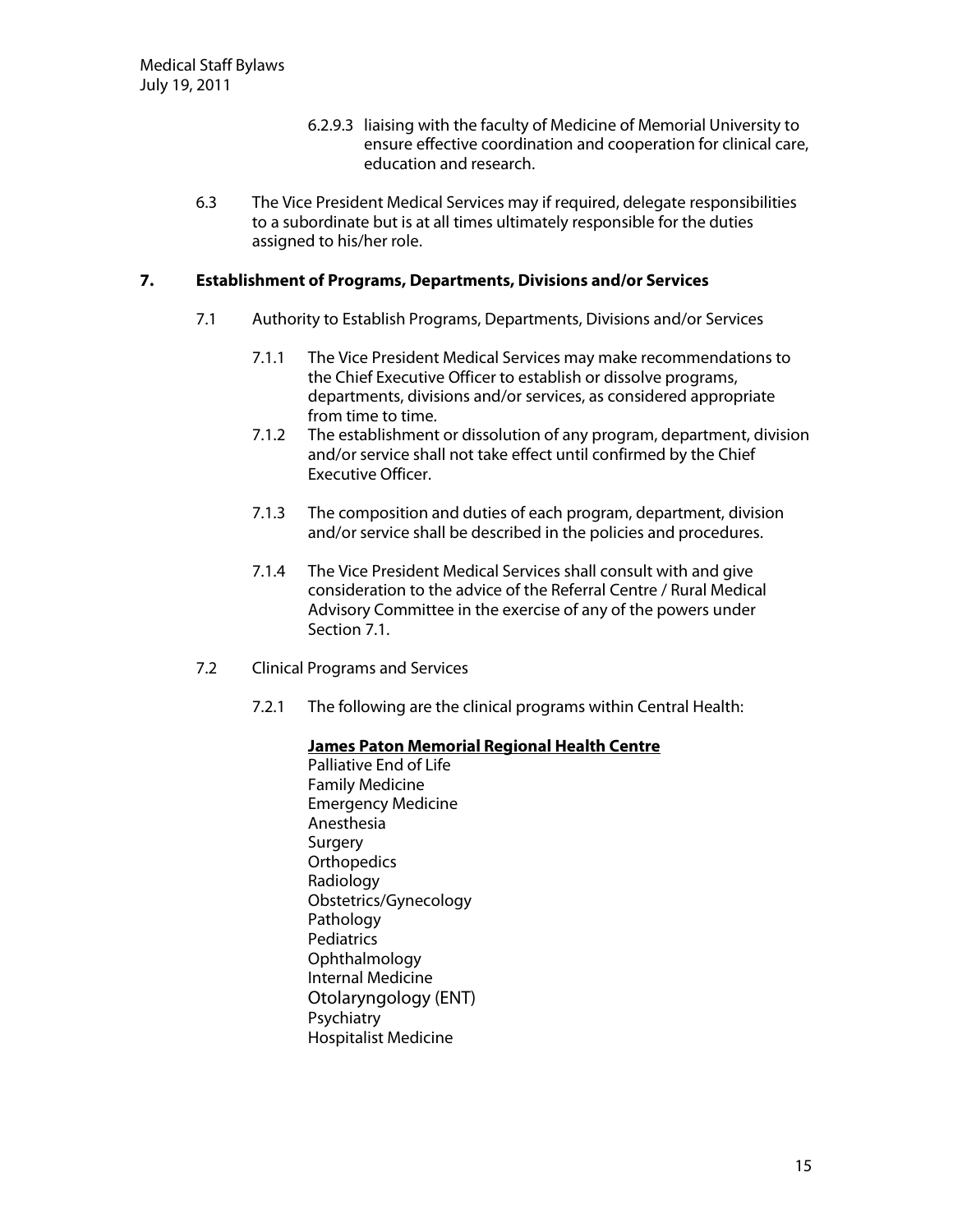Medical Staff Bylaws July 19, 2011

#### **Central Newfoundland Regional Health Centre**

Palliative End of Life Family Medicine Emergency Medicine Anesthesia Surgery (including Urology) Radiology Obstetrics/Gynecology Pathology **Pediatrics Ophthalmology** Internal Medicine (Hospitalist Medicine) **Psychiatry** Otolaryngology (ENT)

#### **H ealth Service Areas**

- Baie Verte Peninsula Green Bay Buchans Exploits **Connaigre** Lewisporte Fogo / Twillingate New-Wes-Valley
- 7.2.2 Divisions
	- 7.2.2.1 The Chief Executive Officer, after considering the recommendation of the relevant Medical Advisory Committee, the recommendation of the physician leaders and the Vice President Medical Services may establish subcategories within or groupings of programs and services.
- 7.2.3 Clinical Programs and Services Meetings and Responsibilities of **Members** 
	- 7.2.3.1 The Medical Staff members of each Clinical Program and Service shall meet on a regular basis at least six times per year, or at other times at the call of the chair.
	- 7.2.3.2 Medical Staff members and the Chief of Service of each clinical Program/Service at each of the two Regional Referral Centres shall be responsible to the Chief of Staff of that Referral Centre. Medical Staff members at health service areas are responsible to the Senior Medical Officer at the health services area.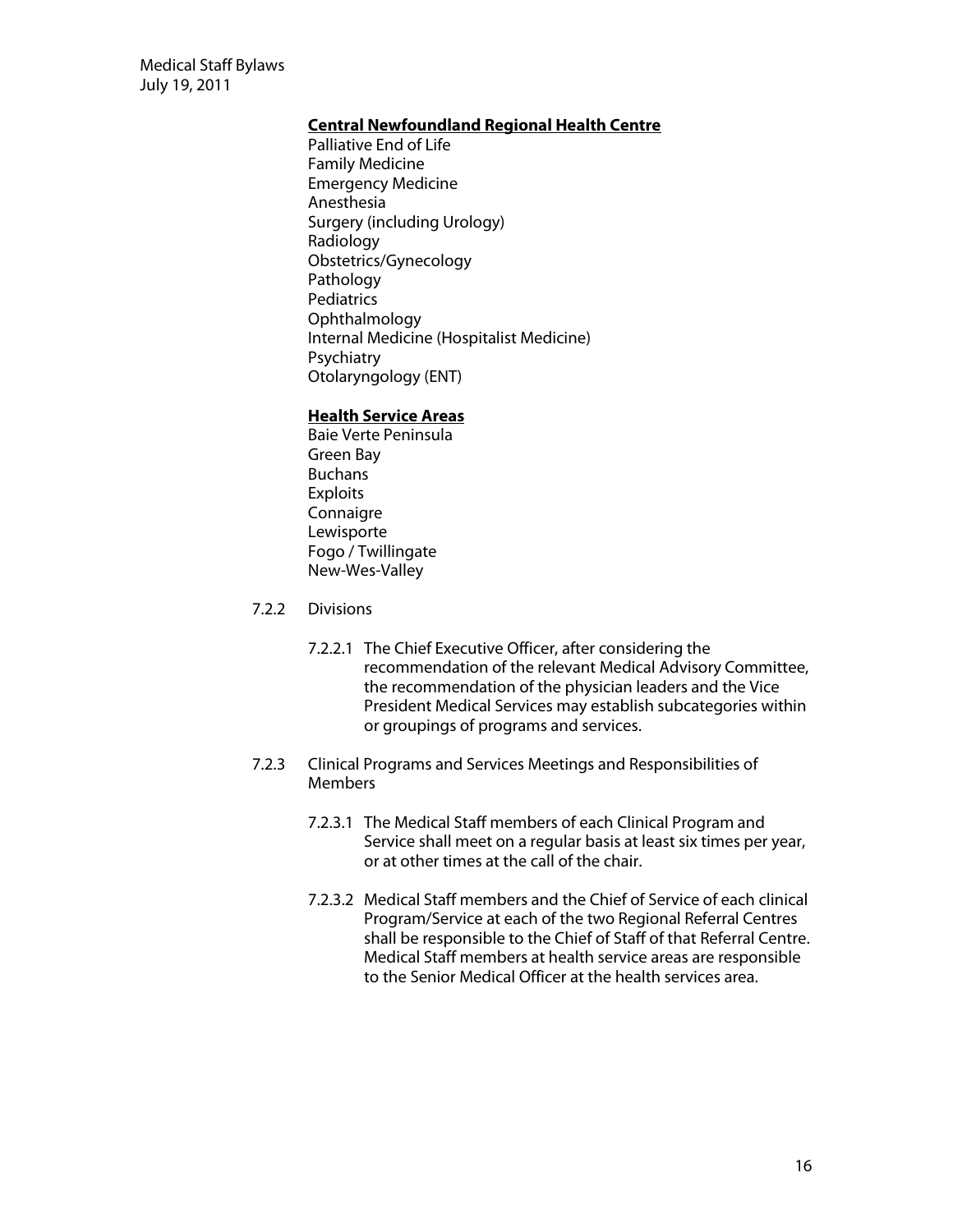#### **8. Appointment of Physician Leaders to Programs, Services, Health Services Areas and ReferralCentres**

- 8.1 In accordance with the policies and procedures, the Vice President Medical Services may, with the concurrence of the Chief Executive Officer, appoint an individual to be responsible for and serve as physician leader for a program, service, or health service area. These individuals shall be known as Chiefs of Service or Senior Medical Officers. The Vice President Medical Services may also appoint an individual to be responsible for the group of Medical Services in a Referral Centre. These individuals shall be known as Chiefs of Staff.
- 8.2 Each Program/Service/Health Service Area shall have a physician leader who is, approved by the Vice President of Medical Services and confirmed by the Chief Executive Officer.
- 8.3 The physician leader shall be appointed and/or reappointed for a period of 3 years unless otherwise provided for in the policies and procedures.
- 8.4 Reappointment should generally be limited to one additional term for a maximum of 2 consecutive terms.
- 8.5 The appointment / reappointment of physician leaders shall be based on a satisfactory performance appraisal by the Vice President of Medical Services in accordance with the medical policies and procedures.
- 8.6 The Vice President Medical Services may at any time for just cause revoke or suspend the appointment of a physician leader.
- 8.7 No appointment, revocation or suspension of the appointment of a physician leader shall be in effect for longer than five (5) days, unless confirmed in writing by the Chief Executive Officer or his/her delegate.
- 8.8 The Vice President Medical Services may appoint an acting physician leader where the incumbent is absent, or unwilling to carry out the responsibilities. The acting physician leader shall have all of the powers, duties and responsibilities of the incumbent.

#### **9. Responsibilities of Physician Leaders** (Chiefs of Staff, Chiefs of Service, Senior **Medical Officers)**

- 9.1 A physician leader(s) is responsible to the Vice President Medical Services or delegate for the effective organization, management and functioning of the medical staff within the assigned program/service, health service area or referral centre.
- 9.2 A Chief of Staff / Senior Medical Officer is jointly accountable with the Chief Operating Officer and/or Vice President of Rural Health and the Director of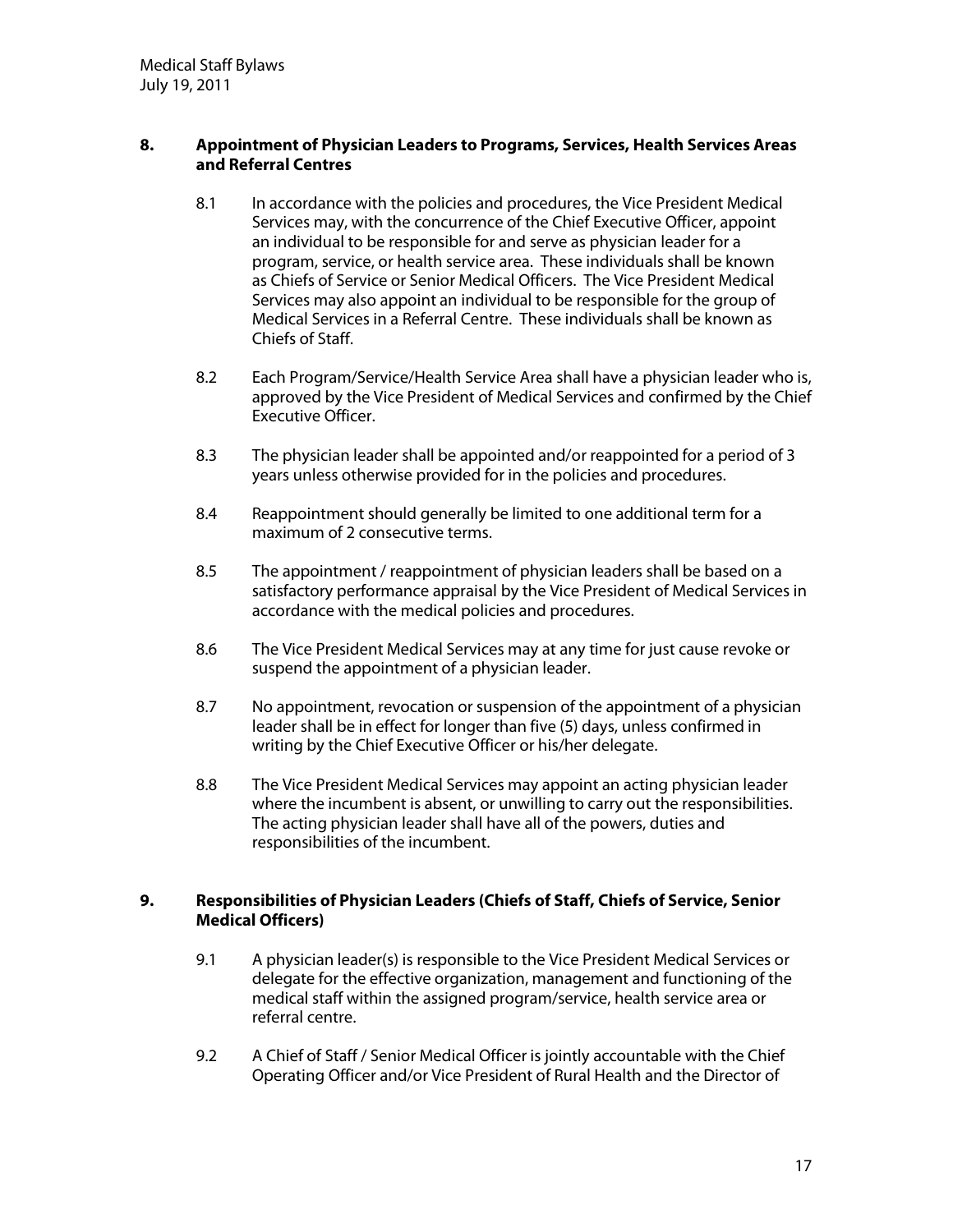Health Services / Program Director, as appropriate, for the effective and efficient operation of the Program, Service, or health service area.

9.3 Issues of quality medical care, need for physician resources and medical program development to achieve appropriate standard of care are primarily the responsibility of the Chief of Staff or the Senior Medical Officer. The Chief of Staff or Senior Medical Officer shall be responsible through the appropriate Medical Advisory Committee for the quality, safety and coordination of medical services delivered and for the promotion of an interdisciplinary approach in the delivery of patient care. Where there is a conflict between the physician leader(s), and/or Program Director/Director of Health Services and/or Chief Operating Officer/Vice President Rural Health regarding patient care, the issue may be brought to Vice President, Medical Services for resolution by him or her.

#### **10. SpecificAccountabilities forChiefofStaff/SeniorM edicalO fficer**

- 10.1 The Chief of Staff / Senior Medical Officer shall be appointed by the Vice President of Medical Services, as authorized by the Chief Executive Officer, and is responsible to the Vice President Medical Services to:
	- 10.1.1 ensure appropriate supervision of the professional care provided by members of the medical staff in the referral centre or health service area or assign an active staff member to supervise the practice of medicine of other members of the referral centre or health service area for any period of time;
	- 10.1.2 ensure appropriate orientation and integration of new members of the Medical Staff in the referral centre or health service area;
	- 10.1.3 review the privileges granted to members of the medical staff in the referral centre or health service area and make recommendations for changes of such privileges to the appropriate Credentials Committee and the appropriate Referral Centre / Rural Medical Advisory Committee;
	- 10.1.4 submit written recommendations to the appropriate Credentials Committee and Referral Centre / Rural Medical Advisory Committee concerning members of the medical staff in his/her referral centre or health service area;
	- 10.1.5 ensure annual performance evaluations for physicians within their referral centre or health service area are carried out by the appropriate Chief of Service or Senior Medical Officer. The evaluation shall be based on the objectives, duties and obligations of the particular category of privileges granted. The evaluation and recommendations are forwarded annually to the office of the Vice President of Medical Services and to the appropriate Credentials Committee when required;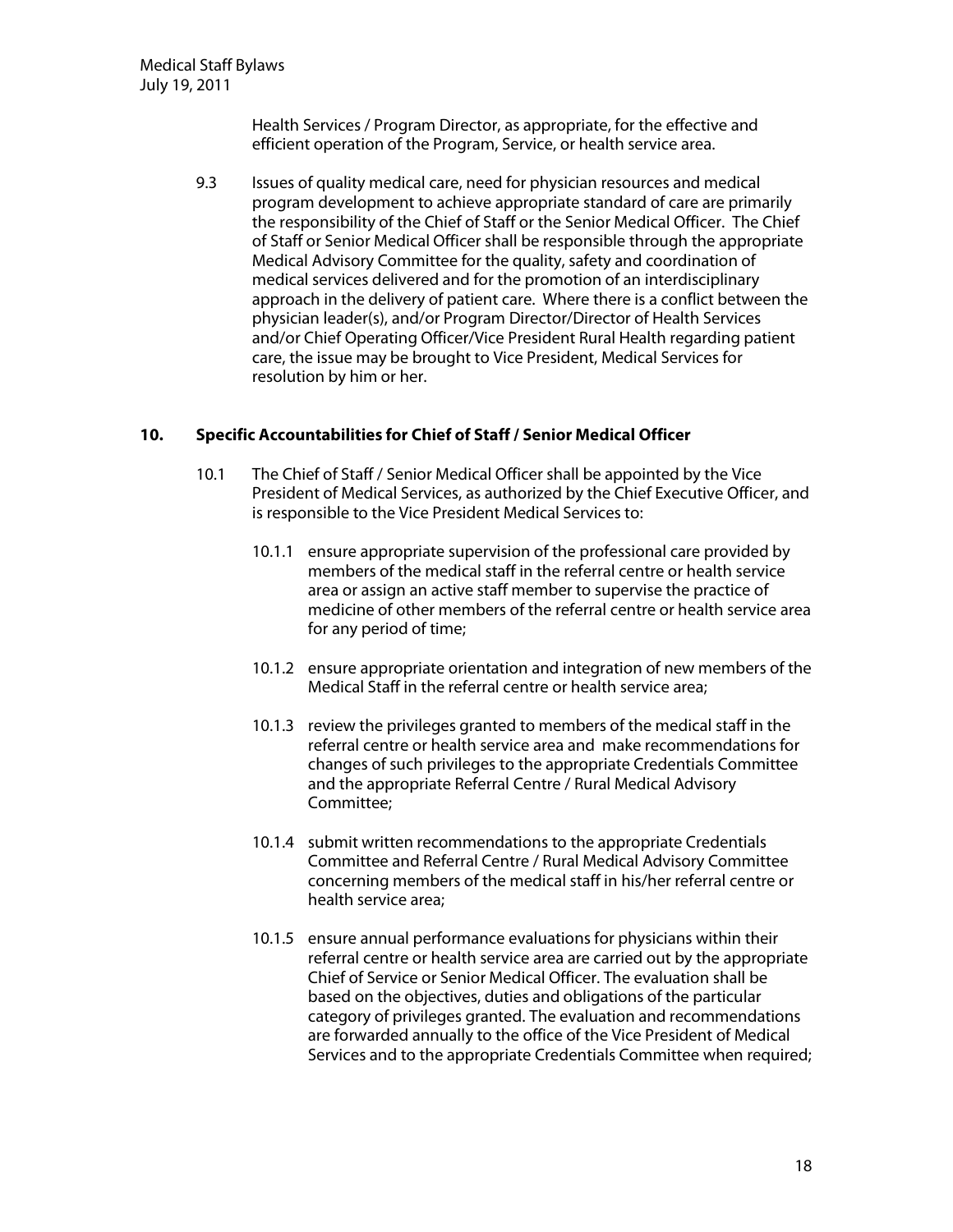- 10.1.6 notify the Vice President Medical Services, of his or her absence, and suggest an alternate for consideration by the Vice President Medical Services to be responsible for the conduct of affairs in the case of such absence.
- 10.2 Quality Initiatives

Subject always to any Bylaws of the Board in this regard,

- 10.2.1 ensure the development and maintenance of quality and safe patient focused care;
- 10.2.2 ensure the development and evaluation of standards of care as well as outcome measures;
- 10.2.3 ensure the provision of quality services through a process of continuous quality improvement;
- 10.2.4 support the creation of a working environment which facilitates the involvement of students, all levels of allied health care staff, nurses, physicians and post graduate medical trainees as well as input from consumers of the referral centre or health service area;
- 10.2.5 establish an appropriate method for ongoing quality assurance within the guidelines and umbrella of the organizational quality framework;
- 10.2.6 participate in and facilitate the engagement of all physicians in the organization's risk management program, including risk identification/occurrence reporting, risk analysis/assessment, risk control/response, and complaints resolution;
- 10.2.7 represent the referral centre or health service area to the community, patients and families and receive feedback related to patient care, particularly as it applies to medical issues;
- 10.2.8 liaise with other Chiefs of Staff or Senior Medical Officers and the Regional, Referral Centre, or Rural Medical Advisory Committees to ensure achievement of clinical excellence.
- 10.2.9 advocate for an interdisciplinary approach to health care delivery.
- 10.3 Resource Management Financial
	- 10.3.1 ensure the effective and efficient use of resources particularly as it relates to the medical staff of his/her respective referral centre or health service area; advocate for satisfactory resources to be available to physicians, nurses and allied staff to perform their clinical services to achieve safe, quality, and timely patient care;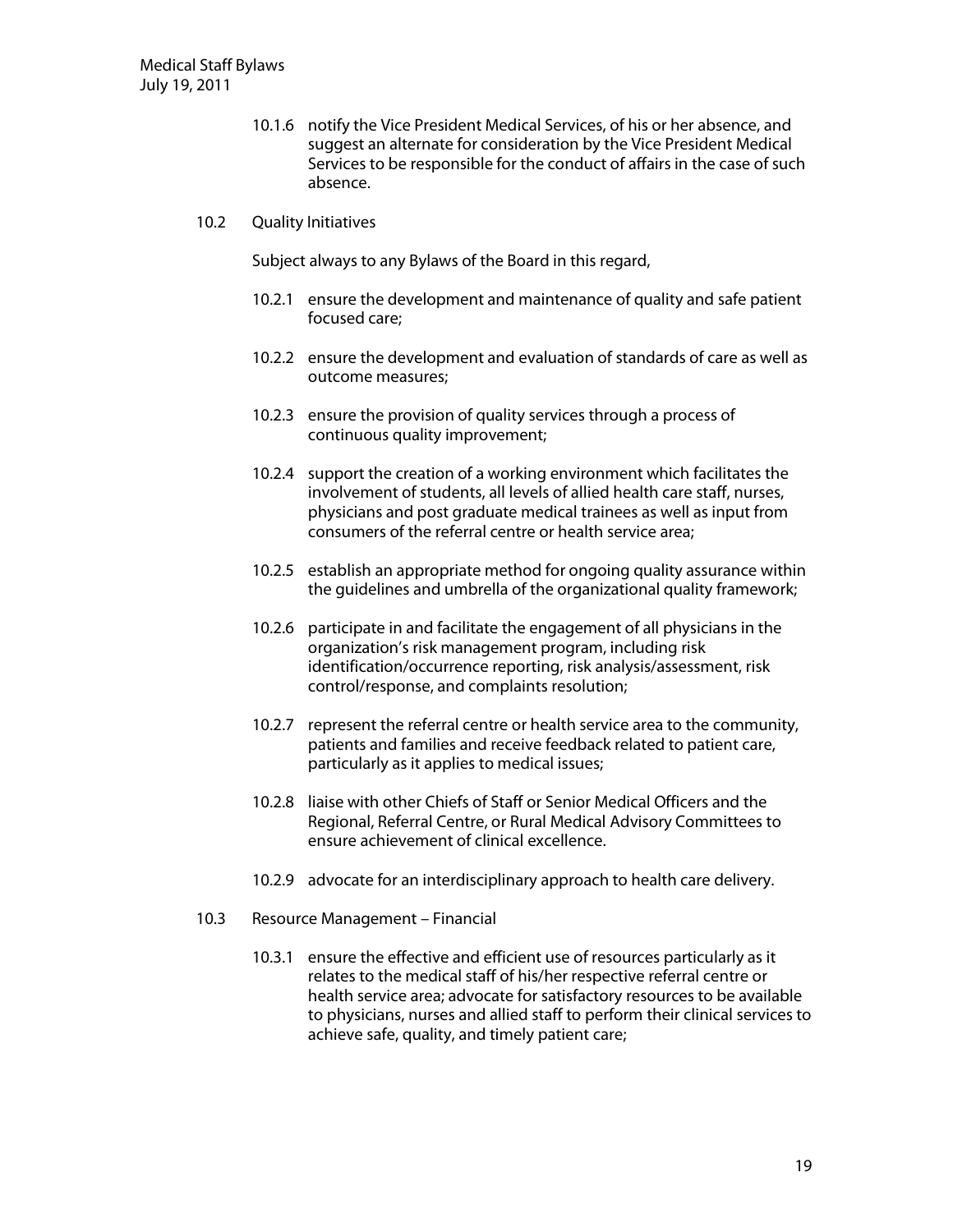- 10.3.2 develop, with relevant others, an annual operating and capital budget and participate in the monitoring of the referral centre's or health service area's fiscal performance;
- 10.3.3 coordinate the development and annual update of a multi-year medical human resource, equipment and operational plan for the referral centre or health service area, in consultation with the Vice President Medical Services;
- 10.3.4 assist in the recruitment of medical staff members in consultation with the Vice President Medical Services.
- 10.4 Planning
	- 10.4.1 assist in the development of objectives and strategies for the referral centre or health service area, which focus on patient outcomes that are consistent with the overall Mission, Values, Vision and Corporate Strategic Directions of the Regional Health Authority, and are supportive of, and integrated with, the key directions of other programs and services;
	- 10.4.2 participate in the implementation and evaluation of approved key directions and objectives.
- 10.5 Liaison
	- 10.5.1 ensure the maintenance of a comprehensive consultation network within the referral centre/health services area which supports interdisciplinary collaboration and decision making;
	- 10.5.2 ensure liaison among all programs/services within the referral centre/health service area;
	- 10.5.3 liaise with the Vice President Medical Services, with respect to medical resource issues;
	- 10.5.4 participate in appropriate medical staff activities associated with the local Medical Staff Organization;
	- 10.5.5 liaise with appropriate external providers involved in the continuum of patient care; and
	- 10.5.6 maintain an active involvement in committees of the Regional Health Authority.
- 10.6 Research

The Chief of Staff / Senior Medical Officer will ensure all research conducted / led by physicians in Central Health adheres to the Central Health policies and procedures with respect to research and to all ethical standards pertaining thereto.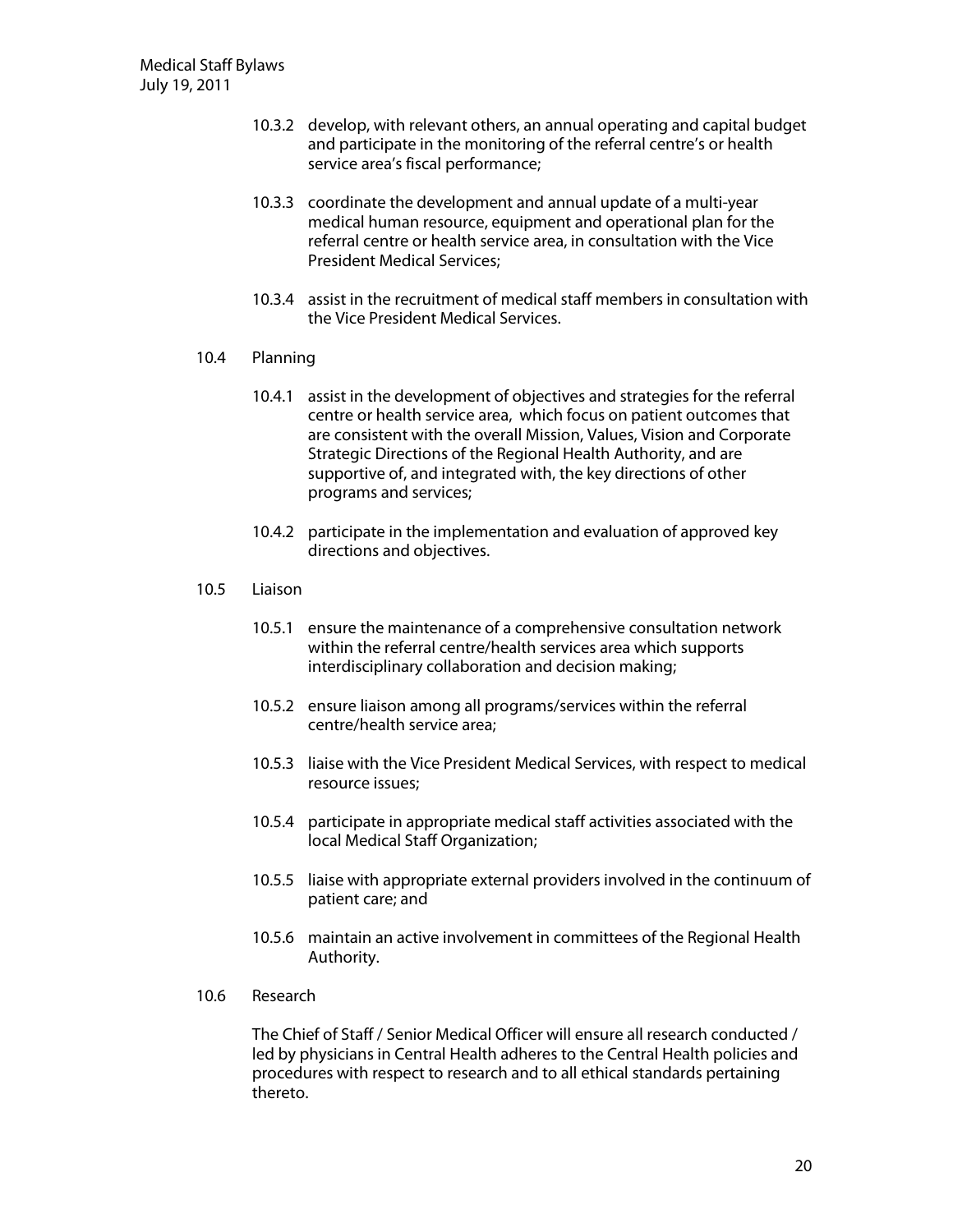#### 10.7 Monitoring and Evaluating

The Chief of Staff / Senior Medical Officer is primarily responsible for activities that monitor the delivery of care by the referral centre / health service area and the ongoing evaluation of the quality of medical care.

#### **11.** Specific Accountabilities for Chiefs of Service

- 11.1 Chiefs of Service shall be appointed by the Chief Executive Officer following consultation with and nomination by the Vice President Medical Services.
- 11.2 Chiefs of Service shall be responsible to the Vice President Medical Services and have such duties as assigned. Duties of Chiefs of Service may include but are not limited to:
	- 11.2.1 program/service leadership and overall supervision of clinical care, both inpatient and ambulatory, given by members of the Program/Department/Division/Service;
	- 11.2.2 the convening and chairing of service meetings with minimum of five meetings to be held in each calendar year. The agenda of these meetings should include a review of clinical affairs within the Service, the liaison with other professional groups such as nursing, social work and physiotherapy and liaison with Administration;
	- 11.2.3 coordination of undergraduate and postgraduate teaching;
	- 11.2.4 the promotion of research; and
	- 11.2.5 coordination with interdisciplinary colleagues for teaching and research.
- 11.3 Chiefs of Service may be reappointed after appropriate review and serve for a maximum of 2 terms with each term not exceeding 3 years duration.

#### **12. Establishment of the Medical Advisory Committee Structure**

The Chief Executive Officer in consultation with Vice President Medical Services shall establish a Regional Medical Advisory Committee, two Referral Centre Medical Advisory Committees and one Rural Medical Advisory Committee.

#### **13. Responsibilities ofthe RegionalM edicalAdvisory Com m ittee**

- 13.1 The Regional Medical Advisory Committee(s) shall:
	- 13.1.1 assist the Vice President Medical Services with the effective organization, management and functioning of the medical staff throughout the Regional Health Authority;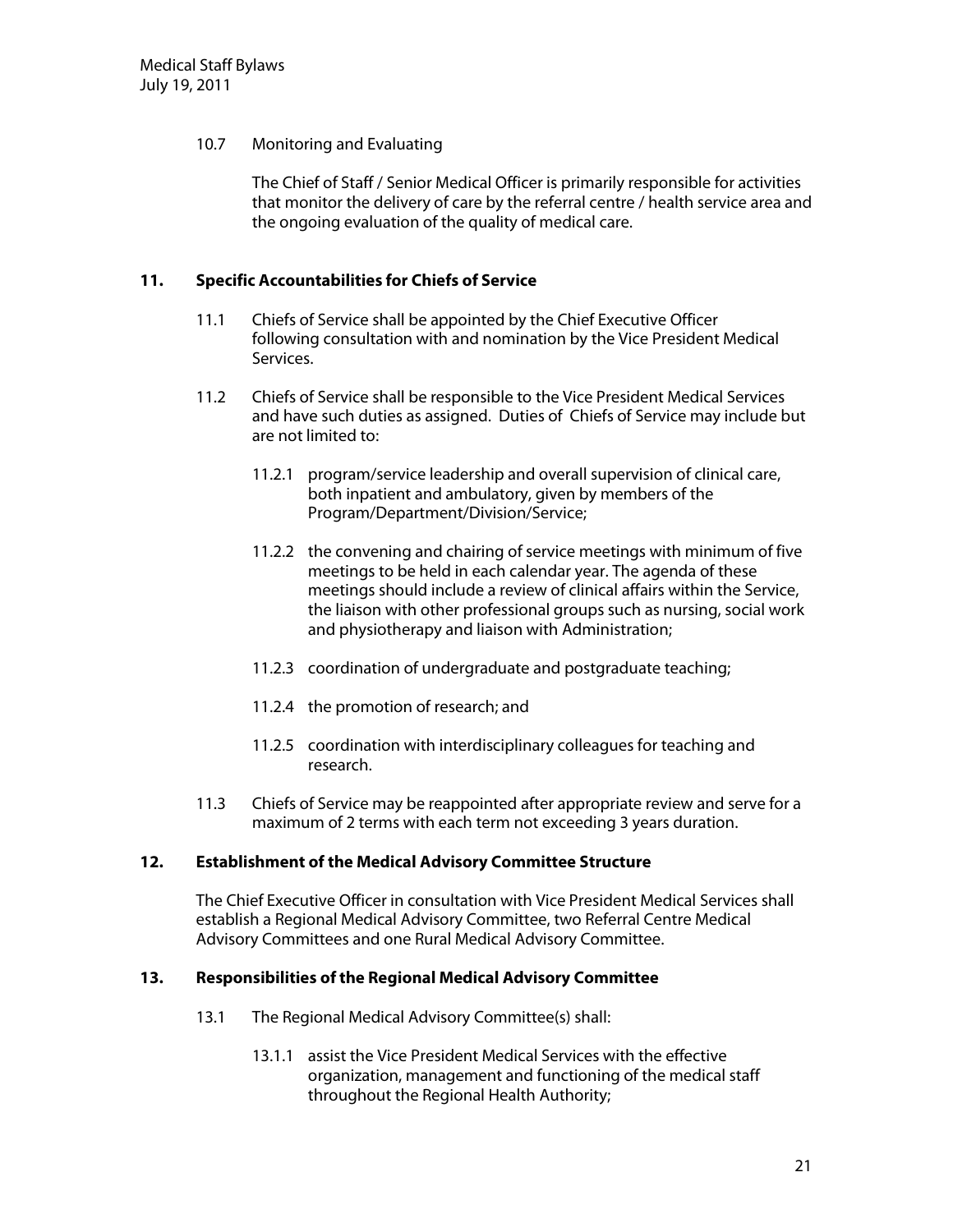- 13.1.2 in conjunction with the Vice President Medical Services, develop policies and procedures relating to medical staff affairs in the Regional Health Authority;
- 13.1.3 make recommendations to the Vice President Medical Services in accordance with and as required by these Bylaws; and
- 13.1.4 hold not less than 3 meetings in each fiscal year at the call of the chair and/or the Vice President Medical Services.
- 13.2 The responsibilities of the Regional Medical Advisory Committee(s) include, but are not limited to, providing policy advice and recommendations to the Vice President Medical Services, with a view to integrating and coordinating activities in a consistent manner throughout the health region on matters with respect to:
	- 13.2.1 Medical Staff Administration:
		- 13.2.1.1 providing advice and recommendations to the Vice President Medical Services on the development, maintenance and updating of medical staff policies and procedures pertaining to medical care provided within facilities, programs and services operated by the Regional Health Authority;
		- 13.2.1.2 providing advice and recommendations to the Vice President Medical Services on matters pertaining to clinical care, organization, medical technology and other relevant medical administrative matters; and
		- 13.2.1.3 providing advice and recommendations to the Vice President Medical Services on matters pertaining to strategic planning, financial and program planning, the development, implementation and evaluation of patient/client/resident care programs and services and resource allocation.
	- 13.2.2 Quality of Medical Care:

Subject always to any Bylaws of the Board in this regard,

- 13.2.2.1 receiving, reviewing and making recommendations to the Vice President Medical Services on reports from quality review bodies and committees;
- 13.2.2.2 making recommendations to the Vice President Medical Services concerning the establishment and maintenance of professional standards in facilities, programs and services operated by the Regional Health Authority in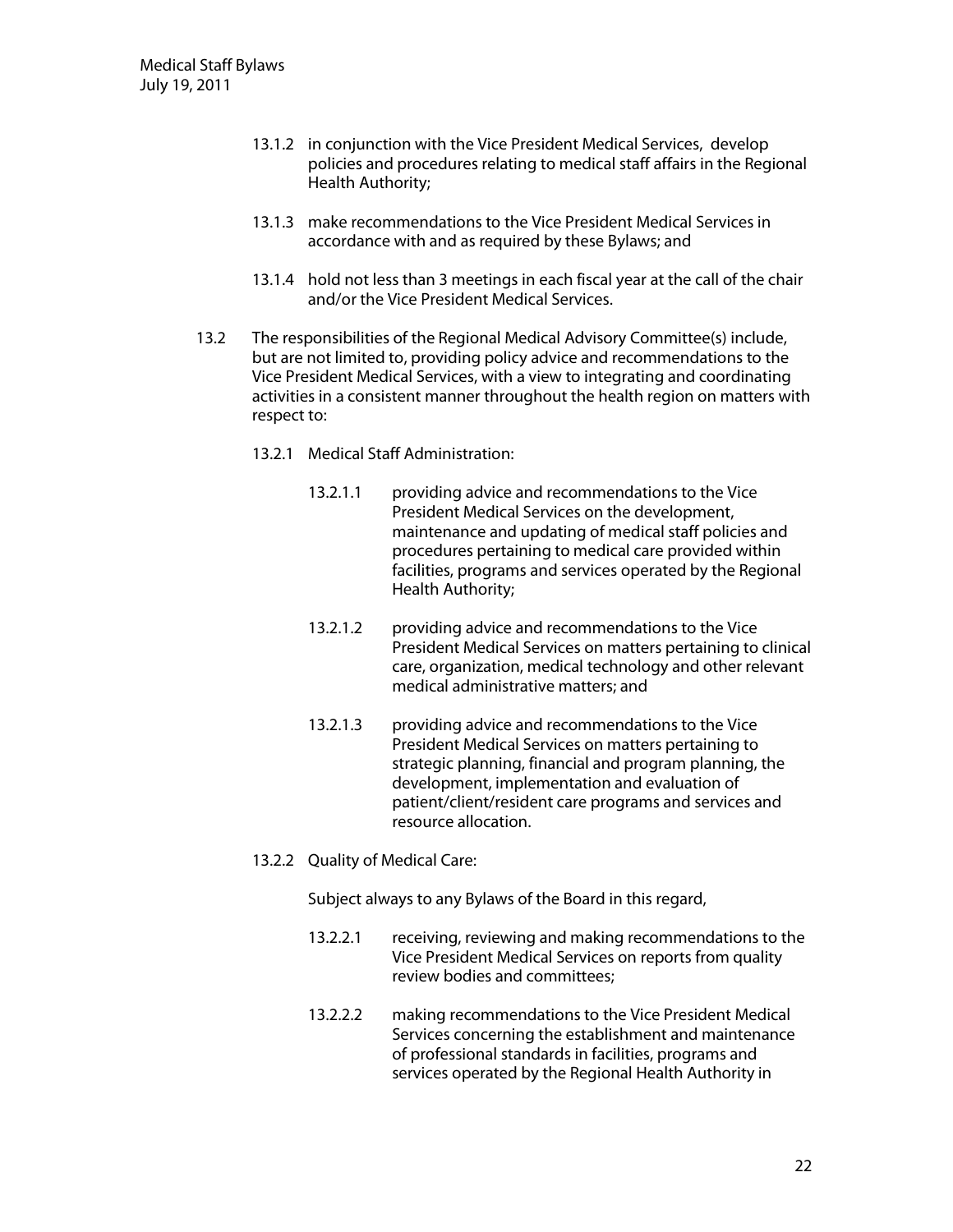compliance with all applicable legislation, bylaws, policies and procedures of the Regional Health Authority;

- 13.2.2.3 reporting and making recommendations to the Vice President Medical Services on the quality, effectiveness and availability of medical services provided in facilities, programs and services operated by the Regional Health Authority; and
- 13.2.2.4 reporting on and making recommendations to the Vice President Medical Services to address, maintain and improve patient/client/resident safety in the provision of medical services.
- 13.2.3 Medical Human Resource Planning:
	- 13.2.3.1 making recommendations to the Vice President Medical Services regarding medical human resources required to meet the health needs of the population served by the Regional Health Authority.

#### **14. RegionalM edicalAdvisory Com m ittee Com position**

- 14.1 A Regional Medical Advisory Committee is established and shall be constituted in accordance with the provisions of Appendix A.
- 14.2 The Chair of the Regional Medical Advisory Committee shall be appointed by the Chief Executive Officer. The appointment shall be for a two-year term, with reappointment for a second term by agreement of the existing voting members of the Regional Medical Advisory Committee following review and approval by the Chief Executive Officer.
- 14.3 The Chief Executive Officer may at any time revoke or suspend the appointment of the Chairperson of the Regional Medical Advisory Committee and appoint an acting Chairperson until a replacement is found or until the suspension is lifted, as the case may be.
- 14.4 The Vice-Chairperson of the Regional Medical Advisory Committee shall be appointed from amongst their number by the voting members of the Regional Medical Advisory Committee for a two-year term. In the absence of the Chairperson, the Vice-Chairperson shall assume all of the Chairperson's duties and shall have all of his or her authority.
- 14.5 The Chair of the Regional Medical Advisory Committee shall:
	- 14.5.1 preside at all meetings of the Regional Medical Advisory Committee;
	- 14.5.2 give notice of all meetings of the Regional Medical Advisory Committee;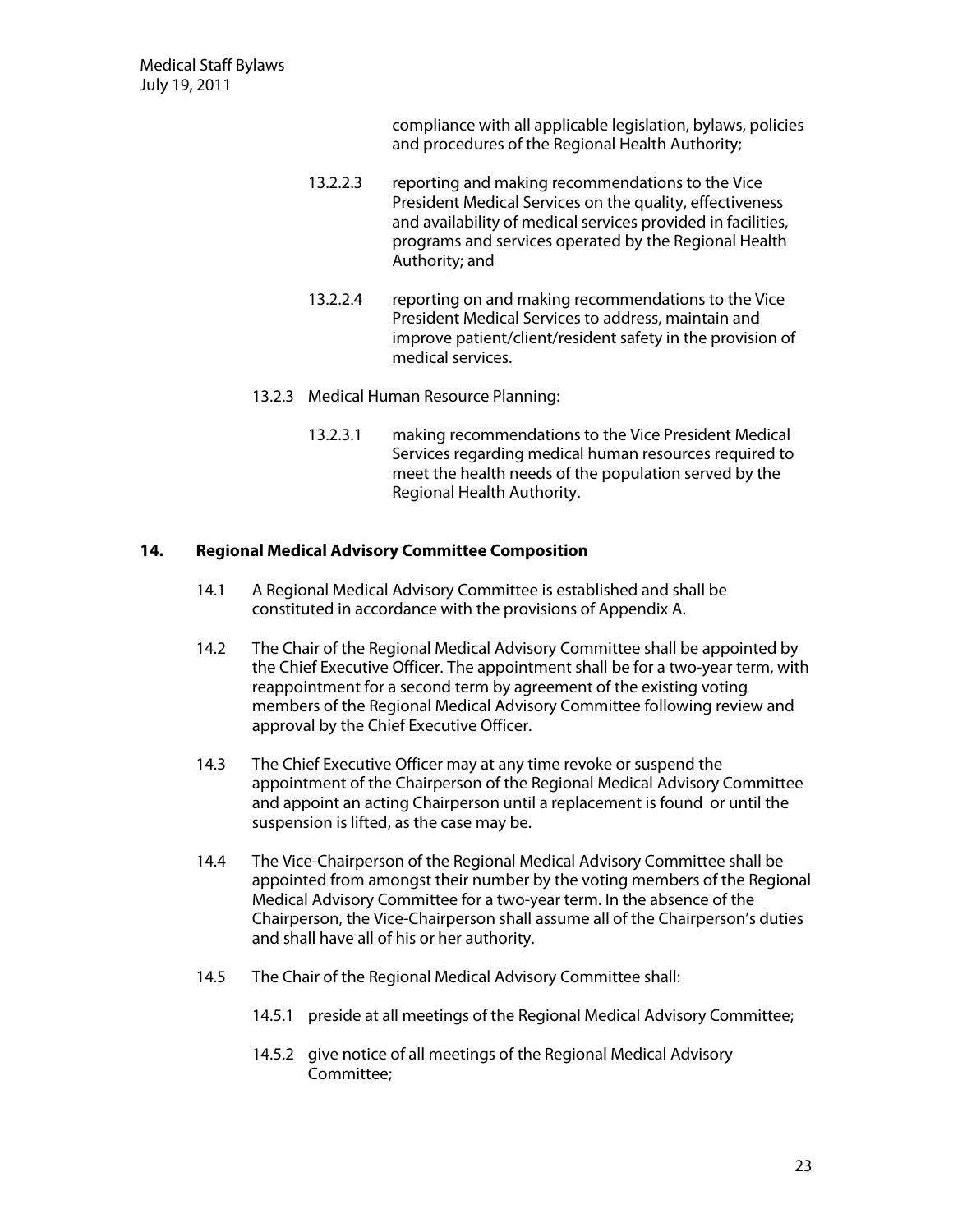- 14.5.3 in consultation with the Vice President Medical Services, develop the agenda for Regional Medical Advisory Committee meetings;
- 14.5.4 maintain the minutes of all meetings of the Regional Medical Advisory Committee;
- 14.5.5 maintain an attendance record of those attending all meetings of the Regional Medical Advisory Committee;
- 14.5.6 perform such other duties as ordinarily pertain to this office and as the Regional Health Authority may from time to time direct; and
- 14.5.7 report to the Board in accordance with the Board's reporting requirements.
- 14.6 The Vice-Chair of the Regional Medical Advisory Committee shall have all the powers and perform all the duties of the chair in the absence of the Chair, together with such other duties as are usually incidental to such a position or as may be assigned by the Regional Health Authority from time to time.

#### **15. Standing and Ad H oc Com m ittees ofthe RegionalM edicalAdvisory Com m ittee**

- 15.1 The Regional Medical Advisory Committee may establish such standing committees and ad hoc committees as required to advise the Vice President Medical Services.
- 15.2 The terms of reference, duties and composition of each standing and ad hoc committee shall be recorded in the policies and procedures or minutes of the Regional Medical Advisory Committee;
- 15.3 The Regional Medical Advisory Committee shall appoint a Chair of each standing committee and each ad hoc committee.
- 15.4 The Chair of each standing or ad hoc committee shall submit the minutes, reports, and any recommendations of the standing or ad hoc committee on a regular basis, or as directed by the Regional Medical Advisory Committee, and, at the request of the Regional Medical Advisory Committee, be present to discuss all or part of any minutes, reports, or recommendations of the standing or ad hoc committee.
- 15.5 The Chairperson and members of the standing committees shall be appointed every two years by the Regional Medical Advisory Committee.

#### **16. Responsibilities ofthe ReferralCentre and the RuralM edicalAdvisory Com m ittees**

16.1 The Chief Executive Officer in consultation with the Vice President Medical Services shall establish Medical Advisory Committees in the two referral centres and a Medical Advisory Committee representing the combination of health services areas (Rural):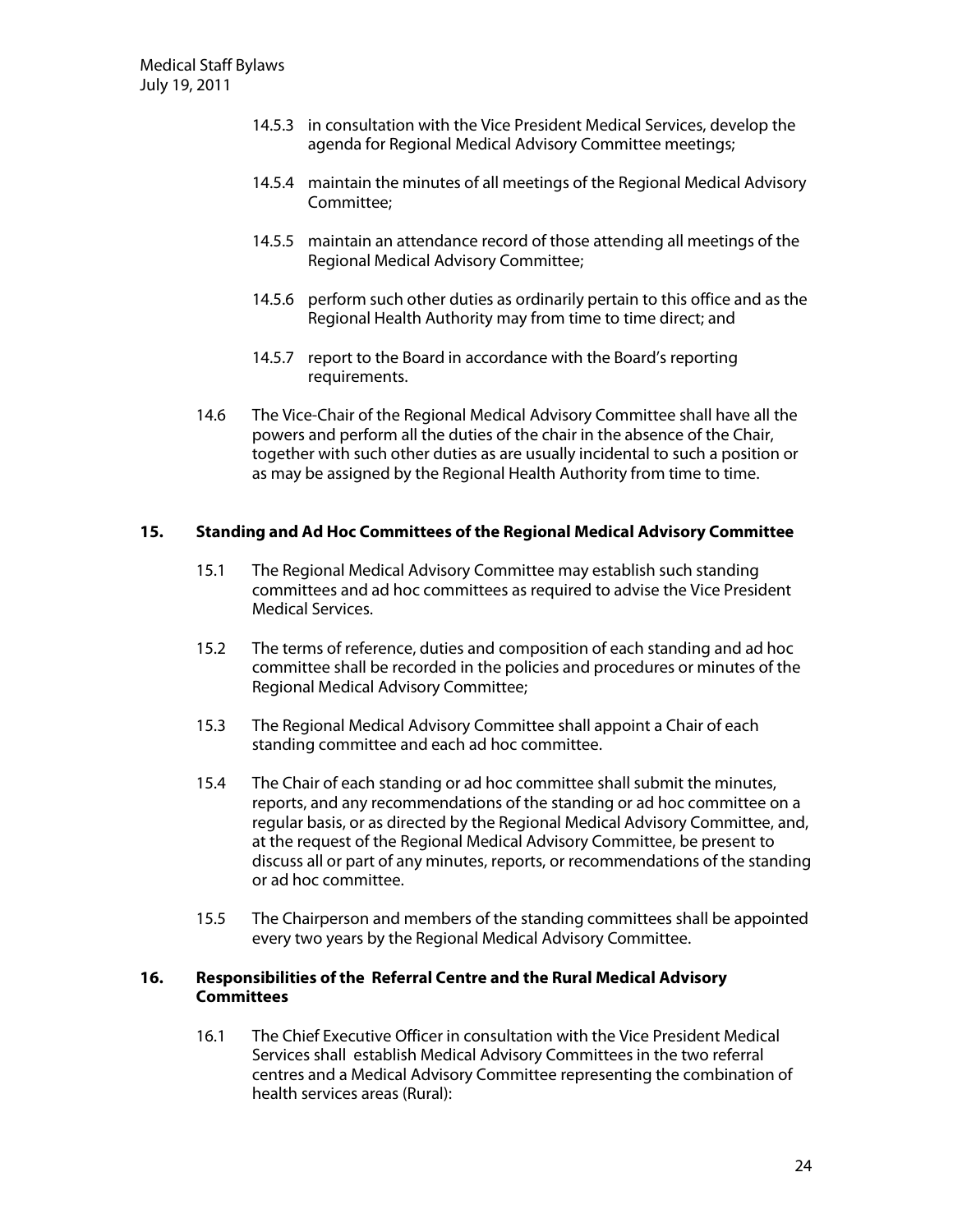- 16.1.1 Central Newfoundland Regional Health Centre Medical Advisory Committee
- 16.1.2 James Paton Memorial Regional Health Centre Medical Advisory **Committee**
- 16.1.3 Rural Medical Advisory Committee (comprised of all health service areas)
- 16.2 The Referral Centre / Rural Medical Advisory Committees shall meet 8 times per year. The Chair of each of these committees shall be appointed by the Chief Executive Officer in consultation with the Vice President Medical Services. Appointments shall be for a two-year period with renewal for a further two-year period if mutually agreeable. The Vice Chair shall be elected from the other members of each Referral Centre / Rural Medical Advisory Committee for a two year period.
- 16.3 The roles of the Referral Centre / Rural Medical Advisory Committee are to:
	- 16.3.1 work with the Regional Medical Advisory Committee to deal with medical care services in their area of responsibility, encompassing quality, safety, coordination, timeliness and adequacy.
	- 16.3.2 advise the relevant Chief Operating Officer(s) / Vice President Rural Health on matters related to medical care and other issues as appropriate.
	- 16.3.3 serve as a forum for discussion and, if necessary, decision making among the various elements of these medical staff.
	- 16.3.4 consider, act on, or refer to the Regional Medical Advisory Committee items which are submitted by the Chief Operating Officer / Director of Health Services.
	- 16.3.5 review credentials and make recommendations initially and then at appropriate intervals to the Chief Executive Officer or delegate on the appointment, category of appointment , or variation of privileges, granting of privileges, reappointment, promotion, suspension and retirement of each medical staff member in keeping with these Bylaws and policies as developed by the Regional Health Authority.
	- 16.3.6 report to the Chief Executive Officer through the Chair of the Referral Centre / Rural Medical Advisory Committee.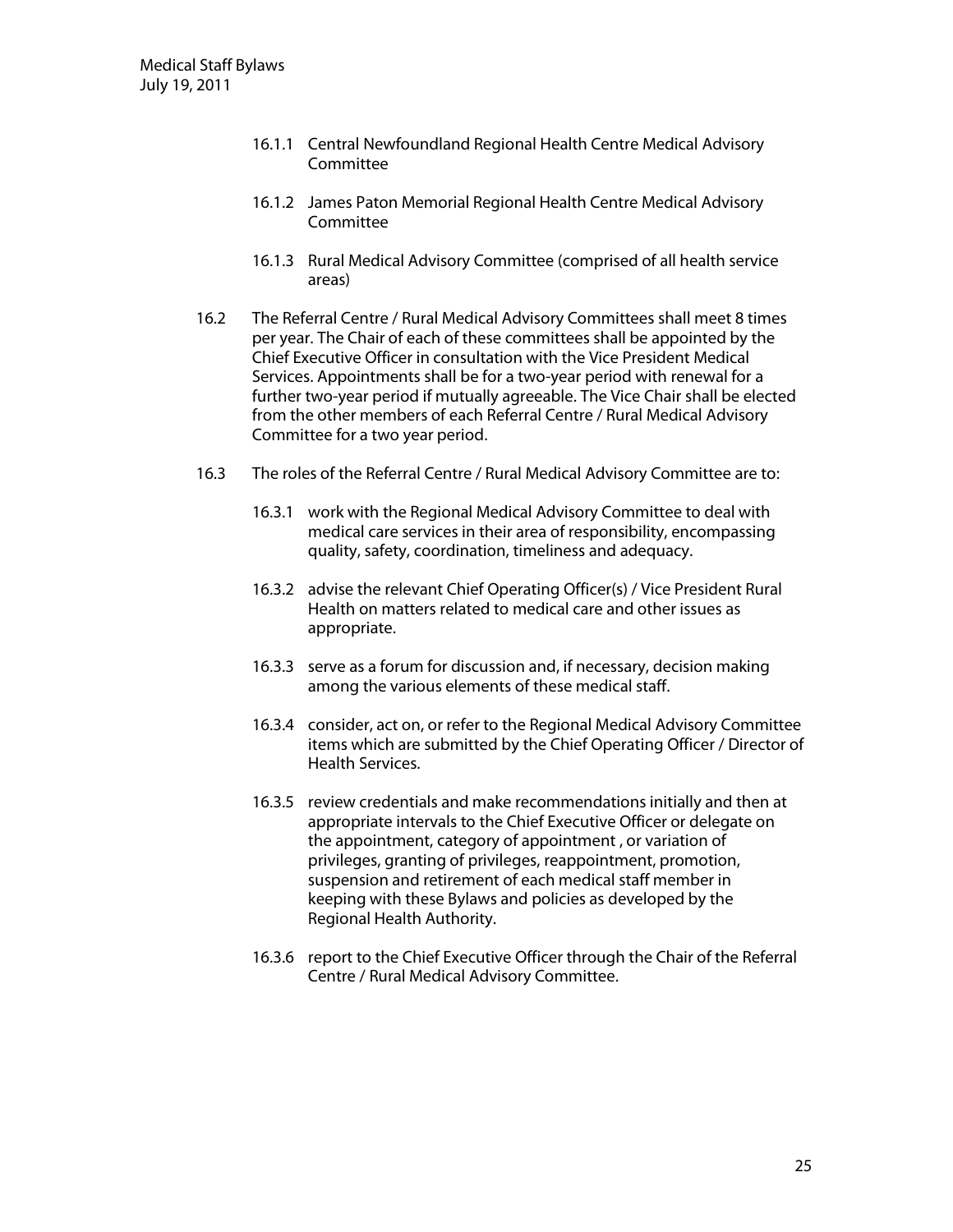#### **17. Com position ofthe ReferralCentre /RuralM edicalAdvisory Com m ittees:(See Appendix B)**

17.1 The Referral Centre Medical Advisory Committees and the Rural Medical Advisory Committee shall be constituted in accordance with the provisions of Appendix B.

#### **18. SpecialFunctions ofthe M edicalAdvisory Com m ittee**

- 18.1 Special committees shall be appointed by the Regional Medical Advisory Committee or the Referral Centre / Rural Medical Advisory Committees from time to time as may be required to perform specific functions. Such committees shall confine their work to the purpose for which they were appointed and shall report in writing to the appropriate Medical Advisory Committee.
- 18.2 These special committees shall include the local medical advisory subcommittee at each of the rural sites, comprised of the medical staff and appropriate administrative staff in the health service area. These subcommittees will report to the Rural Medical Advisory Committee. They will be chaired by the Senior Medical Officer and forward information / items for consideration through the Senior Medical Officer to the Rural Medical Advisory Committee.
- 18.3 Subject always to any Bylaws of the Board in this regard, any special committees of the Medical Advisory Committee(s) and other committees or panels within the Regional Health Authority which in the opinion of the Medical Advisory Committee(s) or the Chief Executive Officer perform in whole or in part and from time to time functions relating to quality initiatives and/or peer review within the Regional Health Authority shall be designated by the Medical Advisory Committee(s) or by the Chief Executive Officer to be a quality assurance and/or peer review committee as contemplated by Section 8.1(2) of the Evidence Act (Newfoundland) as amended.
- 18.4 Additional committees of an administrative nature may be appointed from time to time to assist the medical administration of the Regional Health Authority. Such committees shall report in writing to the appropriate Medical Advisory Committee.
- 18.5 The conduct of meetings of Medical Advisory Committee(s), the local Medical Advisory sub-committee, department, program or service meetings and general meetings of the medical staff, as well as questions of procedure at both regular and special meetings of such bodies shall be determined in accordance with the policies and procedures, as established from time to time.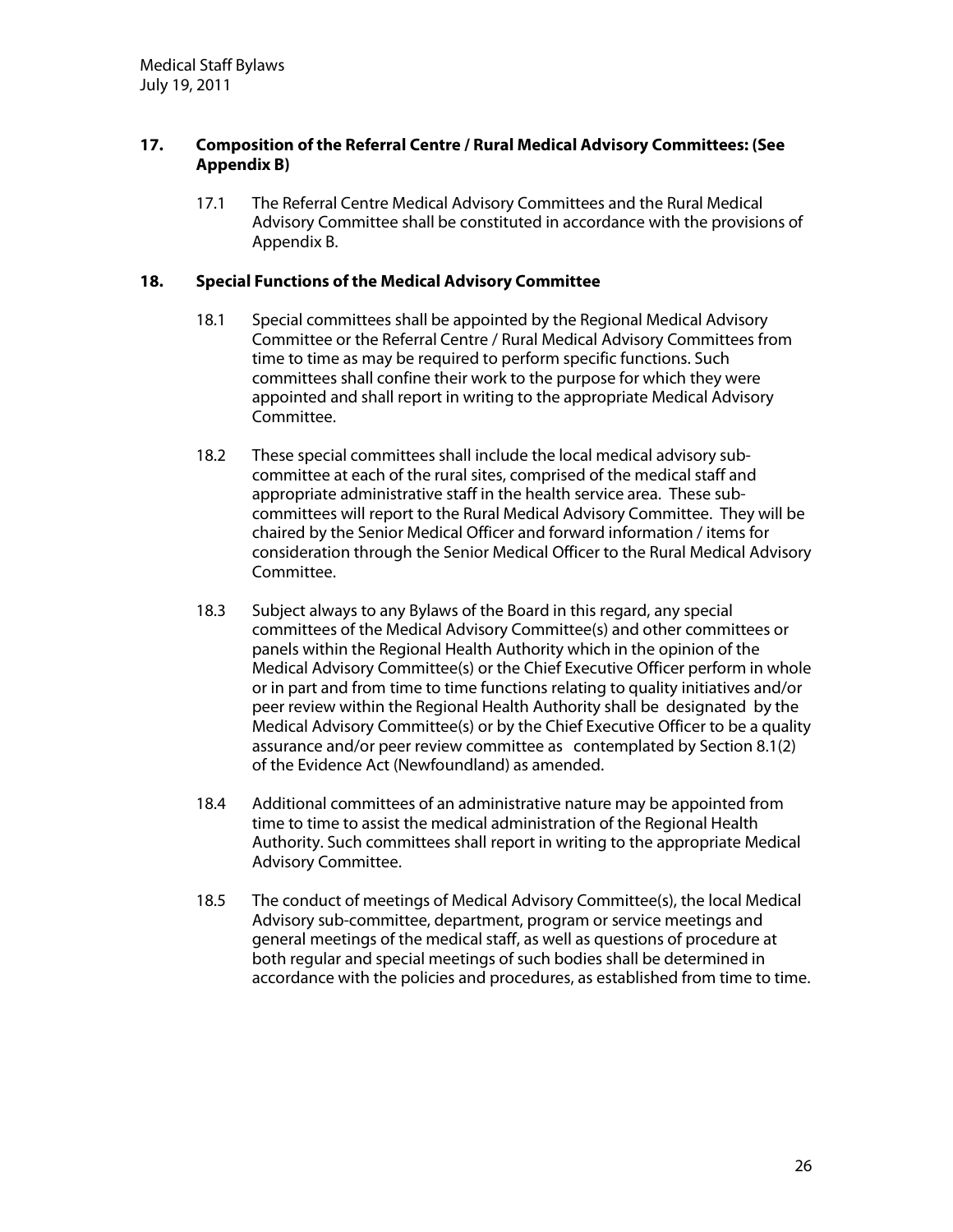#### **PART III**

# **M ED ICAL STAFF ASSO CIATIO N**

#### **19. O fficers ofthe M edicalStaffAssociation**

- 19.1 Each of the referral centres (CNRHC, JPMRHC) and the group of health service areas (Rural) shall have Local Medical Staff Associations. The elected officers of the Medical Staff Association shall be the President, Vice-President, Secretary-Treasurer and others as decided by the Medical Staff Association who shall constitute the Executive of the Medical Staff Associations. They shall be elected by the Active and Associate Staff at an annual meeting and serve for a two year period. The President and Vice President of a Medical Staff Association shall sit on the appropriate Referral Centre / Rural Medical Advisory Committee. The elected officers shall be responsible for the collection, use and disbursement of Medical Staff funds as directed by the Medical Staff.
- 19.2 The President shall be responsible for calling and presiding at the Medical Staff Association meetings and shall be a member, ex-officio, of all Standing Medical Staff Association committees. He or she shall be a member of and represent the Medical Staff at meetings of the appropriate Credentials Committee.
- 19.3 The Vice-President, in the absence of the President, shall be empowered to assume all of the President's duties and have all of his or her authority. He or she shall be expected to perform such other duties as may be assigned by the President.
- 19.4 The Secretary-Treasurer shall be responsible for keeping accurate and complete minutes of all Medical Staff Association meetings, calling meetings on order of the President, attending to all correspondence and performing such other duties as ordinarily pertain to that office. He or she shall be accountable for all Medical Staff Association funds and will be responsible for the preparation and presentation to Medical Staff of a yearly audit of such funds.

#### **20. M eetings ofthe M edicalStaffAssociation**

- 20.1 The annual meeting of each Referral Centre / Rural Medical Staff Association shall be held in a designated month each year, and the President shall present his or her annual report including the financial statement of the Medical Staff Association. The election of officers shall take place. Voting, if necessary, shall be by ballot by the Active and Associate Medical Staff.
- 20.2 Regular meetings of the Medical Staff Association shall be held at least quarterly. These quarterly meetings shall not release Medical Staff Association members from their obligations to attend the regular meetings of the Program/Department/Division or Service. In addition to matters of organization, the Agenda of these meetings must include a written report of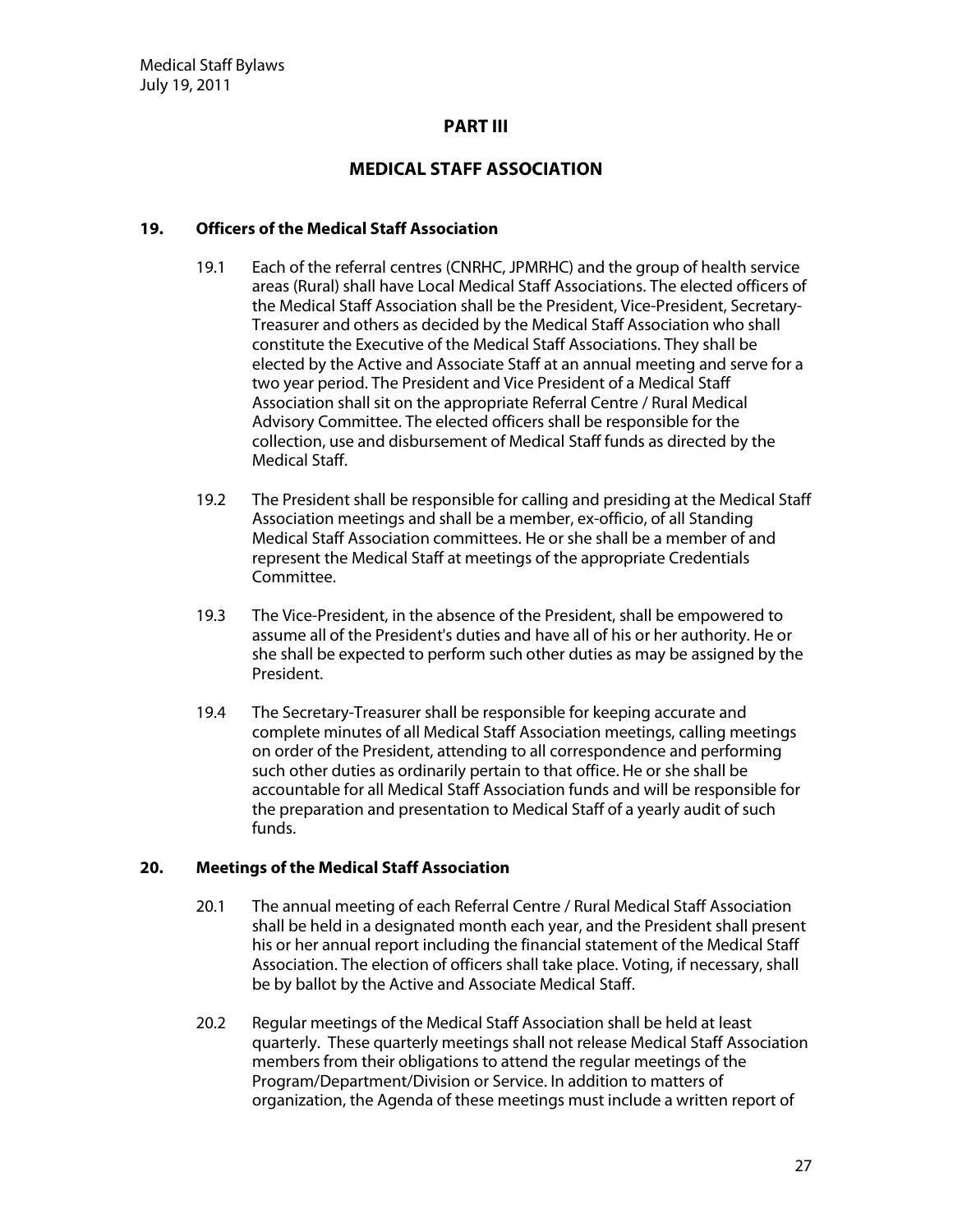either the Referral Centre or Rural Medical Advisory Committee and Regional Medical Advisory Committee.

- 20.3 Special meetings of the Medical Staff Association may be called at any time by the President, and shall be called at the written request of the Referral Centre / Rural Medical Advisory Committee, the Executive Committee or any five members of the Medical Staff. At any special meeting, no business shall be transacted except that stated in the notice calling the meeting. Notice of any meeting shall be emailed at least eight days before the time set for the meeting with the exception that special meetings called in relation to the election of officers shall require a minimum of ten days'notice.
- 20.4 The requirements for attendance, quorum, power to excuse absence, the agenda setting process and other matters relating to these Referral Centre / Rural Medical Staff Associations shall be as determined by each Medical Staff Association.
- 20.5 The purposes of the medical staff associations are as follows:
	- 20.5.1 To provide a formal mechanism to address medical staff concerns initially through the Chief of Staff / Senior Medical Officer, the Referral Centre / Rural Medical Advisory Committee, Vice President Medical Services and subsequently to the Chief Executive Officer.
	- 20.5.2 To provide a means for medical staff members to communicate with each other and to act as an advocacy group for physicians and their patients.
	- 20.5.3 To provide a forum to advocate for quality healthcare.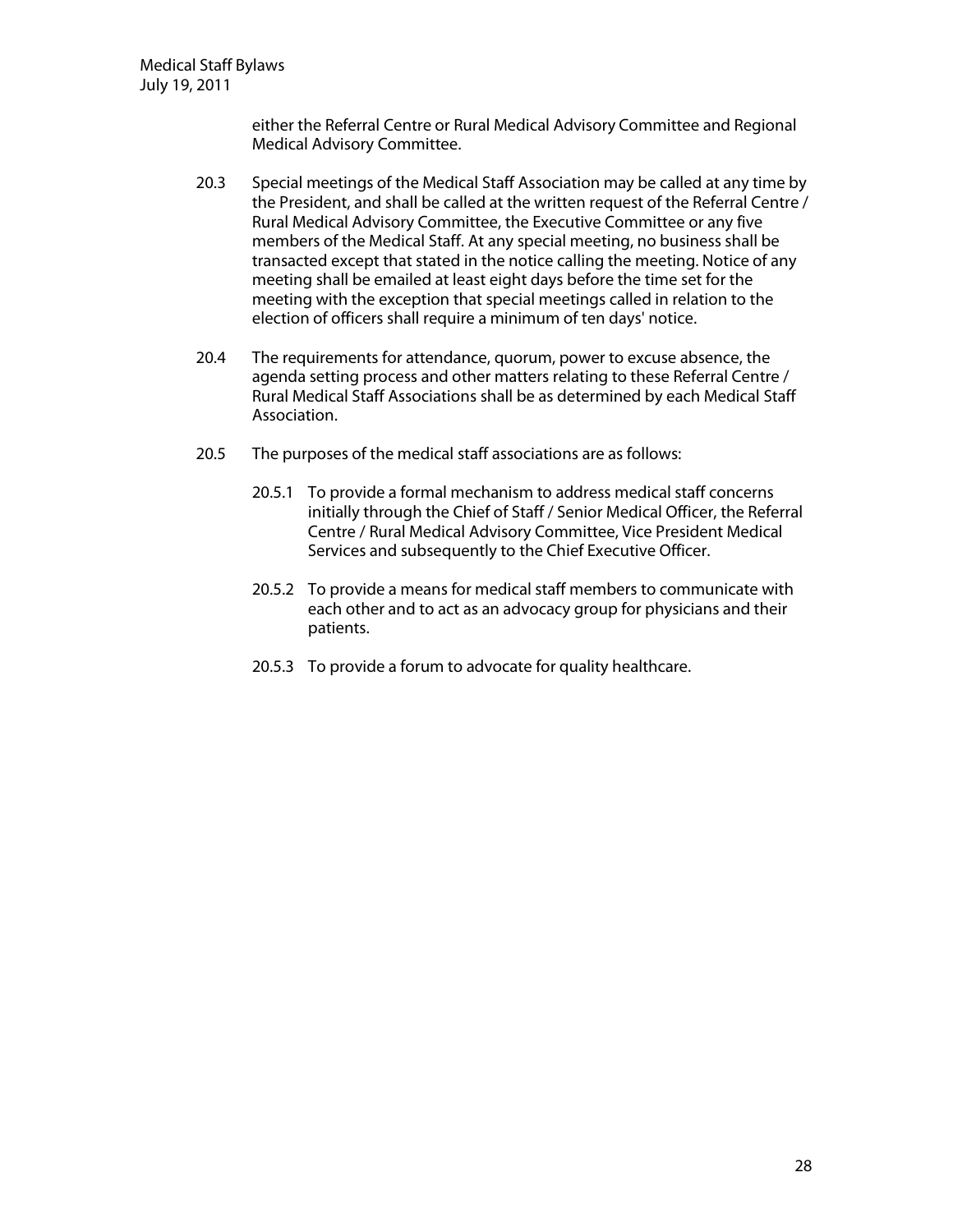# **PART IV**

# **M ED ICAL STAFF CATEG O RIES**

#### **21.** Medical Staff Categories

- 21.1 The medical staff shall be organized into the following categories:
	- 21.1.1 Active;
		- 21.1.2 Courtesy;
	- 21.1.3 Assistant;
	- 21.1.4 Associate;
	- 21.1.5 Visiting;
	- 21.1.6 Honorary;
- 21.2 Active Medical Staff
	- 21.2.1 The active medical staff shall consist of those physicians who have been appointed according to Parts IV and V as active medical staff by the Chief Executive Officer after consultation with the Vice President Medical Services and relevant Chief of Service / Chief of Staff / Senior Medical Officer.
	- 21.2.2 Every physician applying for an initial appointment to the active medical staff will first be appointed to the associate medical staff unless the Chief Executive Officer directs otherwise.
	- 21.2.3 Active medical staff shall:
		- 21.2.3.1 ensure that care is provided to his or her patients/clients/residents in Regional Health Authority facilities, programs and services, and, as required, ensure arrangements are in place for the ongoing care of his or her patients/clients/residents by another member of the medical staff with the appropriate privileges when he or she is unable to attend to his or her patients/clients/residents;
		- 21.2.3.2 attend patients/clients/residents and undertake such medical and surgical treatments in accordance with the privileges granted by the Chief Executive Officer;
		- 21.2.3.3 undertake such duties respecting patient/client/resident care as may be reasonably assigned by the Vice President Medical Services and Chief of Service / Senior Medical Officer in circumstances where additional medical human resources are required if within the scope of mutually agreed terms and conditions as outlined in a job description and/or privileging agreement;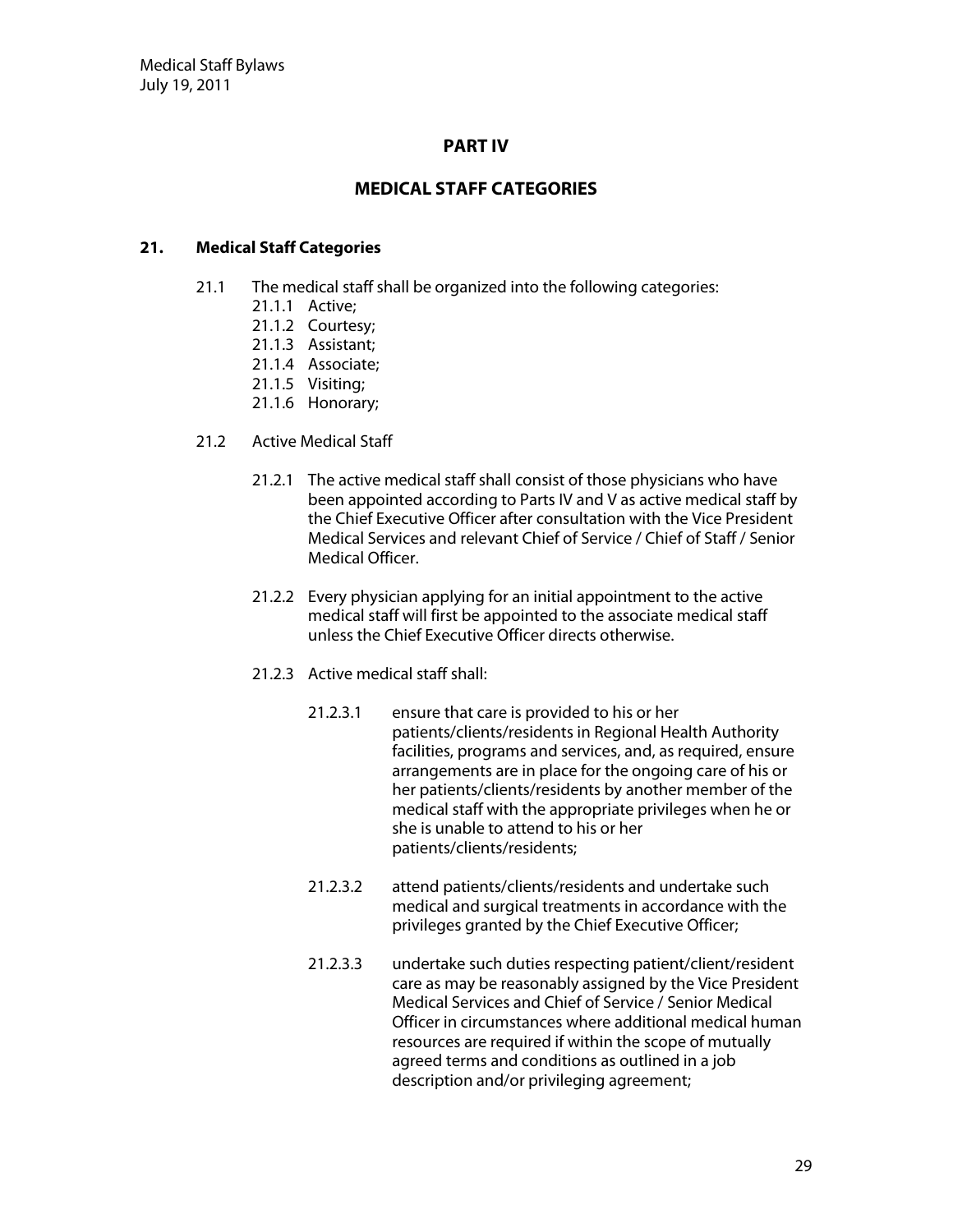- 21.2.3.4 act as a mentor or supervisor of a member of the associate medical staff as mutually agreed upon by the associate medical staff, the active staff, the Vice President Medical Services and the Chief of Service / Senior Medical Officer.
- 21.2.3.5 attend program/department/service meetings of the medical staff as required by policies and procedures of the Regional Health Authority;
- 21.2.3.6 have an annual review and evaluation conducted by the appropriate physician leader in accordance with predetermined organization criteria;
- 21.2.3.7 abide by applicable legislation, bylaws, policies and procedures;
- 21.2.3.8 not alter the scope of practice unilaterally but by agreement between the physician and Central Health;
- 21.2.3.9 attend educational rounds and continuing medical education when appropriate;
- 21.2.3.10 participate in quality improvement and assurance initiatives within the umbrella of the Regional Health Authority quality assurance program; and
- 21.2.3.11 participate in a collaborative fashion with interdisciplinary care teams.
- 21.2.4 Active medical staff may refer any of his or her patients/clients/residents to services and programs provided by the Regional Health Authority consistent with any privileges, policies and procedures established for the referral to those programs and services.
- 21.2.5 At the discretion of the Chair of the Referral Centre / Rural Medical Advisory Committee or the Vice President Medical Services, active medical staff may serve as a member or the Chairperson of any committee established by the Referral Centre / Rural Medical Advisory Committee or the Vice President Medical Services and vote at meetings of the medical staff or at any committee on which he or she holds membership.
- 21.3 Courtesy Medical Staff
	- 21.3.1 The Chief Executive Officer may appoint a physician to the courtesy medical staff if:
		- 21.3.1.1 the applicant has patients/clients/residents within the health region;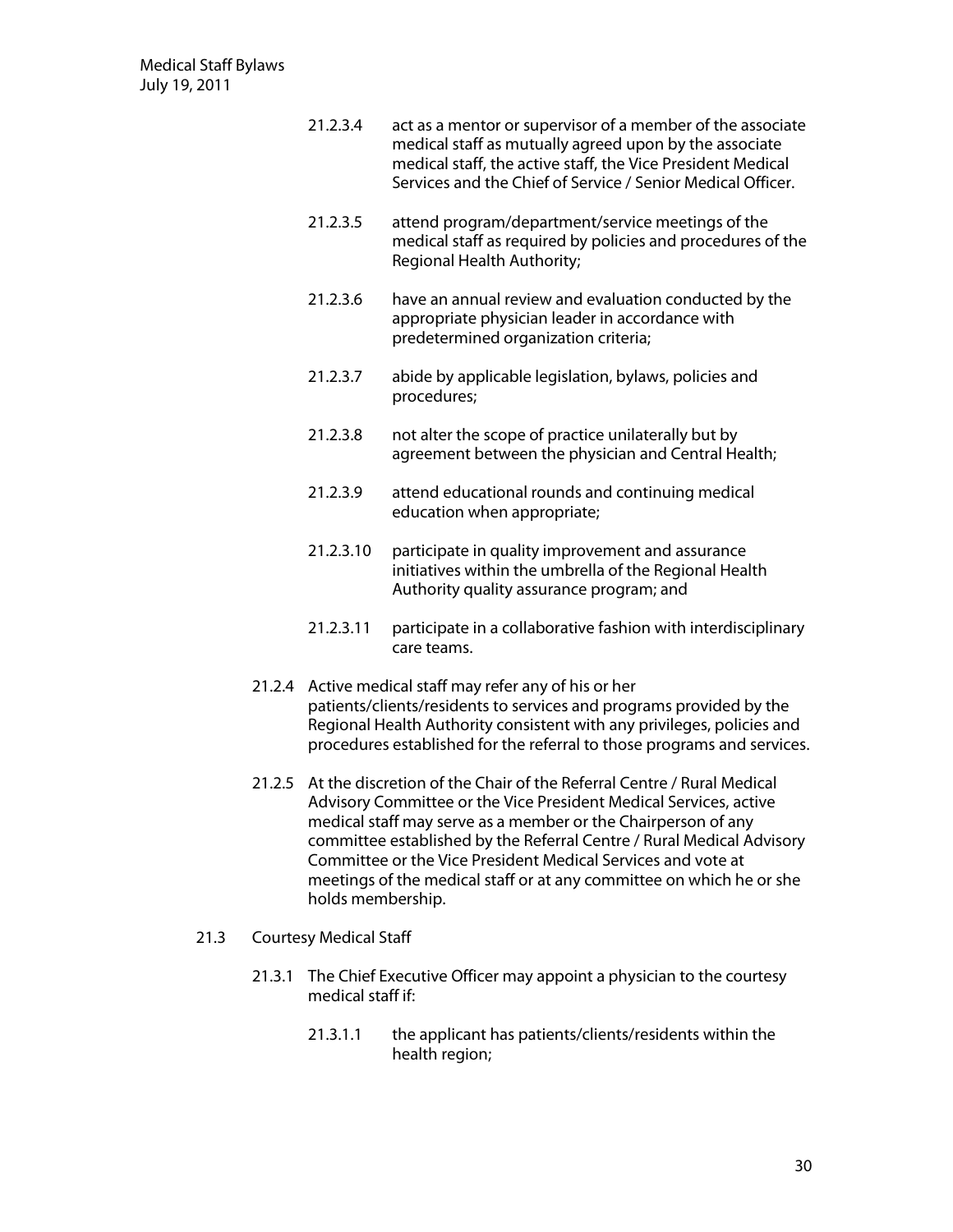- 21.3.1.2 the applicant has demonstrated a need to access Regional Health Authority programs and services such as diagnostic imaging, laboratory, rehabilitation, health promotion, health education and community care to serve the needs of his or her patients/clients/residents residing within the health region, and
- 21.3.1.3 the applicant does not have an active medical staff appointment in the Regional Health Authority.
- 21.3.2 The courtesy medical staff shall consist of those physicians who have been appointed according to Parts IV and V as courtesy medical staff by the Chief Executive Officer after consultation with the Vice President Medical Services. The appropriate range of privileges shall be outlined in the letter of appointment.
- 21.3.3 Courtesy medical staff shall not have admitting privileges.
- 21.3.4 Courtesy medical staff shall:
	- 21.3.4.1 ensure that care is provided for his or her patients/clients/residents in Regional Health Authority facilities, programs and services, and, as required, ensure arrangements are in place for the ongoing care of his or her patients/clients/residents by another member of the medical staff;
	- 21.3.4.2 abide by applicable legislation, Bylaws, policies and procedures; and
	- 21.3.4.3 attend meetings of the medical staff as required by the policies and procedures of the Regional Health Authority.
- 21.3.5 At the discretion of the Chair of the Referral Centre / Rural Medical Advisory Committee or the Vice President Medical Services, courtesy medical staff may serve as a member of any committee established by the Referral Centre / Rural Medical Advisory Committee or the Vice President Medical Services and vote at meetings of the medical staff or at any committee in which they hold membership.

#### 21.4 Assistant Medical Staff

- 21.4.1 The Chief Executive Officer, in consultation with the Vice President Medical Services and Clinical Chief, may appoint a physician to the assistant medical staff if the applicant is to provide specific services within a department, program and/or service.
- 21.4.2 The assistant medical staff shall consist of those physicians who have been appointed according to Parts IV and V to the assistant medical staff by the Chief Executive Officer after consultation with the Vice President Medical Services.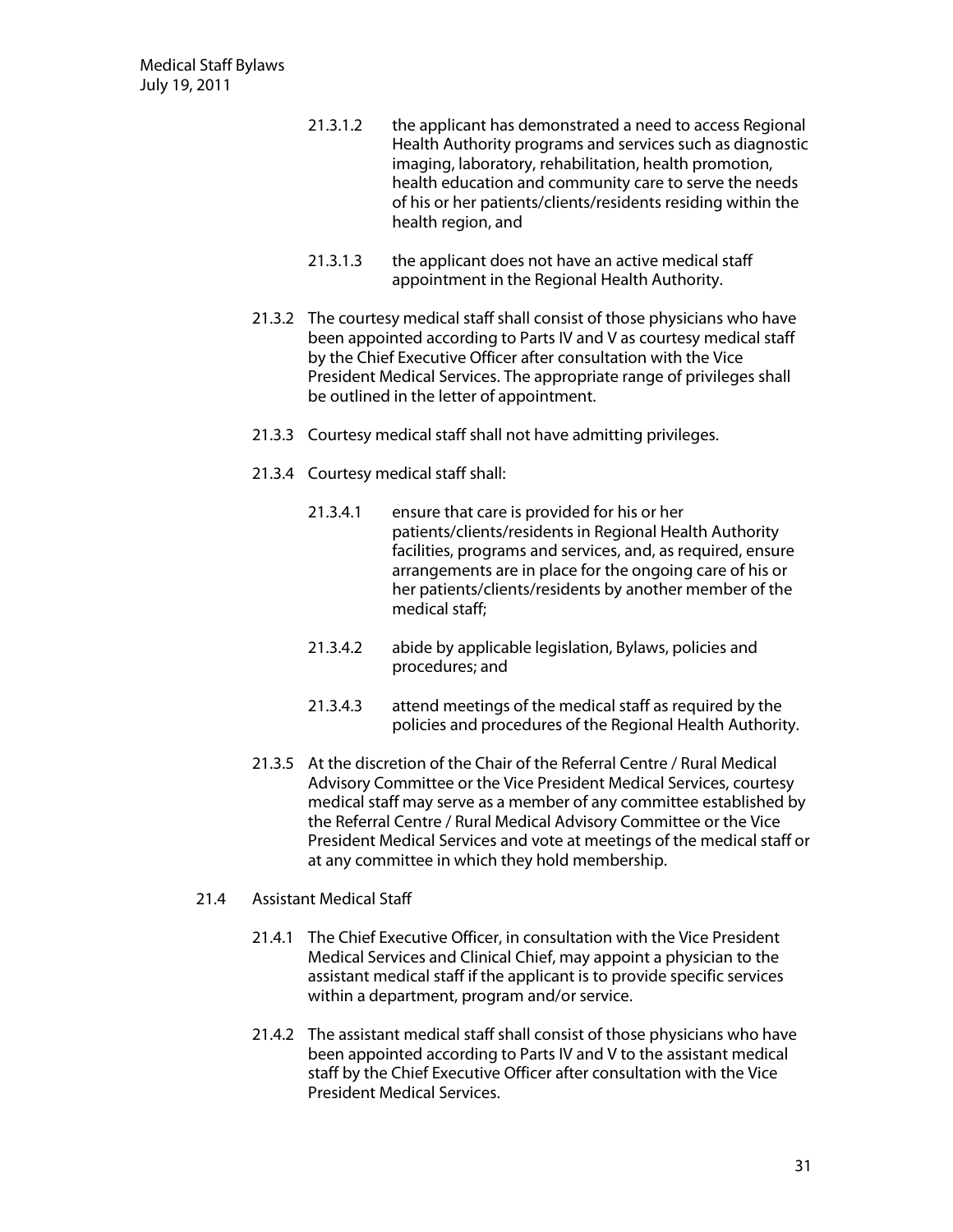- 21.4.3 Assistant medical staff shall not have admitting privileges.
- 21.4.4 Assistant medical staff shall:
	- 21.4.4.1 under the supervision of an active or associate medical staff member(s) approved by the Vice President Medical Services attend patients/clients/residents and undertake such medical and surgical treatments in accordance with the privileges granted by the Chief Executive Officer;
	- 21.4.4.2 have an annual review and evaluation conducted by a physician leader appointed under Section 21.2.3.4 in accordance with predetermined objectives or job description;
	- 21.4.4.3 attend meetings of the medical staff association as required by the policies and procedures of the Regional Health Authority;
	- 21.4.4.4 abide by applicable legislation, Bylaws, policies and procedures.
- 21.4.5 At the discretion of the chair of the Referral Centre / Rural Medical Advisory Committee or the Vice President Medical Services, assistant medical staff may serve as a member of any committee established by the Referral Centre / Rural Medical Advisory Committee or the Vice President Medical Services.
- 21.5 Associate Medical Staff
	- 21.5.1 Appointment to the associate medical staff shall be considered a probationary appointment during which time the Referral Centre / Rural Medical Advisory Committee and the appropriate physician leader shall evaluate the medical staff member.
	- 21.5.2 The associate medical staff shall consist of those physicians who apply for an initial appointment to the active or courtesy medical staff, and who are appointed according to Parts IV and V by the Chief Executive Officer after consultation with the Vice President Medical Services.
	- 21.5.3 Each associate medical staff member shall have such privileges that are appropriate to the active or courtesy medical staff category to which they applied, unless otherwise specified in the appointment. These privileges shall be outlined in the letter of appointment by the Chief Executive Officer.
	- 21.5.4 Subject to Section 21.5.5, an associate medical staff member shall work for a 12-month probationary period under the mentorship or supervision of an active medical staff assigned by the Vice President Medical Services as recommended by the physician leader under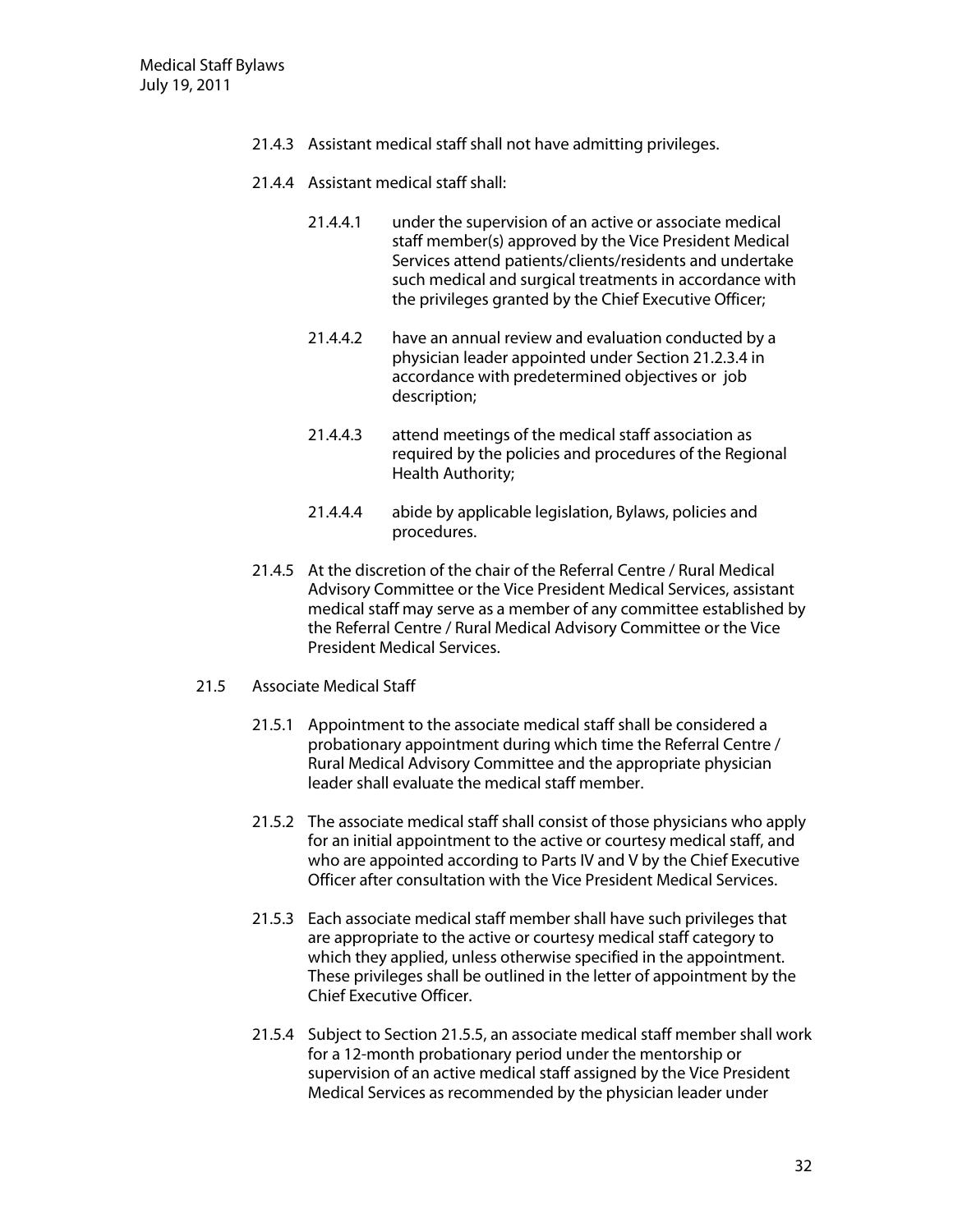whose responsibility the associate medical staff member has been assigned. During this probationary period the staff member will undergo quarterly evaluations by the appropriate supervisor.

- 21.5.5 In exceptional circumstances, the Vice President Medical Services may recommend to the Chief Executive Officer a waiver or reduction of the twelve-month probationary period, and the Chief Executive Officer may waive or reduce the probationary period. If the Chief Executive Officer agrees with the recommendation, the Chief Executive Officer may grant an appointment for the balance of the probationary term in the category of medical staff to which the physician initially applied.
- 21.5.6 At the end of the 12-month probationary appointment, and subject to the provisions of these Bylaws respecting reappointment, the Referral Centre / Rural Medical Advisory Committee shall review the performance of the associate medical staff member and recommend to the Vice President Medical Services and the Chief Executive Officer either:
	- 21.5.6.1 the appointment of the physician in accordance with the category of appointment sought and privileges requested;
	- 21.5.6.2 the appointment of the physician but that the category of medical staff or privileges be modified from those requested by the physician;
	- 21.5.6.3 the physician be subject to a further probationary period by reappointment to the associate medical staff for a further period not exceeding twelve months; or
	- 21.5.6.4 the application be refused, in which case the reasons for refusal shall be in writing.
- 21.5.7 Physicians shall be appointed to the associate medical staff for no more than 24 consecutive months.
- 21.5.8 The physician leader may request the Vice President Medical Services to assign a different mentor or supervisor at any time during the physician's appointment to the associate medical staff.
- 21.5.9 At any time, the Referral Centre / Rural Medical Advisory Committee may recommend to the Vice President Medical Services that the appointment of a physician to the associate medical staff be terminated. If the Referral Centre / Rural Medical Advisory Committee recommends termination, the Referral Centre / Rural Medical Advisory Committee shall prepare written reasons with respect to its recommendation, and the Vice President Medical Services shall forward the recommendation of the Referral Centre / Rural Medical Advisory Committee to the Chief Executive Officer, together with his/her own recommendation thereon.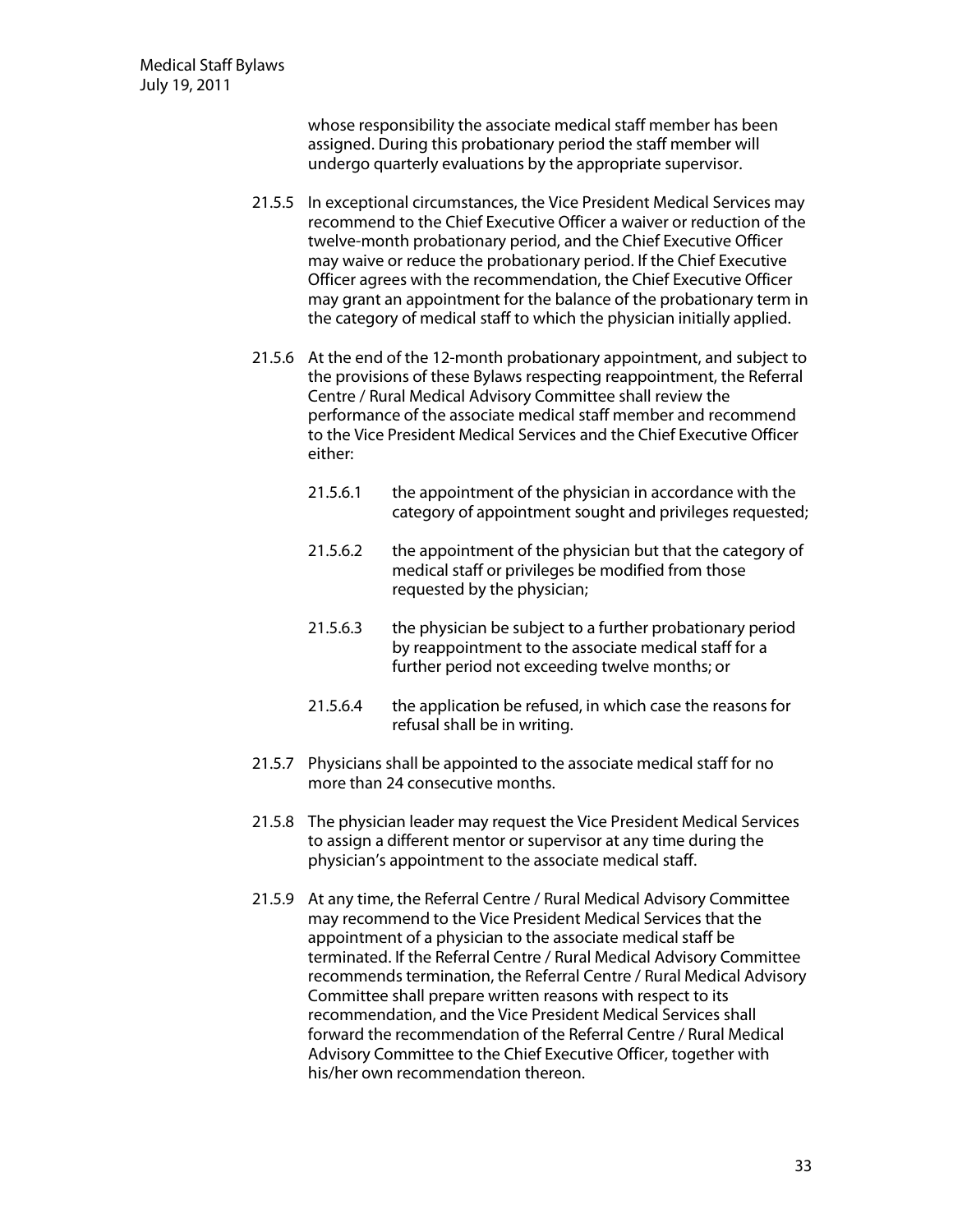- 21.5.10 Upon consideration of the recommendations of the Referral Centre / Rural Medical Advisory Committee, including the reasons therefor, and the representations of the associate medical staff member, if any, the Chief Executive Officer shall within ten (10) business days, in consultation with the Vice President Medical Services, make a decision that may:
	- 21.5.10.1 confirm the appointment of the associate medical staff member to the medical staff with the same privileges as held before the recommendation for termination by the Referral Centre / Rural Medical Advisory Committee;
	- 21.5.10.2 confirm the appointment of the associate medical staff member to the medical staff with the privileges considered appropriate by the Chief Executive Officer; or
	- 21.5.10.3 confirm the recommendation for termination of the appointment as an associate medical staff member.
- 21.5.11 The Chief Executive Officer shall ensure that a copy of his or her decision and the reasons for the decision is received by the applicant, the Vice President Medical Services and the Referral Centre / Rural Medical Advisory Committee within ten (10) days after rendering the decision.
- 21.5.12 At any time, the Referral Centre / Rural Medical Advisory Committee may recommend to the Vice President Medical Services that the privileges outlined in Section 21.5.3 may be changed or modified. Members shall be advised of any changes in privileges in writing by the Vice President Medical Services.
- 21.5.13 Associate medical staff may have such membership and voting rights, and be subject to such duties, privileges and obligations commensurate with the active or courtesy medical staff category to which they are appointed.
- 21.6 Visiting Medical Staff
	- 21.6.1 The Chief Executive Officer after consultation with the Vice President Medical Services may appoint a physician to the visiting medical staff with such privileges as deemed appropriate:
	- 21.6.2 Appointment to the visiting medical staff may occur where the appointment is:
		- 21.6.2.1 for a defined period of time and/or for a specific purpose; or
		- 21.6.2.2 to provide temporary replacement or support for a member of the medical staff;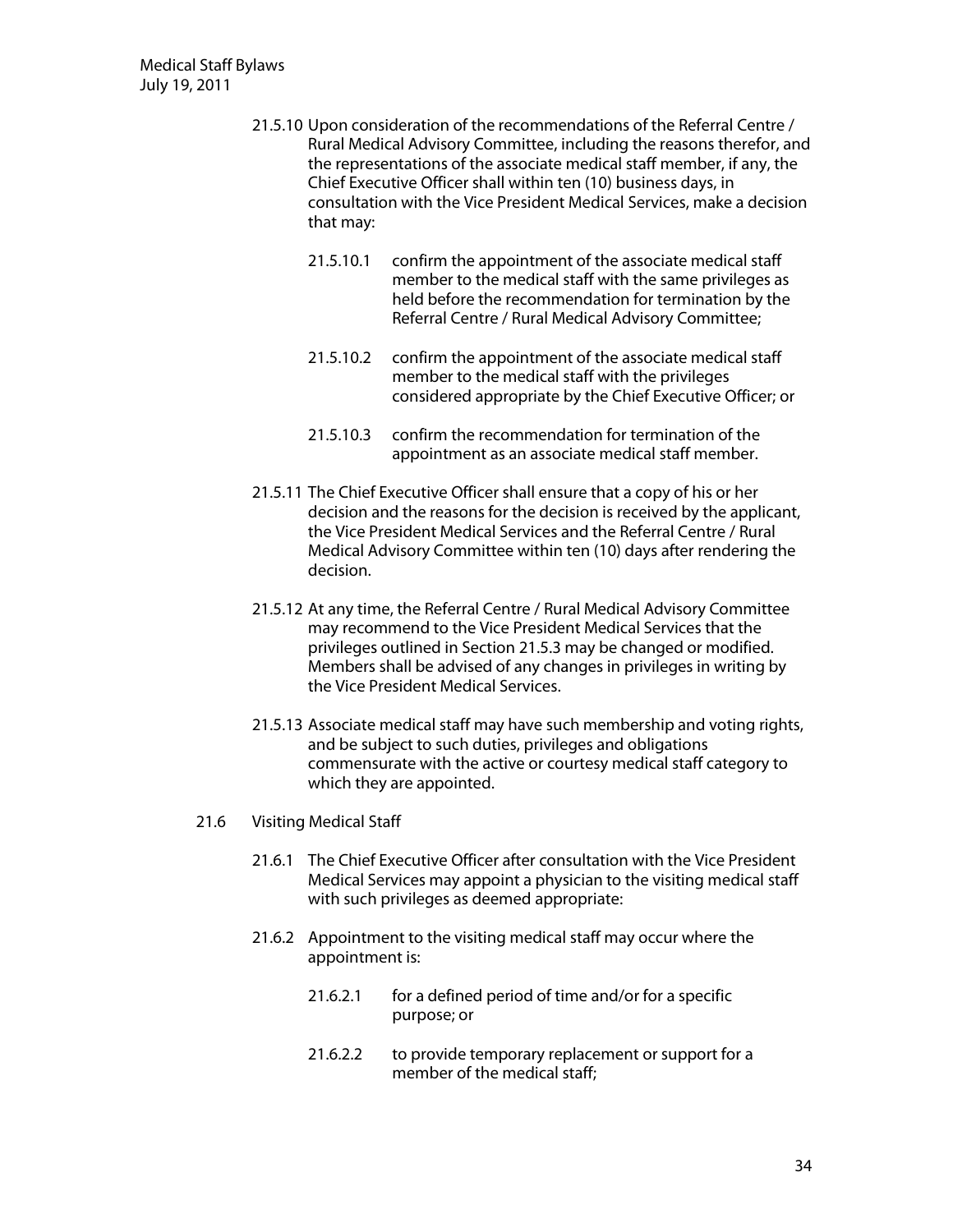- 21.6.3 Appointment to the visiting medical staff may also occur where the applicant has:
	- 21.6.3.1 an active medical staff appointment with another NL Regional Health Authority, health authority, hospital or other similar health care organization in Canada;

**AND** 

21.6.3.2 demonstrated a need to access diagnostic imaging, laboratory, rehabilitation, health promotion and health education, and community care programs and services to serve the needs of his or her patients/clients/residents residing within the health region;

 $OR$ 

- 21.6.3.3 established consultant clinics or performs itinerant services in any of the regional health authority facilities.
- 21.6.4 The visiting medical staff shall consist of those physicians who have been appointed to the visiting medical staff by the Chief Executive Officer after consultation with the Vice President Medical Services.
- 21.6.5 Notwithstanding Section 21.6.1, the Vice President Medical Services may:
	- 21.6.5.1 appoint a physician who is not a member of the medical staff to the visiting medical staff and grant temporary privileges where, in the opinion of the Vice President Medical Services, there is an immediate need for the service and it is not practical for the applicant to submit all of the information required to be submitted according to these Bylaws provided the Vice President Medical Services is satisfied that the applicant meets the criteria for appointment set out in Section 28.1 and 28.2
	- 21.6.5.2 grant temporary privileges to a physician where, in the opinion of the Vice President Medical Services, there is an immediate need for the service: and
	- 21.6.5.3 this appointment will not be longer than 90 days.
- 21.6.6 The privileges which may be granted to a member of the visiting staff under Section 21.6.1or 21.6.2 include the privilege to attend, admit patients/clients/residents or perform surgical or other operative procedures in a hospital(s) or health centre(s).
- 21.6.7 Each member of the visiting medical staff shall: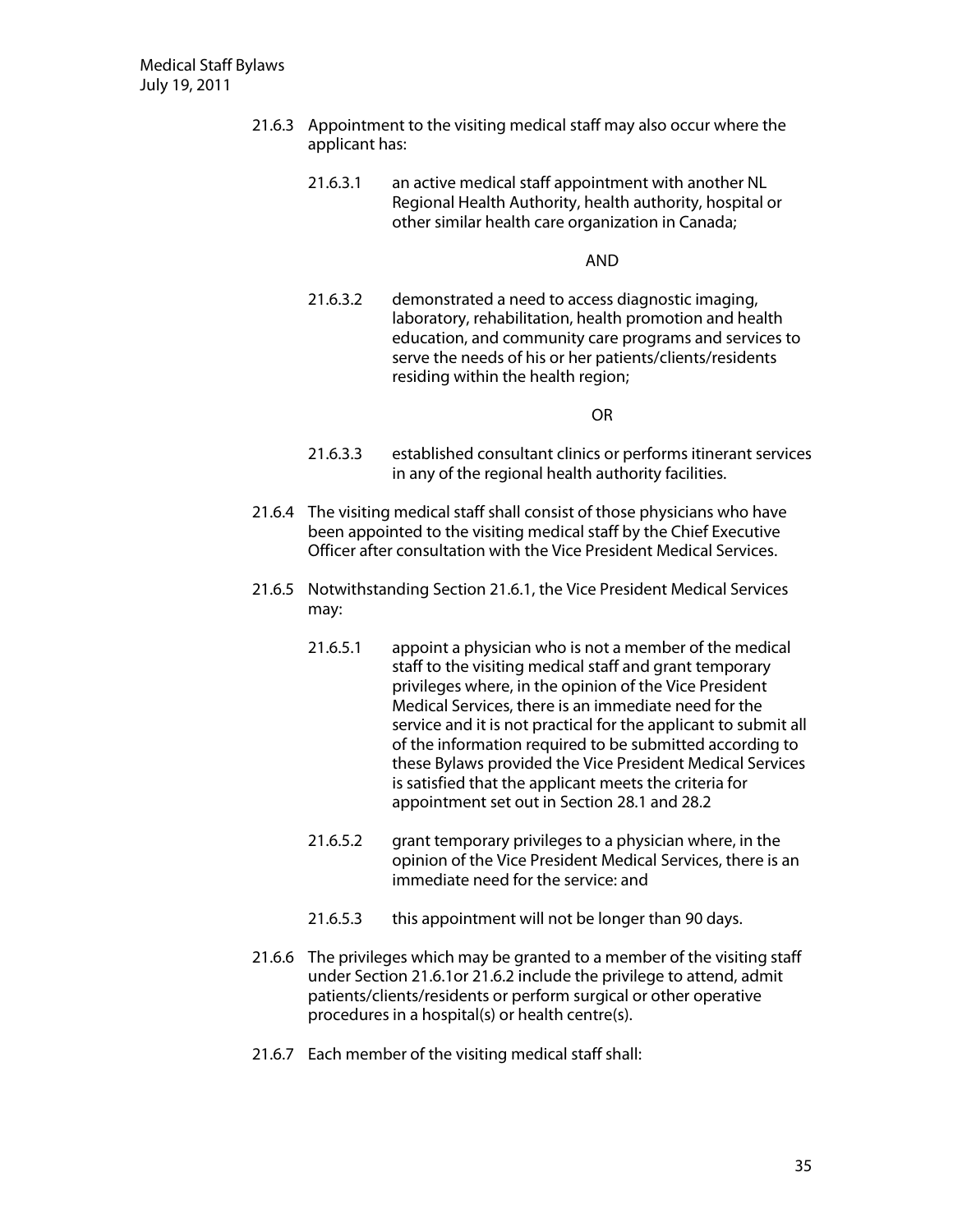- 21.6.7.1 ensure that care is provided to his or her patients/clients/residents in regional health authority facilities, programs and services, and as required, ensure arrangements are in place for the ongoing care of his or her patients/clients/residents by another member of the medical staff with the commensurate privileges when he or she is unable to attend patients/clients/residents;
- 21.6.7.2 attend patients/clients/residents and undertake such medical and surgical treatments in accordance with the privileges granted by the Chief Executive Officer in consultation with the Vice President Medical Services;
- 21.6.7.3 undertake such duties respecting patient/client/resident care as may be reasonably assigned by the Vice President Medical Services in circumstances where additional medical human resources are required if within the scope of mutually agreed terms and conditions as outlined in a job description and/or privileges agreement; and
- 21.6.7.4 abide by applicable legislation, bylaws, policies and procedures.
- 21.6.8 Visiting medical staff may refer any of their patients/clients/residents to services and programs provided by the Regional Health Authority consistent with any policies and procedures established for the referral to those programs and services.
- 21.6.9 Members of the visiting medical staff shall have no voting rights and may not hold any office or be a voting member on any committee.
- 21.7 Honorary Medical Staff
	- 21.7.1 The honorary medical staff category is to recognize physicians who have provided distinguished service to the patients/clients/residents of the health region.
	- 21.7.2 A physician may be appointed to the honorary medical staff by the Chief Executive Officer in consultation with the Vice President Medical Services on the recommendation of the Referral Centre / Rural Medical Advisory Committee. Parts IV and V of these bylaws respecting medical staff do not apply to an appointment to this category.
	- 21.7.3 Members of the honorary medical staff hold no privileges.
	- 21.7.4 Members of the honorary medical staff:
		- 21.7.4.1 subject to Section 21.7.5, may attend meetings of the medical staff established by the Referral Centre / Rural Medical Staff Association or by the Vice President Medical Services but shall have no voting rights;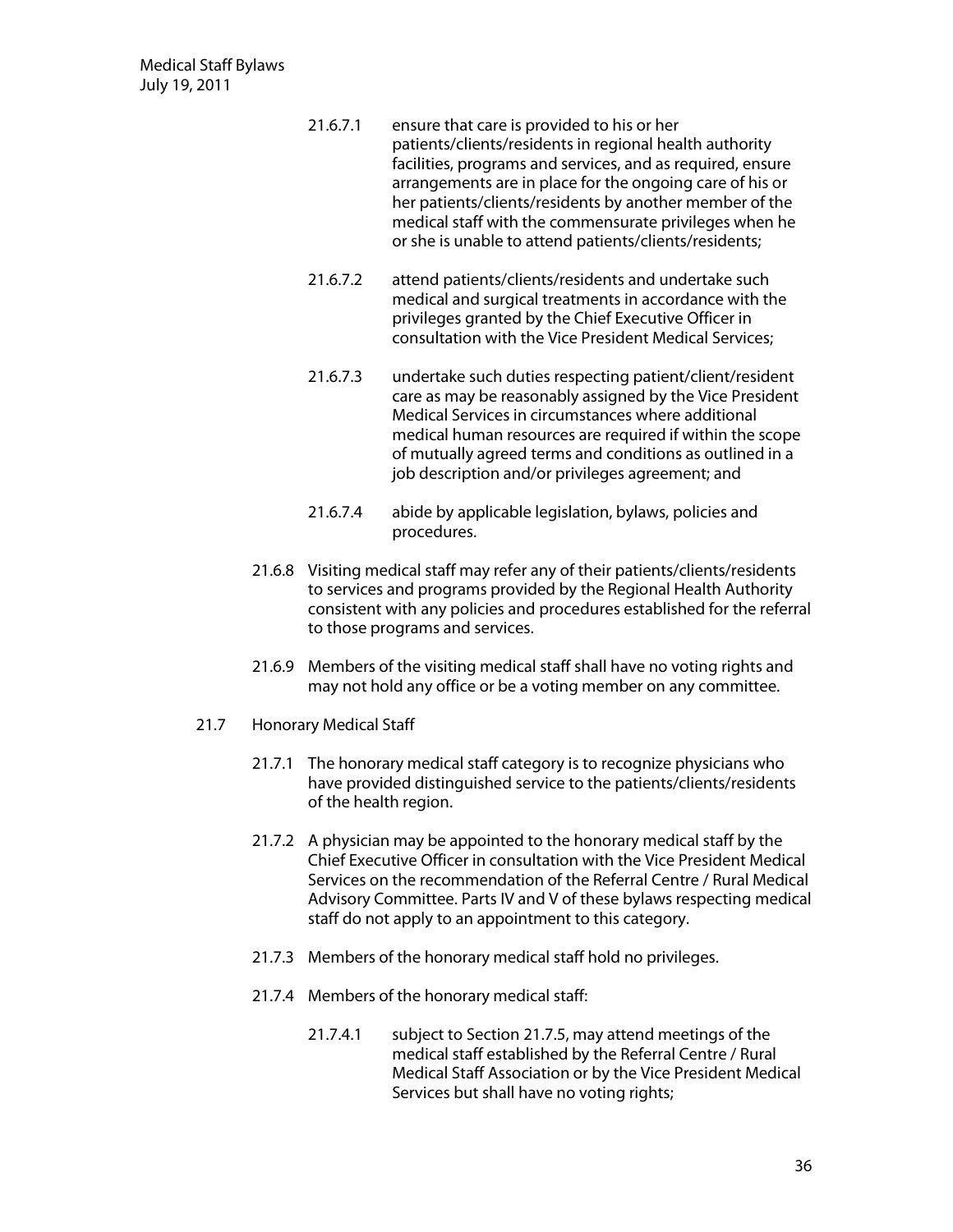- 21.7.4.2 may not hold any office or be a voting member on any committee; and
- 21.7.4.3 are not subject to mandatory meeting attendance as required by the policies and procedures of the Regional Health Authority.
- 21.7.5 An honorary medical staff member may be excluded from any meeting or portion of a meeting of a committee established by the Referral Centre / Rural Medical Advisory Committee or by the Vice President Medical Services at the discretion of the Chair, where personal information, personal health information or confidential information is being discussed.
- 21.7.6 The Chief Executive Officer may at any time, where in his or her opinion it is considered appropriate, terminate the appointment of a physician from the honorary medical staff.

## **22.** Responsibilities of the Medical Staff

- 22.1 Collectively, the medical staff have a responsibility and accountability to the Regional Health Authority to:
	- 22.1.1 promote and provide within available resources a level of quality care in the Regional Health Authority facilities, departments, programs and services that is directed towards addressing, maintaining and improving patient/client/resident safety, satisfying the needs of the patient/client/resident, and meeting the standards set out by recognized bodies of the profession, such as licensing bodies, national clinical societies and others where the essential components of quality include competence, accessibility, acceptability, effectiveness, appropriateness, efficiency, affordability and safety;
	- 22.1.2 report any change in professional status to the Vice President Medical Services;
	- 22.1.3 participate in appropriate quality improvement initiatives aimed at improving access to and quality of care provided within the health region;
	- 22.1.4 promote appropriate use of evidence-based clinical practice;
	- 22.1.5 assist in fulfilling the mandate of the Regional Health Authority by contributing where reasonably possible to the strategic planning, community needs assessment, resource utilization management and quality management activities; and
	- 22.1.6 participate in the education and/or teaching activities of the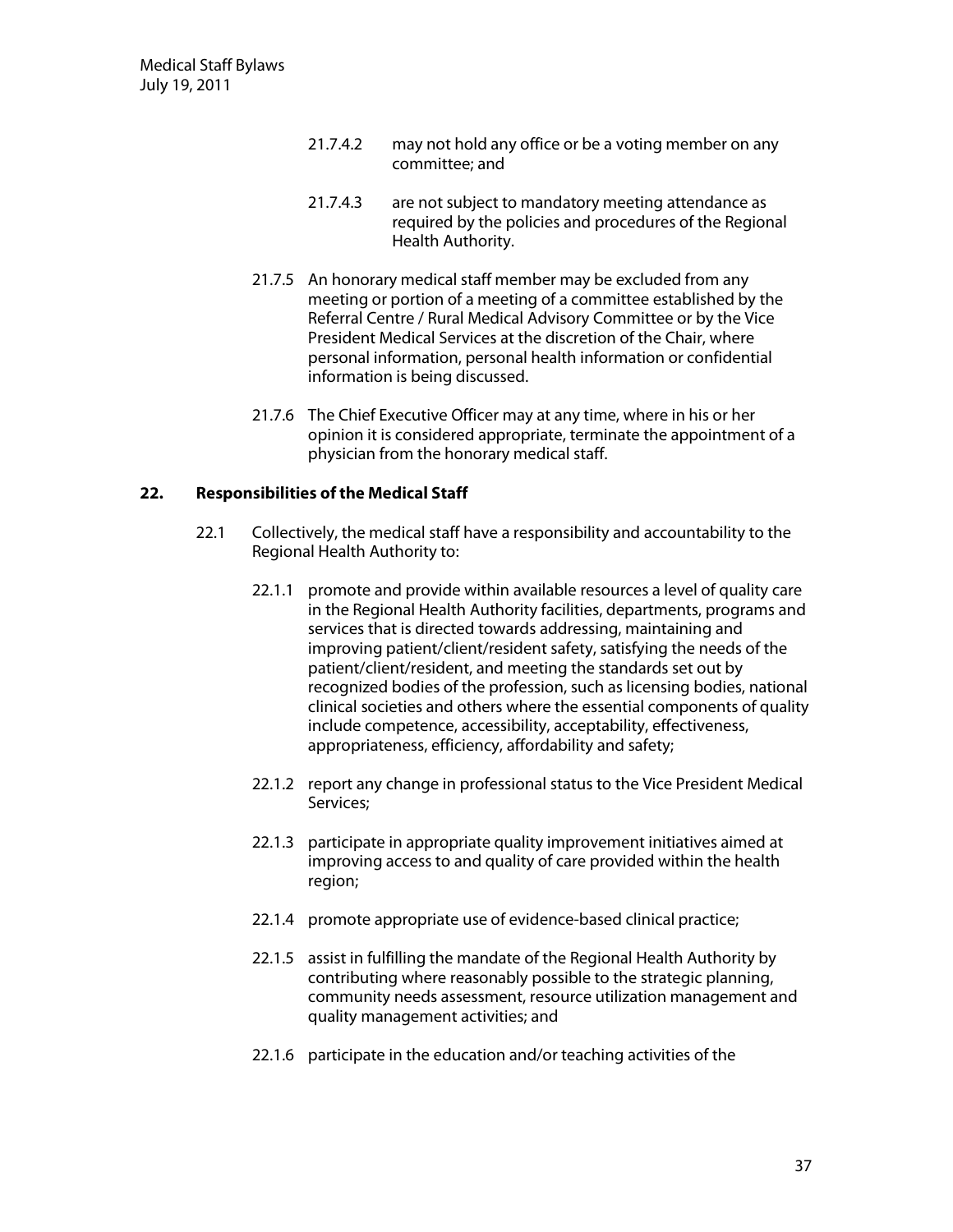program/department and/or service as directed by the Chief of Service / Senior Medical Officer in accordance with the affiliation agreement between the Faculty of Medicine and Regional Health Authority.

- 22.2 Each member of the medical staff has a responsibility to the Regional Health Authority to:
	- 22.2.1 ensure that a high professional and ethical standard of care is provided to patients/clients/residents under his or her care and abide by the Code of Ethics adopted by the College of Physicians and Surgeons of Newfoundland and Labrador:
	- 22.2.2 maintain professional liability insurance satisfactory to the Regional Health Authority and the College, and notify the Chief Executive Officer and the College immediately upon the occurrence of any lapse suspension or termination of such insurance;
	- 22.2.3 practice within the limits of the privileges provided and his or her professional competency and skill;
	- 22.2.4 meet the requirements for continuing medical education and continuing professional learning as established by the College of Physicians and Surgeons of Newfoundland and Labrador and the Regional Health Authority;
	- 22.2.5 participate in such education and training initiatives as appropriate that support the Regional Health Authority in providing quality health services;
	- 22.2.6 recognize the authority of the physician leaders, the Medical Advisory Committees, the Vice President Medical Services and the Chief Executive Officer:
	- 22.2.7 abide by applicable legislation, Bylaws, policies and procedures;
	- 22.2.8 participate in appropriate quality improvement initiatives, including risk management activities and complaints resolution;
	- 22.2.9 work, cooperate with and relate to others in a collegial and professional manner; and in accordance with the Authority's Respectful Workplace Policy;
	- 22.2.10 conduct himself or herself in a manner consistent with the Regional Health Authority's mandate, vision and values and in accordance with the requirements of the College of Physicians and Surgeons of Newfoundland and Labrador;
	- 22.2.11 serve where required by these bylaws respecting medical staff on Regional Health Authority and medical staff committees;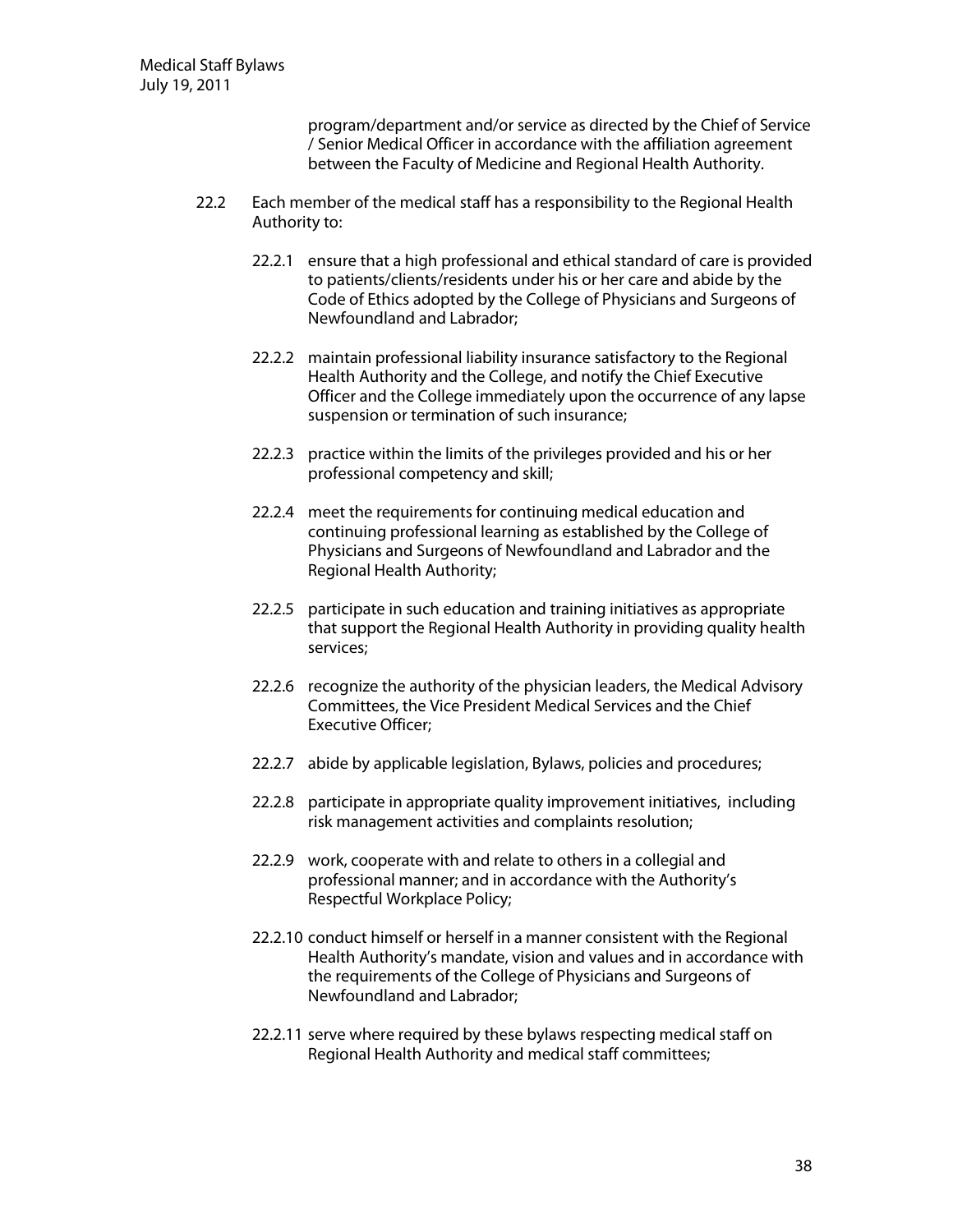- 22.2.12 utilize health care resources within Regional Health Authority facilities and programs in a manner consistent with Regional Health Authority policies, procedures and practices;
- 22.2.13 participate in impact analyses as required by the Vice President Medical Services;
- 22.2.14 undergo annual evaluation as per predetermined organizational criteria; and
- 22.2.15 provide to the office of the Vice President of Medical Services on a yearly basis proof of current licensure and proof of current membership with CMPA or other acceptable professional liability insurer.

## **23.** Clinical Privileges

- 23.1 Description of Privileges
	- 23.1.1 The definition of major clinical privileges for each Department, Program and/or Service shall be determined by the Referral Centre / Rural Medical Advisory Committee on the recommendation of the Chief of Service / Senior Medical Officer and Vice President Medical Services.
	- 23.1.2 The description of major privileges may be changed from time to time as appropriate by the Referral Centre / Rural Medical Advisory Committee on advice from the Chief of Service / Senior Medical Officer and Vice President Medical Services.
	- 23.1.3 The Chief Executive Officer may request or direct the Referral Centre / Rural Medical Advisory Committee to review any specific areas of privilege from time to time as necessary.
	- 23.1.4 Clinical privileges of a member of the Medical Staff shall be specified in writing in his or her letter of appointment.
	- 23.1.5 Clinical privileges shall be reviewed at the time of reappointment.

# 23.2 Specific Privileges

- 23.2.1 Specific or delineated privileges shall refer to privileges in a specialty which is excluded from the definition of major privileges. They may be granted to certain members of the Medical Staff who have proven competence in these areas of practice or in the conduct of these procedures.
- 23.2.2 A member of the Medical Staff desiring specific privileges shall apply in writing to the Chief of Service / Senior Medical Officer, listing the specific privileges requested. The Chief of Service / Senior Medical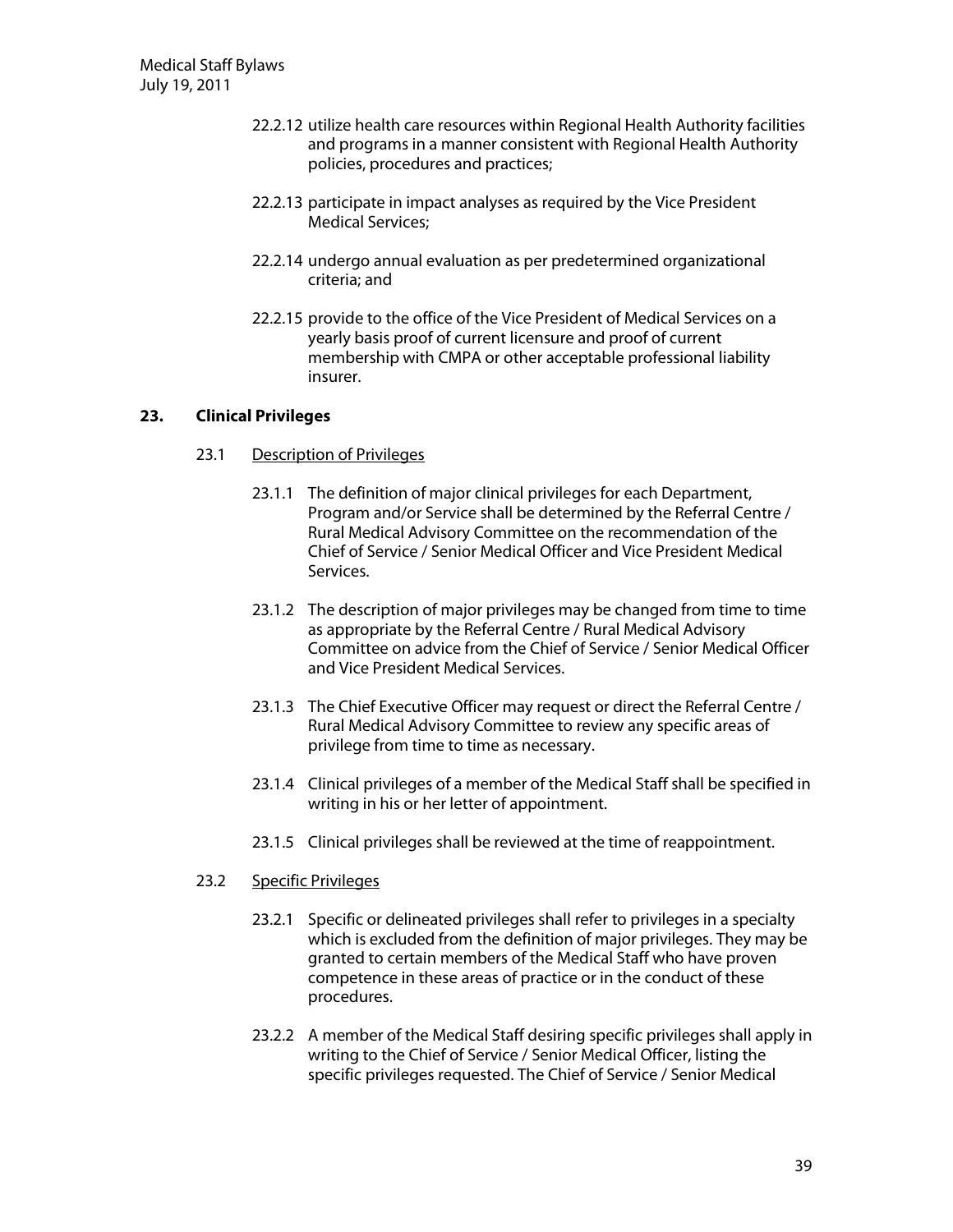Officer will make recommendation concerning specific privileges to the Referral Centre / Rural Medical Advisory Committee.

- 23.2.3 Specific privileges shall be considered on an individual basis and shall be delineated by the Referral Centre / Rural Medical Advisory Committees in writing.
- 23.3 Renewal of Privileges

A review of clinical/specific privileges will be done in conjunction with an annual appraisal. Changes maybe recommended at that time.

#### 23.4 Emergency Privileges

In the case of an emergency, the Medical Staff member attending the patient shall be expected to do all in his or her power to save the life of the patient, including such consultations(s) as may be quickly available, subject to the expressed wishes of the patient or substitute decision-maker. For the purpose of this section, an emergency is defined as a condition in which the life of the patient is in immediate danger and in which any delay in administering treatment would add to that danger. If a member of the Active Medical Staff is not available, then the Chief Executive Officer or delegate shall be empowered and have discretion to appoint any individual Medical Staff member to attend to the emergency. The treatment provided by the Medical Staff member shall be restricted to dealing with the particular emergency. Consent will be obtained as soon as possible for any procedures that are not related to the emergency.

## **24. Leave ofAbsence**

- 24.1 A member of the medical staff may apply to the Vice President Medical Services, for a leave of absence. Except where in the opinion of the Vice President Medical Services special circumstances exist, three months notice will be required.
- 24.2 The Vice President Medical Services may grant a leave of absence for a period not exceeding twelve months in any of the following circumstances:
	- 24.2.1 the medical staff member has enrolled in an educational program approved by the Vice President Medical Services;
	- 24.2.2 maternity/family leave or disability/illness;
	- 24.2.3 in any other circumstance which the Vice President Medical Services, considers appropriate.
- 24.3 Medical staff may apply for consecutive leaves of absence, which the Chief Executive Officer may approve if he or she considers it advisable or appropriate.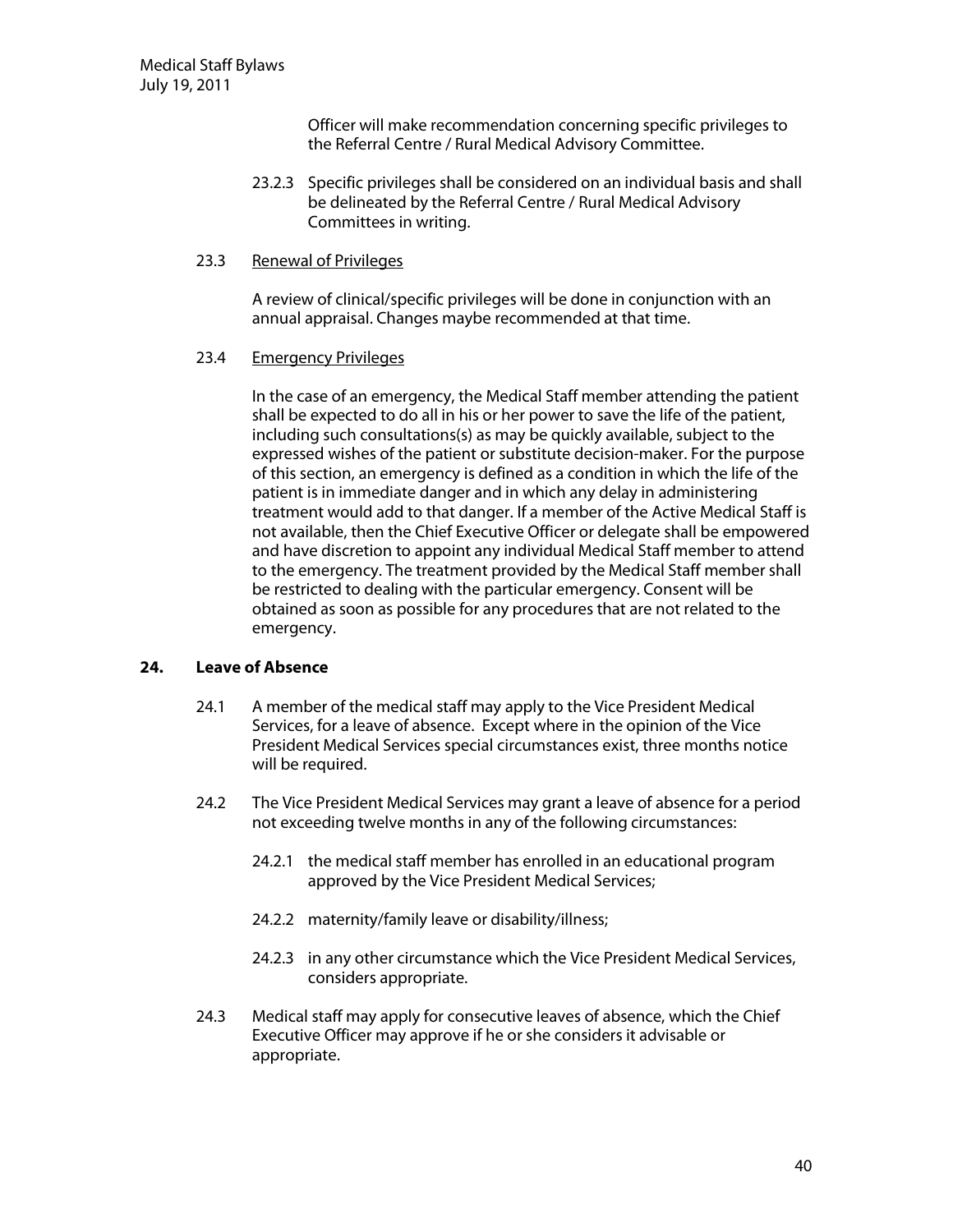- 24.4 If the member's reappointment comes due during the period of the member's leave of absence, the member shall apply for reappointment.
- 24.5 While on an approved leave of absence, members of the medical staff maintain their medical staff appointment to the category of medical staff to which they are appointed however:
	- 24.5.1 are exempt from department, program and services duties, including the requirement to attend department and program and service meetings; and
	- 24.5.2 do not have any admitting, discharge or clinical privileges.
- 24.6 While on an approved leave of absence, members are required to maintain licensure with the College of Physicians and Surgeons of Newfoundland and Labrador and shall maintain professional liability insurance satisfactory to the Regional Health Authority.
- 24.7 Prior to commencing a leave of absence, members must ensure arrangements are in place for the ongoing care of their patient/client/residents by another member of the medical staff, subject to approval by the Vice President Medical Services or delegate.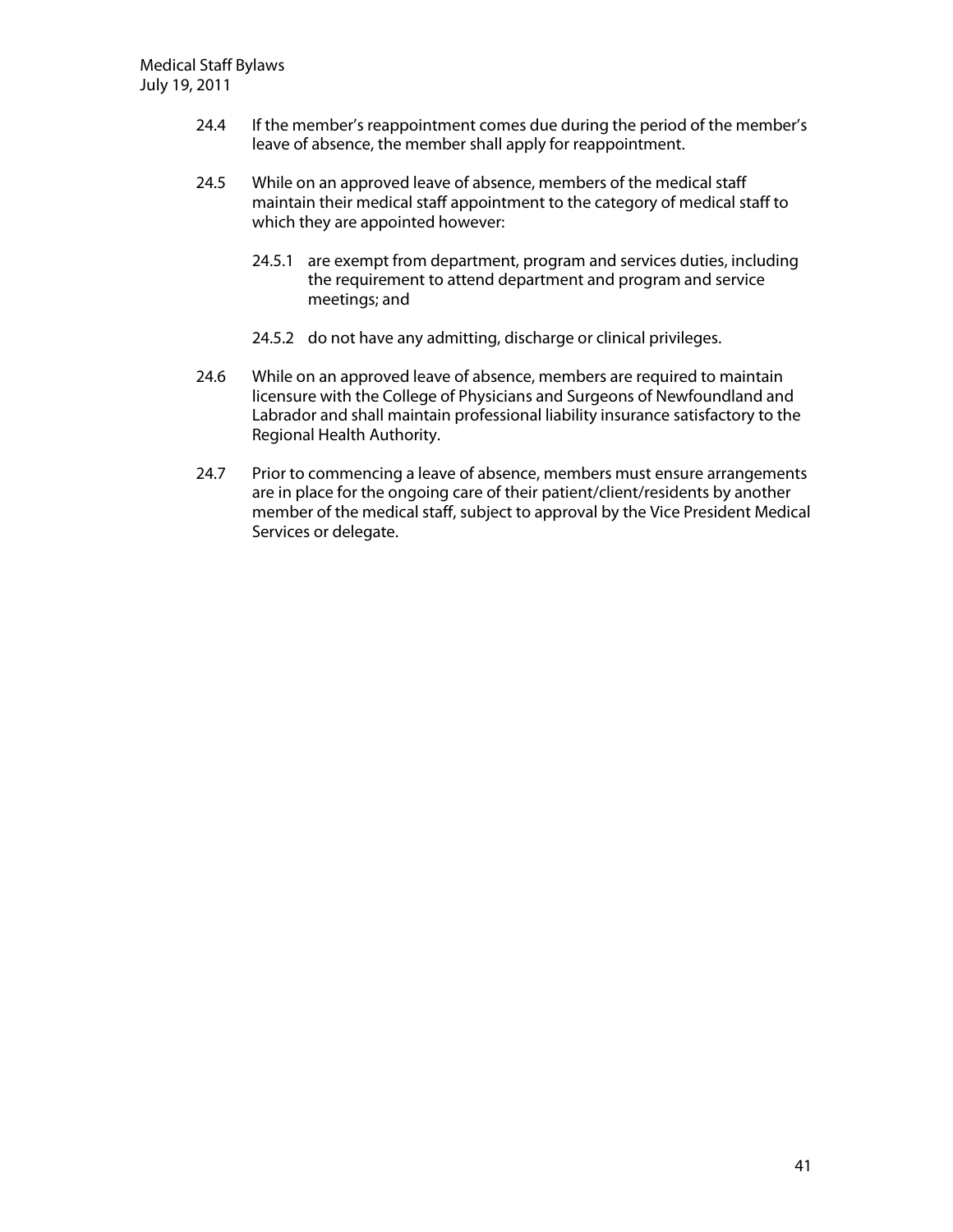# **APPOINTMENT and REAPPOINTMENT – GENERAL**

## **25.** Power to Appoint and Reappoint

- 25.1. The Chief Executive Officer has the power to appoint and reappoint members to the medical staff and to grant privileges. In considering whether to make an appointment or reappointment to the medical staff, or to grant privileges, the Chief Executive Officer shall consider the recommendations of the Vice President Medical Services and the appropriate Medical Advisory Committee, however the Chief Executive Officer is not bound by those recommendations. If the CEO rejects the recommendation for reappointment, the applicant has a right to appeal as per Part X to the Board or its sub-committee.
- 25.2 Except in the circumstances mentioned in Section 23.4, a physician must hold an appointment to the medical staff in order:
	- 25.2.1 to hold any privilege under these Bylaws; and
	- 25.2.2 to provide any service to an individual or patient/client/resident in a facility operated or program offered by the Regional Health Authority.
- 25.3 Except in circumstances mentioned in Section 23.4, or as otherwise provided in these Bylaws, a physician must hold an appointment with the medical staff of a Regional Health Authority to refer an individual or patient/client/resident to any service or diagnostic procedure provided by the Regional Health Authority.
- 25.4 Any member of the medical staff who resigned or otherwise caused or permitted his or her termination from the medical staff, or whose medical staff membership has been terminated by the Chief Executive Officer and who subsequently wishes to become a member of the medical staff, is required to make application and follow the process for an initial appointment set out in Part VI of these Bylaws.
- 25.5 In no circumstances shall a physician review his/her own application of appointment/reappointment. In these circumstances, the Vice President Medical Services shall be the reviewing / recommending physician.

### **26. Term of Appointment or Reappointment**

- 26.1 Subsequent to the successful completion of a probationary appointment as an associate medical staff member under Section 21.5, unless otherwise specified in an appointment or the appointment is terminated prior to the expiration of the term of the appointment, an appointment expires on that day that is five years from the date on which the appointment is granted;
- 26.2 Each appointment to the Medical Staff shall state the category of appointment, program assignments, and description of clinical responsibilities to each program department and/or service to which the member is appointed, and shall confer on the appointee only such privileges as may be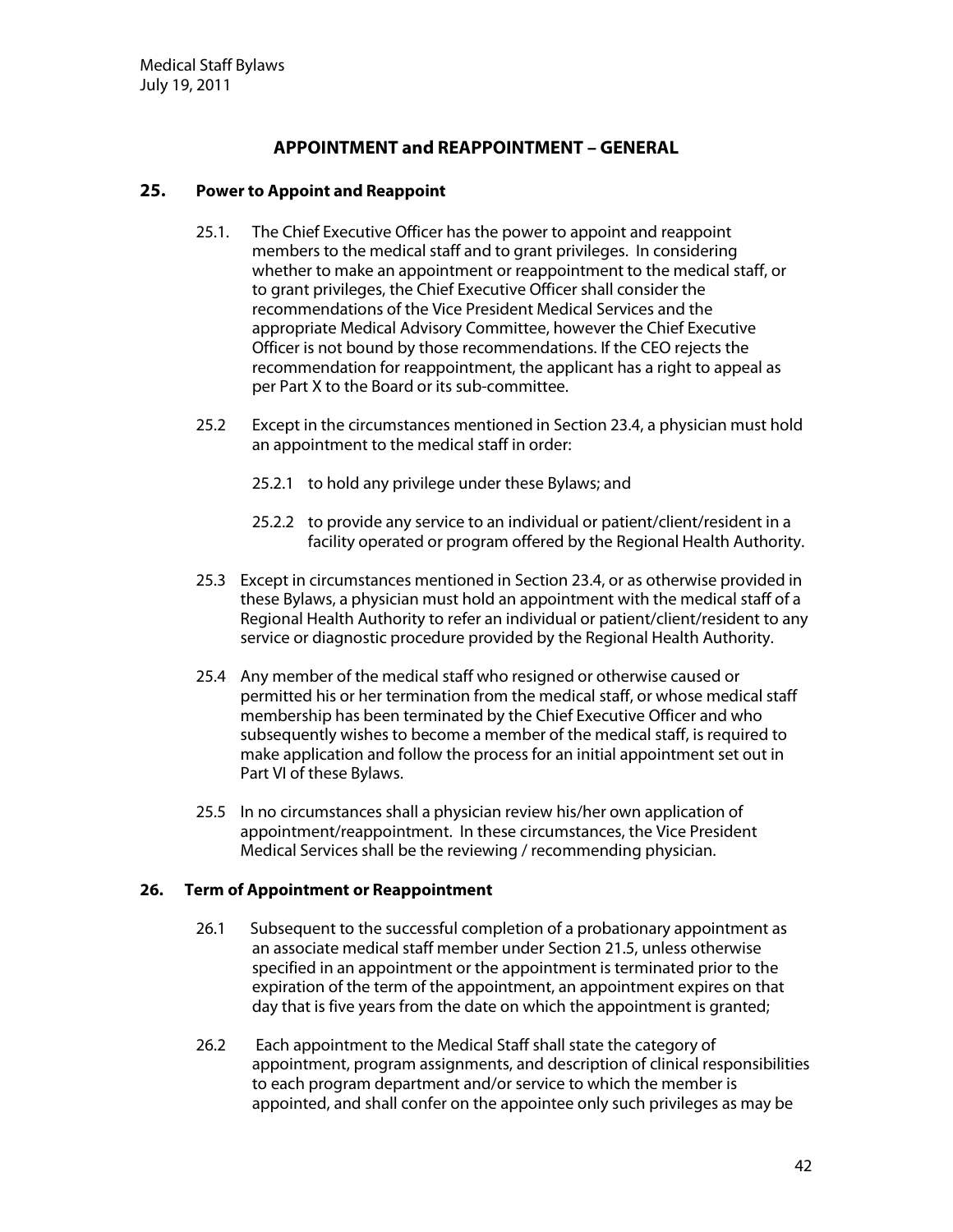defined. Category of appointment, program assignments (where applicable), and clinical responsibilities shall not be amended without the agreement of the member and the responsible physician leader in consultation with the Vice President Medical Services or delegate but will be reviewed and may be revised at the time of the annual review or at the time of reappointment.

- 26.3 There will be an annual evaluation, including review of evidence of a current license, membership in the Canadian Medical Protective Association or other acceptable professional liability insurer and privileges; and
- 26.4 Notice of resignation from an appointment shall be provided to the Vice President Medical Services at least three months in advance of the date on which the resignation takes effect.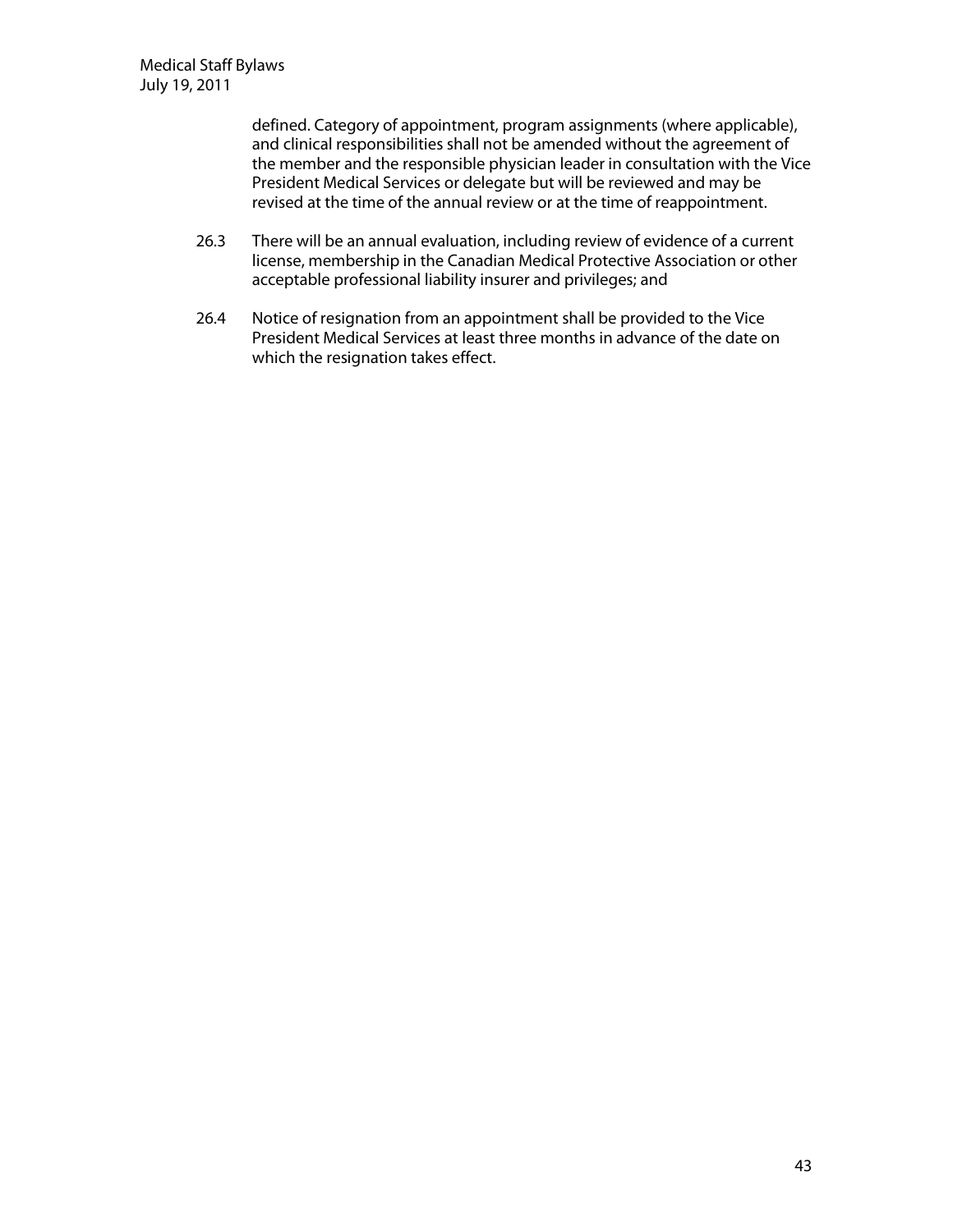# **PART V I**

# **INITIAL APPOINTMENT**

### **27.** Initial Appointment Procedure

- 27.1 An application for initial appointment to the medical staff shall be processed in accordance with the provisions of the Regional Health Authorities Act, these Bylaws, and the policies and procedures of the Regional Health Authority.
- 27.2 The Vice President Medical Services shall supply a copy of these Bylaws to each physician who expresses an intention to apply for appointment to the medical staff.
- 27.3 An applicant for initial appointment to the medical staff shall submit an application in writing to the Vice President Medical Services, on the standard appointment application form approved by the Vice President Medical Services of the Regional Health Authority, together with all information required to be submitted by these Bylaws. The Vice President Medical Services will require the applicant to complete an impact analysis questionnaire.
- 27.4 Each application must include:
	- 27.4.1 an indication of the category of medical staff appointment being sought and the medical staff privileges requested;
	- 27.4.2 an up-to-date curriculum vitae which shall include a chronological account of the applicant's education, training, academic qualifications, continuing education and continuing professional learning, the applicant's professional experience and memberships and positions held in professional organizations and committees;
	- 27.4.3 a statement detailing any circumstances in which there was a failure to obtain, or reduction in classification or voluntary or involuntary resignation, termination, suspension, or variation of, any professional license or certification, fellowship, professional academic appointment or privileges at any other hospital, health authority, other health organization or health clinic;
	- 27.4.4 information regarding any criminal proceedings or convictions involving the applicant which may impact the applicant's ability to practice (results of a current criminal records check regarding the applicant and, where possible, a notarized copy of the Police Clearance Certificate from the applicant's country of origin);
	- 27.4.5 information regarding any pending court or legal decisions, including a statement of claim, or out-of-court settlements in any civil suit related to medical practice in which the applicant has been involved;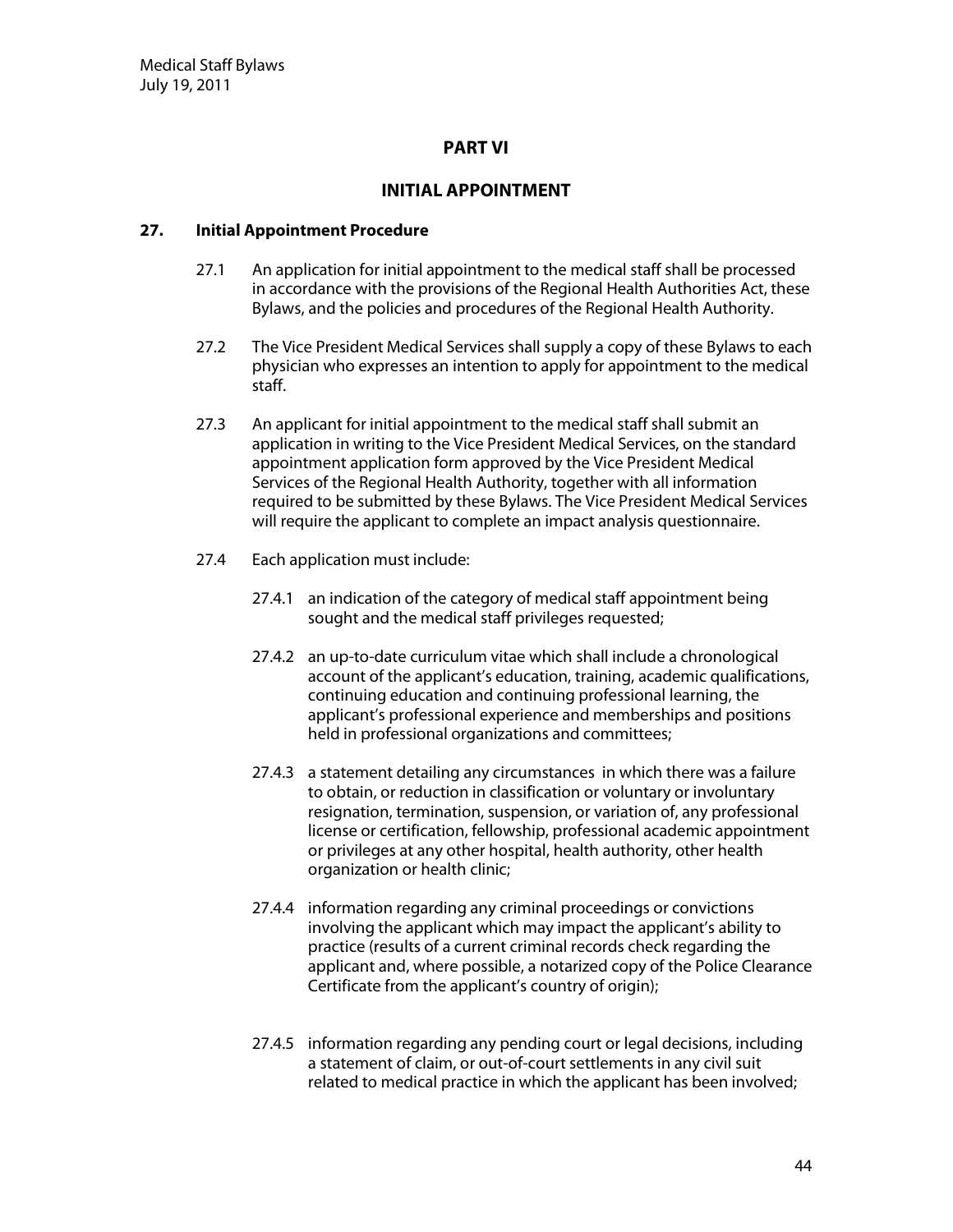- 27.4.6 information regarding any physical or mental impairment or health condition known to the applicant that affects, or may affect the applicant's ability to exercise the necessary skill, ability and judgment to provide appropriate care;
- 27.4.7 evidence of a current license or proof of eligibility to obtain a license from the College of Physicians and Surgeons of Newfoundland and Labrador; and where applicable, the appropriate Certification or Fellowship of the Royal College of Physicians and Surgeons of Canada, or the College of Family Physicians of Canada, or current eligibility to write the appropriate specialty examination of the Royal College of Physicians and Surgeons of Canada, or Quebec;
- 27.4.8 evidence of membership in CMPA or other acceptable professional liability insurer; is required either directly from the applicant or from the College;
- 27.4.9 a signed consent authorizing a professional licensing body, hospital, health authority, other health organization or health clinic in which the applicant provided services to disclose:
	- 27.4.9.1 a report on any action taken by a disciplinary committee, Medical Advisory Committee, other health organization or health clinic;
	- 27.4.9.2 a description of any pending or completed disciplinary actions by such professional licensing body, hospital, health authority, other health organization or health clinic, or voluntary restriction of privileges, competency investigations, performance reviews, and details with respect to prior privileges disputes with other hospitals, health authorities, other health organizations or health clinics regarding appointment, reappointment, change of privileges, restriction or cancellation of privileges, or suspension or revocation of privileges; and
	- 27.4.9.3 a letter of standing.
- 27.4.10 a direction authorizing the Vice President Medical Services to contact any previous hospitals, health authorities, other health organizations or health clinics where the applicant has provided services with such direction to include the names and addresses of the following:
	- 27.4.10.1 the Chief Executive Officer and the Vice President Medical Services, or a person exercising similar responsibilities of the most recent hospital, health authority, other health organization or health clinic where the applicant held privileges or received training;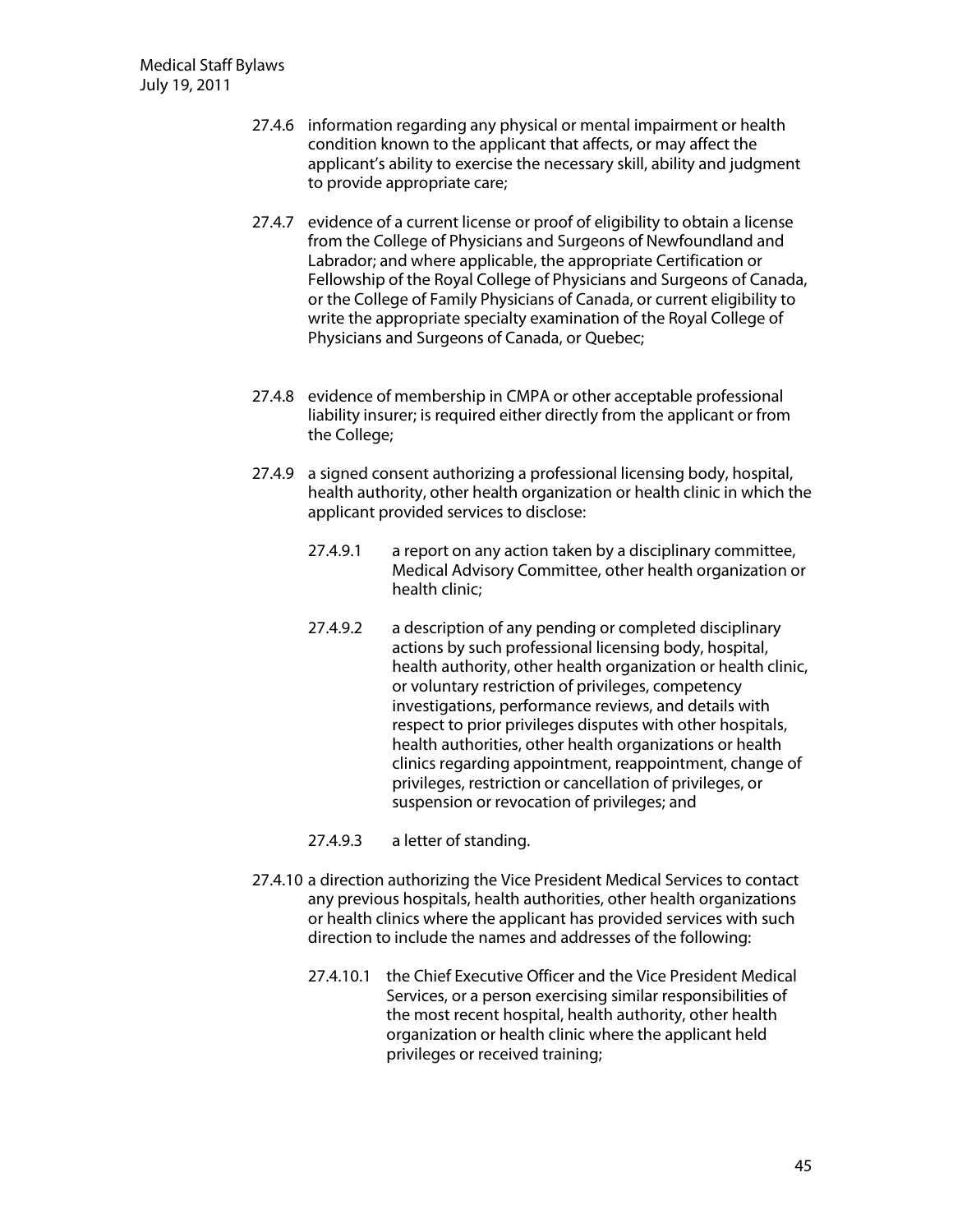- 27.4.10.2 the service director or head of a training program, if the applicant was enrolled in a graduate training program within the past three years;
- 27.4.10.3 in the case of recent graduates within three years, the dean of medicine or program head of the last educational institution in which the applicant held an appointment or was trained; and
- 27.4.10.4 at least three referees who can attest to the character and medical competence of the applicant, based on first-hand knowledge of the applicant within the previous four years.
- 27.4.11 a signed authorization to any applicable hospital, health authority, regulatory body, other health organization or health clinic to release and disclose personal information respecting the applicant on any matter required by this section;
- 27.4.12 an undertaking that, if appointed to the medical staff, the applicant will provide those services to the health region which have been agreed upon, will participate in the discharge of medical staff obligations applicable to the membership category to which the applicant is assigned and will act in accordance with applicable legislation, these Bylaws, or policies and procedures and such professional and ethical standards as established from time to time;
- 27.4.13 a statement signed by the applicant declaring the truth of the information outlined in the application and supporting materials provided by the applicant, and acknowledging that the discovery of any untruth therein may result in the appointment not being granted or, where such occurs following the appointment being granted, the immediate revocation of the privileges and appointment granted;
- 27.4.14 a statement by the applicant confirming that the applicant has read the bylaws respecting medical staff and agrees to abide by same;
- 27.4.15 a signed oath / affirmation of confidentiality.
- 27.5 The applicant has the burden of producing adequate information to address the requirements of this section. The applicant may produce any additional information in support of the application, should the applicant so desire, prior to consideration by the Physician Leader and the Credentials Committee.
- 27.6 Until the applicant has provided all the information required by these Bylaws or requested by the Vice President Medical Services, the application for appointment will be considered to be incomplete and will not be processed. If the information required by this section is not provided within ninety (90) days from the date of submission of the initial application, the application will be considered withdrawn.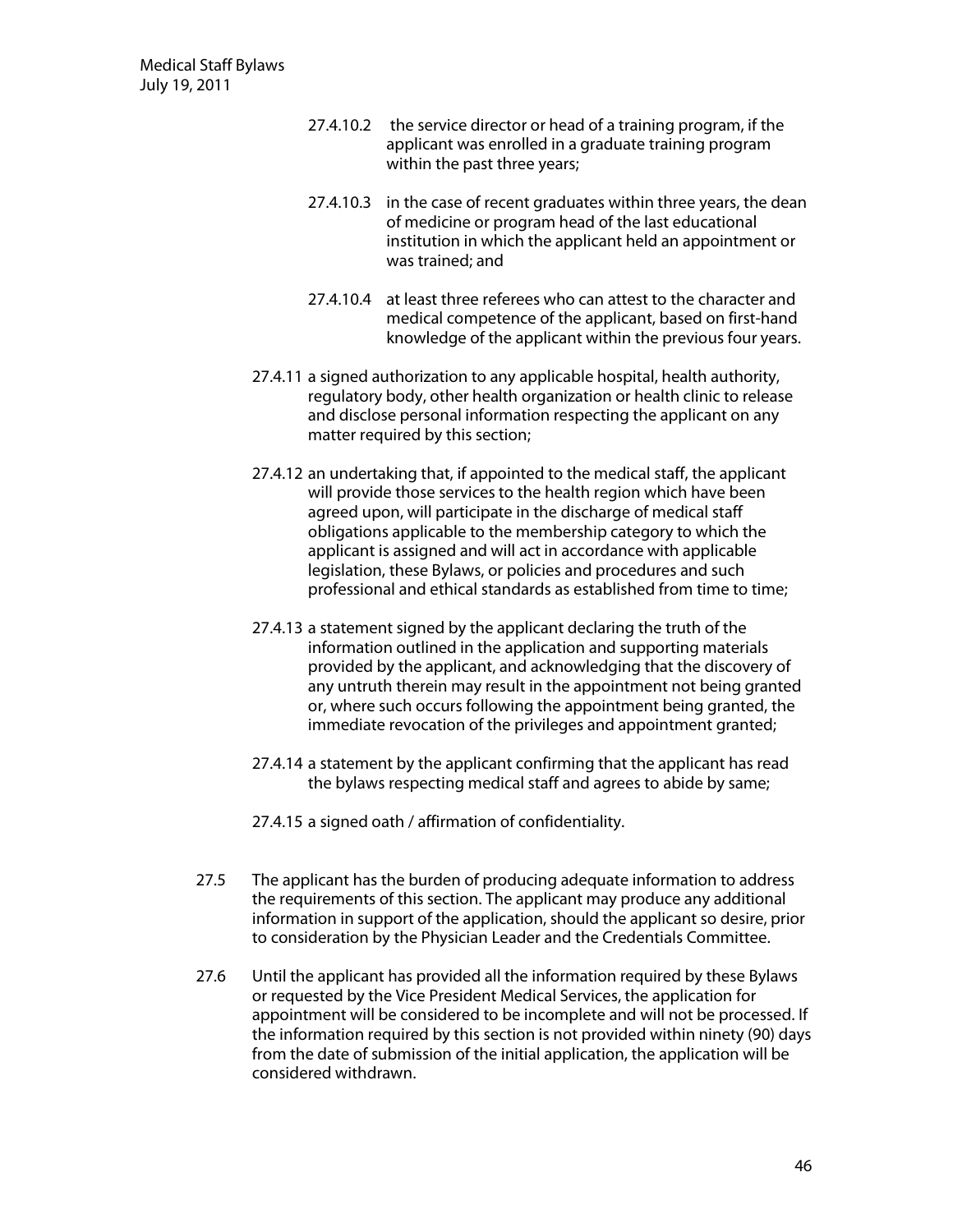# **28.** Criteria for Appointment

- 28.1 Each applicant seeking appointment to the medical staff is required to meet the following criteria. The applicant shall:
	- 28.1.1 be a member in good standing with the College of Physicians and Surgeons of Newfoundland and Labrador and entitled to practice medicine pursuant to the Medical Act, 2005;
	- 28.1.2 have education, training and experience appropriate to the privileges being sought;
	- 28.1.3 if seeking to practice in a specialty, be licensed by the College of Physicians and Surgeons of Newfoundland and Labrador on the basis of the physician's training and experience in that specialty;
	- 28.1.4 agree to participate in continuing professional development and education programs where applicable;
	- 28.1.5 agree to participate in ongoing quality initiatives under the auspices of an appropriately delegated Regional Health Authority quality improvement / assurance program;
	- 28.1.6 practice in accordance within the Royal College of Physicians and Surgeons of Canada (RCPSC) competency framework and/or the principles of the Canadian College of Family Practice (CCFP) and by the Canadian Medical Association (CMA) code of ethics.
- 28.2 The applicant will have demonstrated:
	- 28.2.1 the ability to provide and document patient/client/resident care at an appropriate level of quality and efficiency;
	- 28.2.2 the ability to work and cooperate with and relate to others in a collegial and professional manner, in accordance with the Regional Health Authority's Respectful Workplace Policy;
	- 28.2.3 the ability to communicate and relate appropriately with patients/clients/residents and patients/clients/residents' families;
	- 28.2.4 the willingness to participate in the committee and other obligations appropriate to the membership category;
	- 28.2.5 ethical character, performance and behavior;
	- 28.2.6 evidence of membership in the Canadian Medical Protective Association or other acceptable professional liability insurer; and
	- 28.2.7 familiarity with these bylaws respecting medical staff.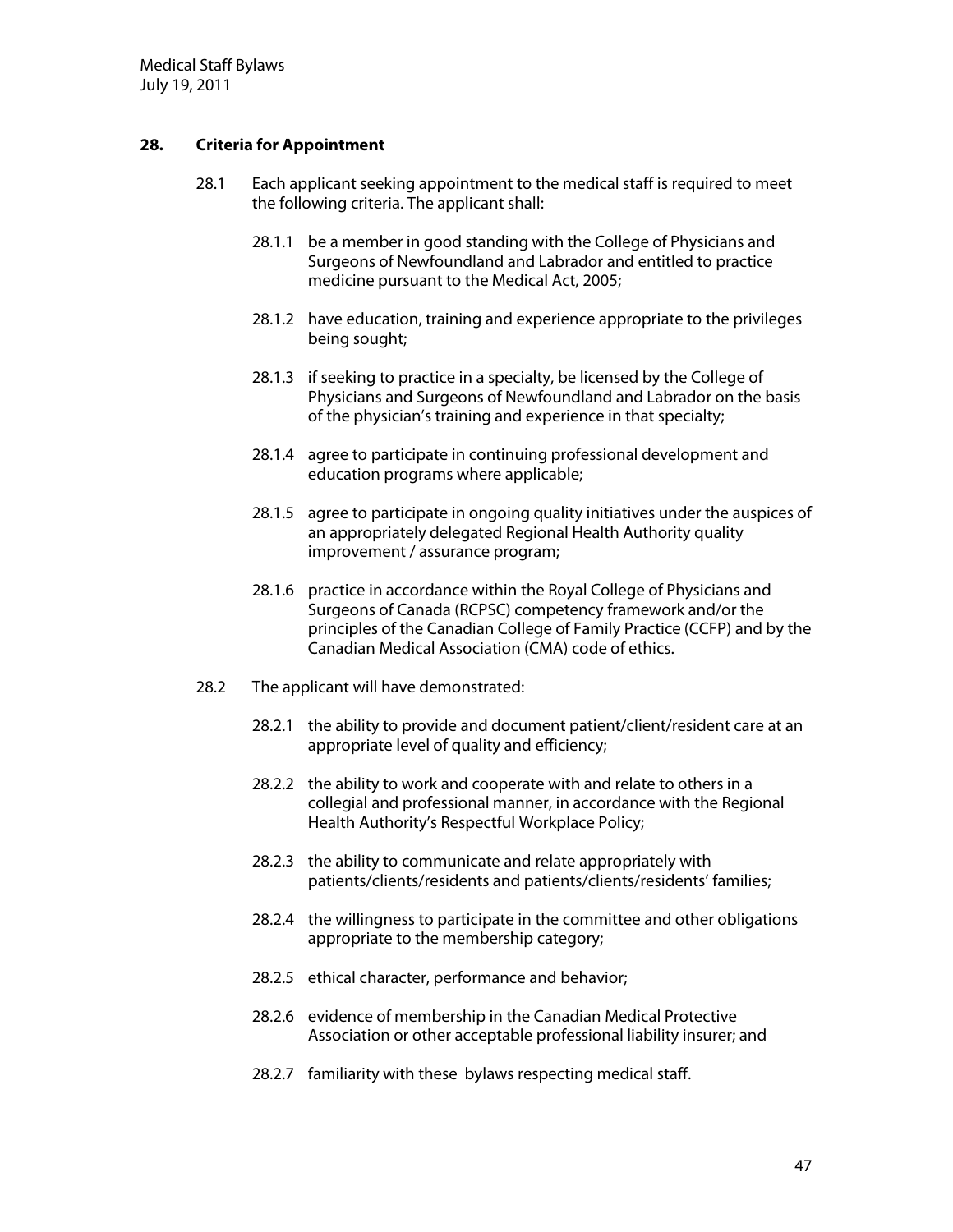- 28.3 All appointments to medical staff shall:
	- 28.3.1 be consistent with the need for service, as determined by the Regional Health Authority, from time to time;
	- 28.3.2 be consistent with the provincial and regional medical staff human resource plan, if any;
	- 28.3.3 be consistent with the strategic plan and mandate of the Regional Health Authority;
	- 28.3.4 be supported by a demonstrated sufficiency of resources within the Regional Health Authority and the program, department, division, service or site to which the applicant is applying, through an impact analysis; and
	- 28.3.5 support the Regional Health Authority to maximize its provision of quality healthcare and community services.
- 28.4 Privileges requested by the applicant shall be reviewed by the Chief of Service or Senior Medical Officer and shall be recommended based on meeting the criteria for the appointment, needs of the organization and availability of resources.

### **29.** Process on Initial Appointment

- 29.1 Subject to Section 29.2, upon receipt of a completed application for appointment, the Vice President Medical Services or delegate, if of the initial opinion that the applicant meets the criteria set out in Section 28, shall forward the completed application and all supporting material for approval by relevant Chiefs of Service / Senior Medical Officers. From there, the completed application is submitted to the Credentials Committee of the appropriate Medical Advisory Committee for consideration and recommendation.
- 29.2 If the Vice President Medical Services or delegate is of the initial opinion that the application fails to meet the criteria set out in Section 28, the Vice President Medical Services may refuse to process the application for appointment and shall advise the applicant of the decision and the reasons for the decision within thirty (30) days of receiving the application.

## **30. Review ofApplication forAppointm ent by the Appropriate Credentials Com m ittee**

- 30.1 The Credentials Committees shall be constituted in accordance with the provisions of Appendix C.
- 30.2 In considering an application for appointment, the appropriate Credentials Committee: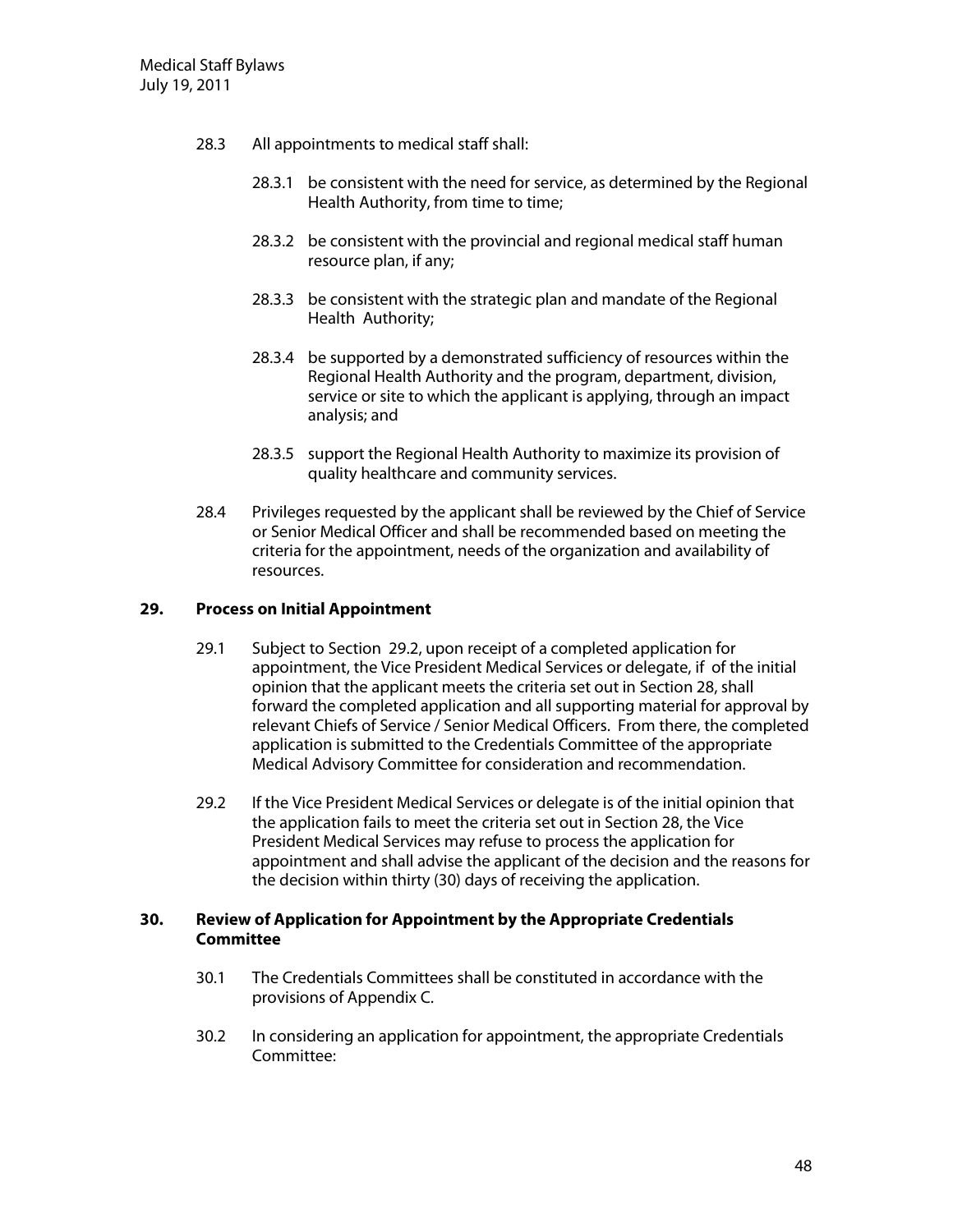- 30.2.1 shall evaluate the applicant with regard to the criteria set out in Section 28;
- 30.2.2 shall evaluate the information submitted or obtained from the applicant;
- 30.2.3 shall consider the advice of the appropriate physician leader; and
- 30.2.4 may interview the applicant.
- 30.3 Following consideration of the application, and the material and information referred to in Section 30.2, the appropriate Credentials Committee shall make a recommendation with written reasons to support its recommendation to the appropriate Referral Centre / Rural Medical Advisory Committee respecting the application for initial appointment, that either:
	- 30.3.1 the application be accepted in accordance with the category of appointment sought and privileges requested;
	- 30.3.2 the application be accepted but the category of appointment or the privileges be modified from those requested by the applicant; or
	- 30.3.3 the application be refused.

#### **31. Recom m endation ofthe ReferralCentre /RuralM edicalAdvisory Com m ittee**

- 31.1 Having regard to the recommendations of the appropriate Credentials Committee and the information referred to in Section 30, the Referral Centre / Rural Medical Advisory Committee shall make a recommendation to the Vice President Medical Services respecting the application for initial appointment, that either:
	- 31.1.1 the application be accepted in accordance with the category of appointment sought and privileges requested;
	- 31.1.2 the application be accepted but the category of appointment or the privileges be modified from those requested by the applicant; or
	- 31.1.3 the application be refused.
- 31.2 If the Referral Centre / Rural Medical Advisory Committee recommends to the Vice President Medical Services that the application be granted in accordance with the category of appointment sought and privileges requested, the Vice President Medical Services shall then forward the recommendation of the Referral Centre / Rural Medical Advisory Committee to the Chief Executive Officer, together with any recommendations the Vice President Medical Services may have in relation to the application.
- 31.3 If the recommendation of the Referral Centre / Rural Medical Advisory Committee is to refuse the application or if it varies from the appointment sought or and privileges requested by the applicant, the Referral Centre / Rural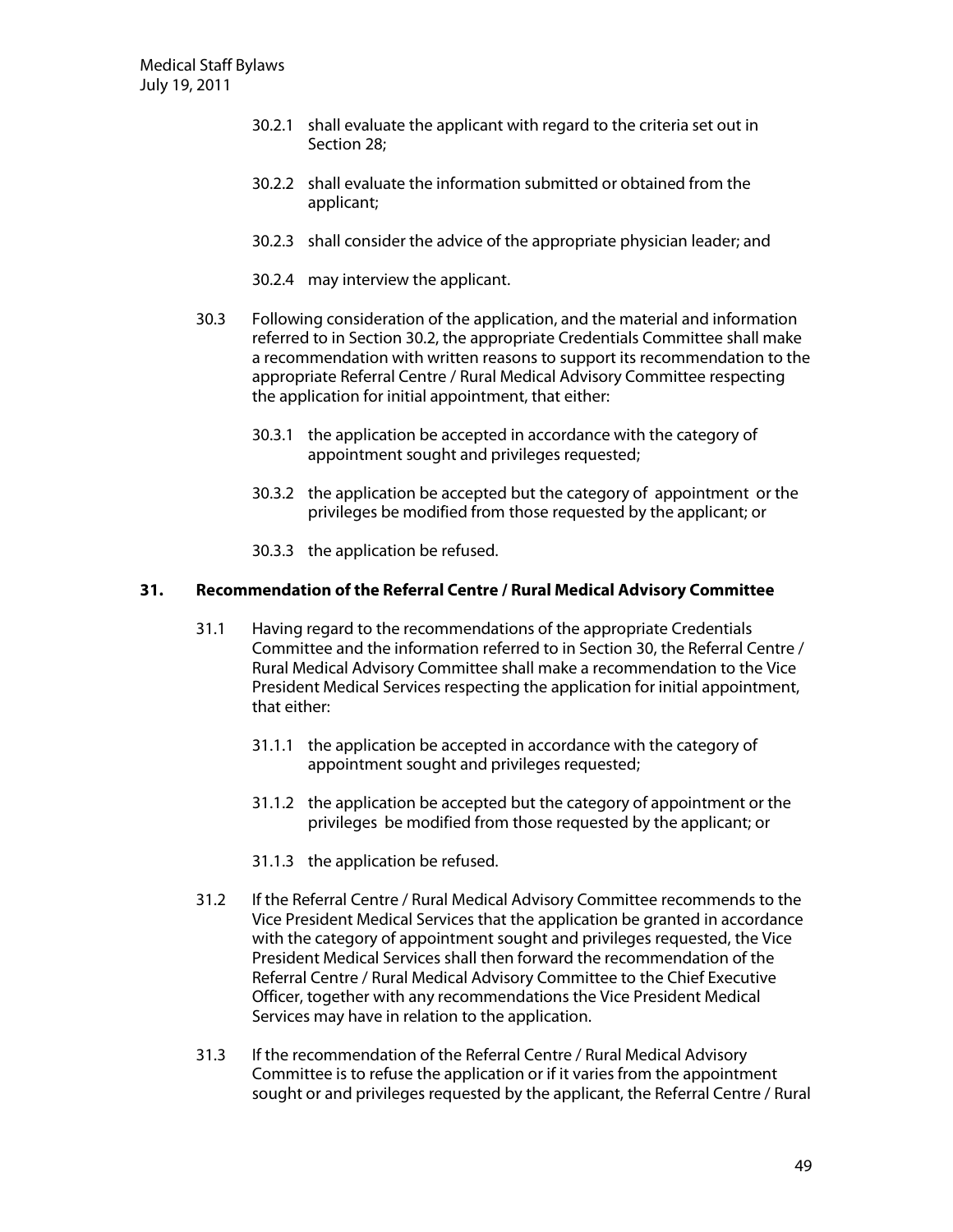Site Medical Advisory Committee shall prepare written reasons which shall be forwarded to the Vice President Medical Services to accompany the recommendation to the Chief Executive Officer, together with any recommendations the Vice President Medical Services may have in relation to the application.

# **32. D ecision ofthe ChiefExecutive O fficer**

- 32.1 U pon consideration of the application and all supporting information as outlined in Section 27 herein, the criteria for appointment as specified in Section 28, the recommendations of VP Medical Services and the appropriate Medical Advisory Committee, including the reasons, if any, for those recommendations, and the representations of the applicant, if any, the Chief Executive Officer shall:
	- 32.1.1 appoint the applicant to the medical staff the category of appointment sought and privileges requested by the applicant; or
	- 32.1.2 appoint the applicant to the medical staff in such category of appointment, and with such privileges, considered appropriate by the Chief Executive Officer; or
	- 32.1.3 refuse the application for appointment.
- 32.2 The Chief Executive Officer shall ensure that a copy of his or her decision and the written reasons for the decision are provided to the applicant, the Vice President Medical Services and the appropriate Medical Advisory Committee within thirty (30) days of receiving the recommendations of the Referral Centre / Rural Medical Advisory Committee. The decision of the Chief Executive Officer is final and binding.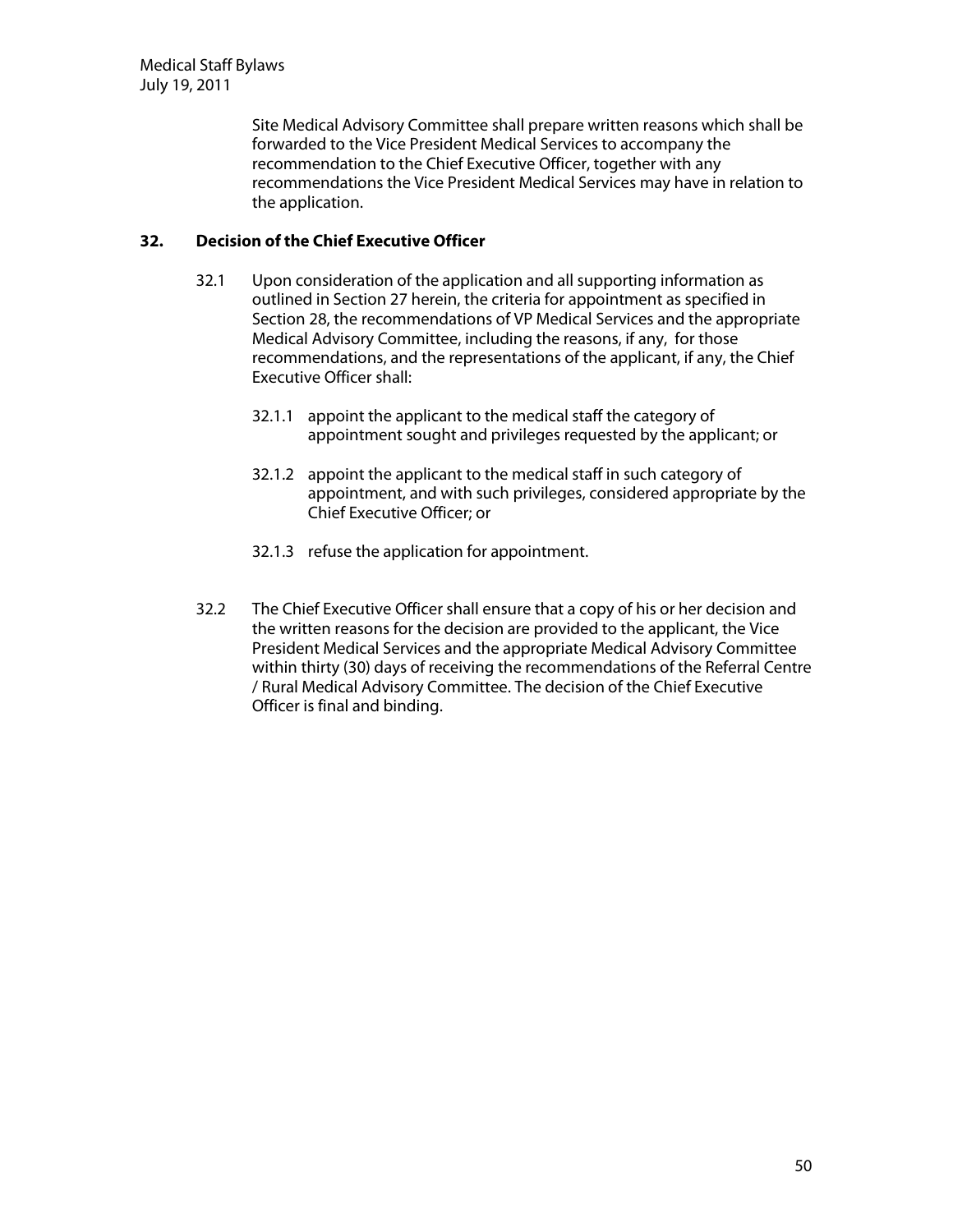## **PART V II**

# **REAPPOINTMENT**

## **33. Application for Reappointment**

- 33.1 Each application for reappointment shall be submitted not less than six (6) months before the expiry of the five year term then in effect. The member shall submit such application(s) for reappointment to the Vice President Medical Services, which shall include:
	- 33.1.1 a completed application for reappointment on a form approved by the Vice President Medical Services and by no later than the date specified by the Vice President Medical Services; and
	- 33.1.2 the information set out in Section 34 and such other information as may be requested by the Vice President Medical Services.
- 33.2 An application for reappointment to the medical staff shall be processed in accordance with the provisions of the Regional Health Authorities Act and Regulations, these Bylaws, and any relevant policies and procedures.
- 33.3 Notwithstanding Section 26, where a medical staff member applies for reappointment pursuant to this section, his or her appointment to the medical staff shall be considered as continuing until the application for reappointment is determined by the Chief Executive Officer in accordance with these Bylaws.

### **34. Inform ation to be subm itted**

- 34.1 The medical staff member seeking reappointment shall submit details of:
	- 34.1.1 a current license with the College of Physicians and Surgeons of Newfoundland and Labrador;
	- 34.1.2 continuing medical education activities undertaken during the preceding five year period;
	- 34.1.3 additional training or academic achievement during the preceding five year period;
	- 34.1.4 administrative, teaching, research, scholarly work or special responsibilities assumed or continued during the preceding five year period;
	- 34.1.5 current membership in the Canadian Medical Protective Association; or other acceptable professional liability insurer;
	- 34.1.6 any updated information on the materials provided under Section 27 in relation to the preceding five year period;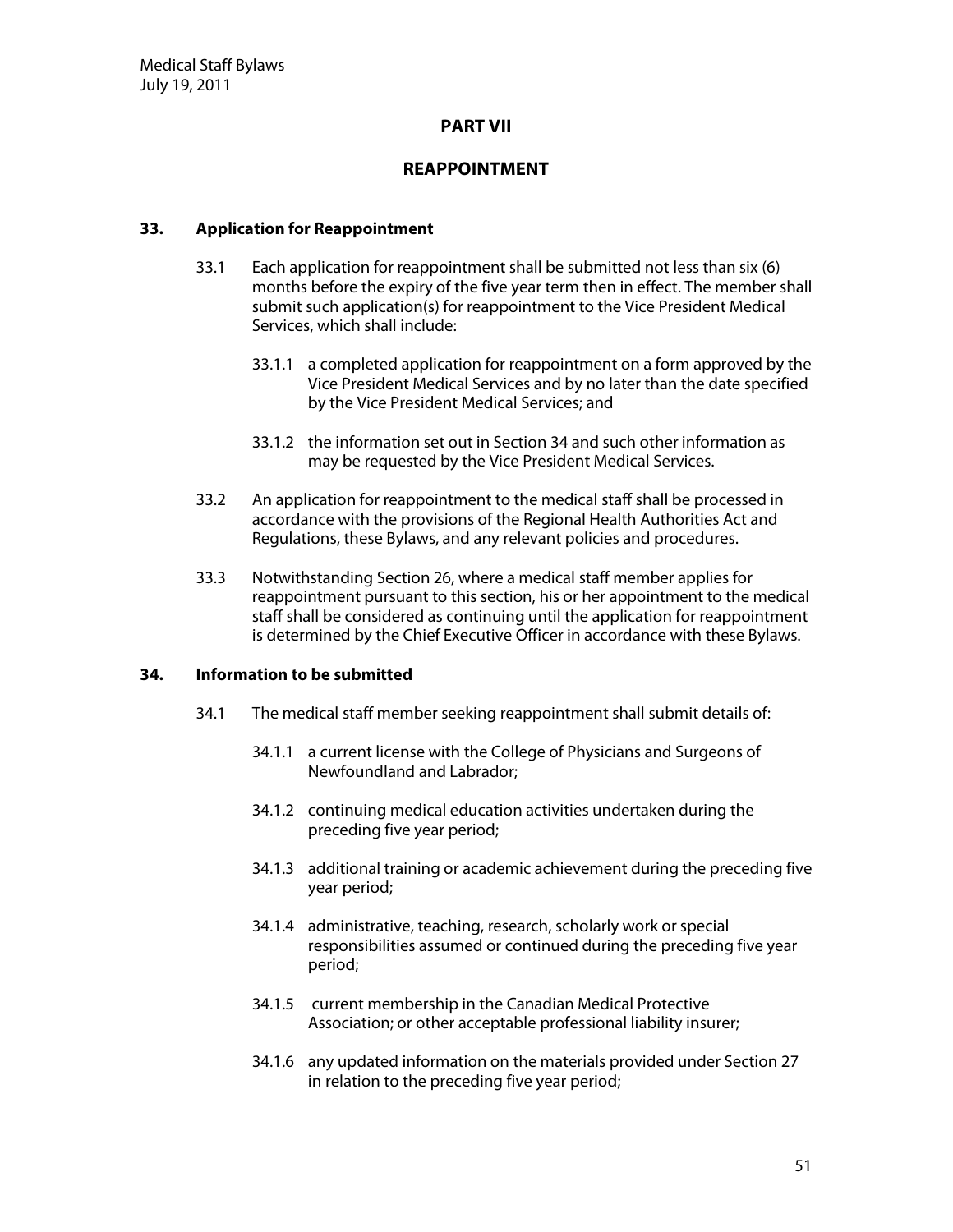- 34.1.7 the category of reappointment, the department, program, service or site to which the reappointment is requested and the privileges requested;
- 34.1.8 support of the appropriate Chief of Service / Senior Medical Officer for reappointment; and
- 34.1.9 evidence of completion of annual evaluations.
- 34.2 N otwithstanding Section 35.2, until the medical staff member has provided all the information required to be submitted according to these Bylaws, the application for reappointment will be considered incomplete and will not be processed. If the information required by this section is not provided within ninety (90) days from the date of initial submission of the application for reappointment, the application for reappointment is considered to be withdrawn by the applicant, and the applicant will be informed in writing of the fact of the pending expiry of his/her appointment and privileges.

### **35.** Process on Reappointment

- 35.1 U pon receipt of the completed application for reappointment, the Vice President Medical Services shall forward the completed application and all supporting materials for approval by the relevant Chief of Service / Senior Medical Officer. From there the completed application and all supporting documentation is submitted to the appropriate Credentials Committee, constituted pursuant to Appendix C, for consideration and recommendation.
- 35.2 If the Vice President of Medical Services is of the initial opinion that the application for reappointment fails to meet the criteria set out in Section 34, the Vice President Medical Services may refuse to process the application for reappointment and shall advise the applicant in writing of the decision and reasons for the decision within (90) days of receiving the initial application for reappointment.

### **36. Review ofApplication forReappointm ent by Credentials Com m ittee**

- 36.1 In considering the application for reappointment, the appropriate Credentials Committee shall:
	- 36.1.1 evaluate the medical staff member with respect to the matters referred to in Section 28.1 through 28.3;
	- 36.1.2 evaluate the information submitted or obtained from the medical staff member;
	- 36.1.3 evaluate the information submitted or obtained from the physician leader if applicable; and
	- 36.1.4 assess the medical staff member's:
		- 36.1.4.1 performance over the preceding five year period; and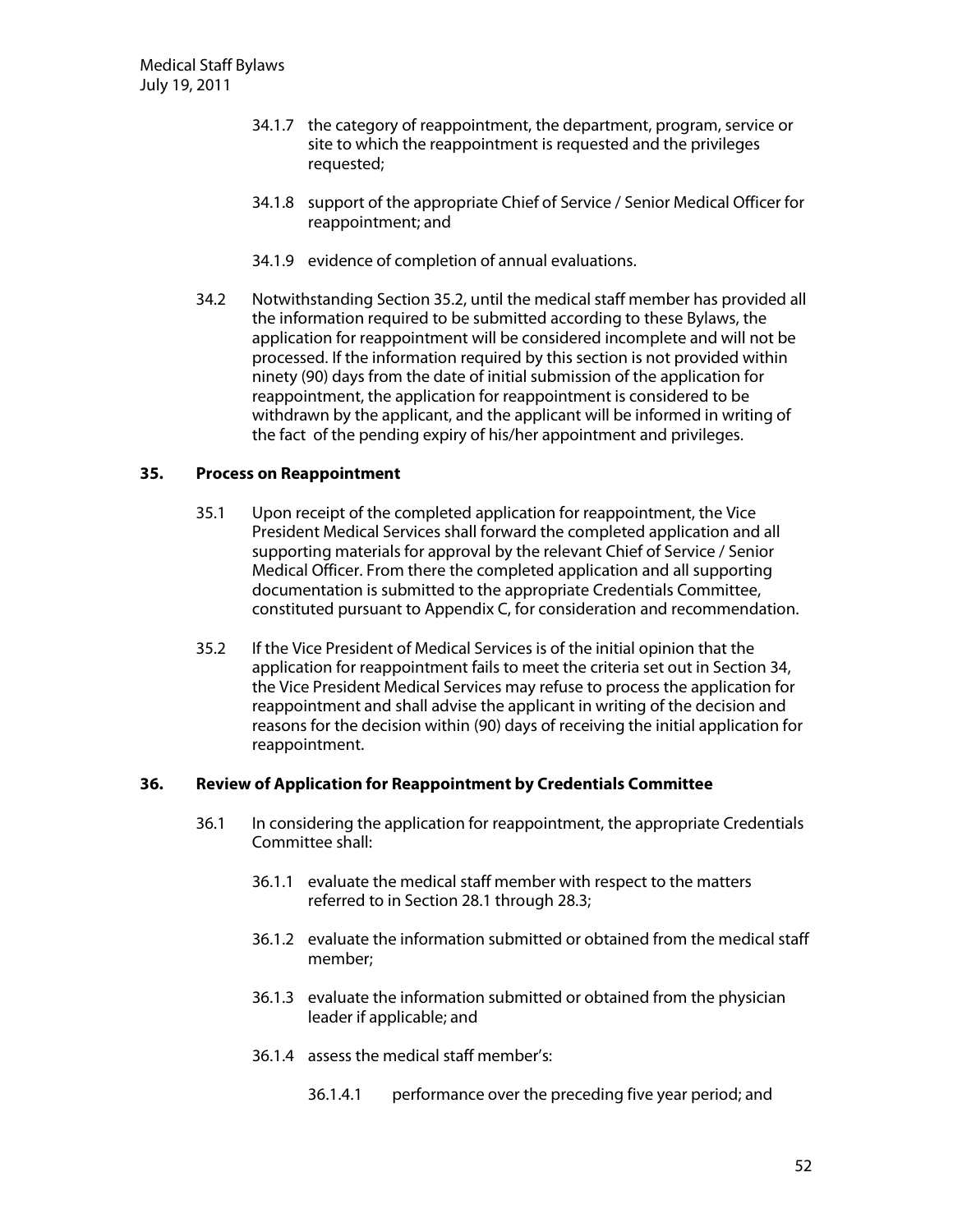- 36.1.4.2 utilization of Regional Health Authority resources.
- 36.1.5 shall discuss the medical staff member's plans, if any, for any changes in the privileges and/or category of appointment of the medical staff member, and/or changes in the type or level of service to be provided by the medical staff member; and
- 36.1.6 shall discuss the medical staff member's plans, if any, to reduce his or her type or level of service and/or relinquish his or her privileges and/or appointment;
- 36.2 The Credentials Committee, in considering the application for reappointment may:
	- 36.2.1 interview the medical staff member;
	- 36.2.2 consult with the appropriate physician leader, if any;
	- 36.2.3 assess the medical staff member's fitness for work;
- 36.3 Following consideration of the application for reappointment and all materials and information submitted by the medical staff member, the appropriate Credentials Committee shall make a recommendation with reasons to the Medical Advisory Committee respecting the application for reappointment that either:
	- 36.3.1 the application for reappointment be accepted to the category of appointment sought and privileges requested;
	- 36.3.2 the application for reappointment be accepted but the category of appointment or privileges be modified from those requested by the medical staff member; or
	- 36.3.3 the application for reappointment be refused.
- 36.4 If the Credentials Committee makes a recommendation that the application for reappointment be granted in accordance with the category of appointment sought and privileges requested, the recommendation with written reasons shall be forwarded by the appropriate Credentials Committee to the Referral Centre / Rural Medical Advisory Committee for its consideration at its next regular meeting.
- 36.5 If the recommendation of the appropriate Credentials Committee is to refuse the application for reappointment or if it varies from the reappointment sought or privileges requested by the medical staff member, the appropriate Credentials Committee shall prepare written reasons to accompany the recommendation for consideration by the Referral Centre /Rural Medical Advisory Committee.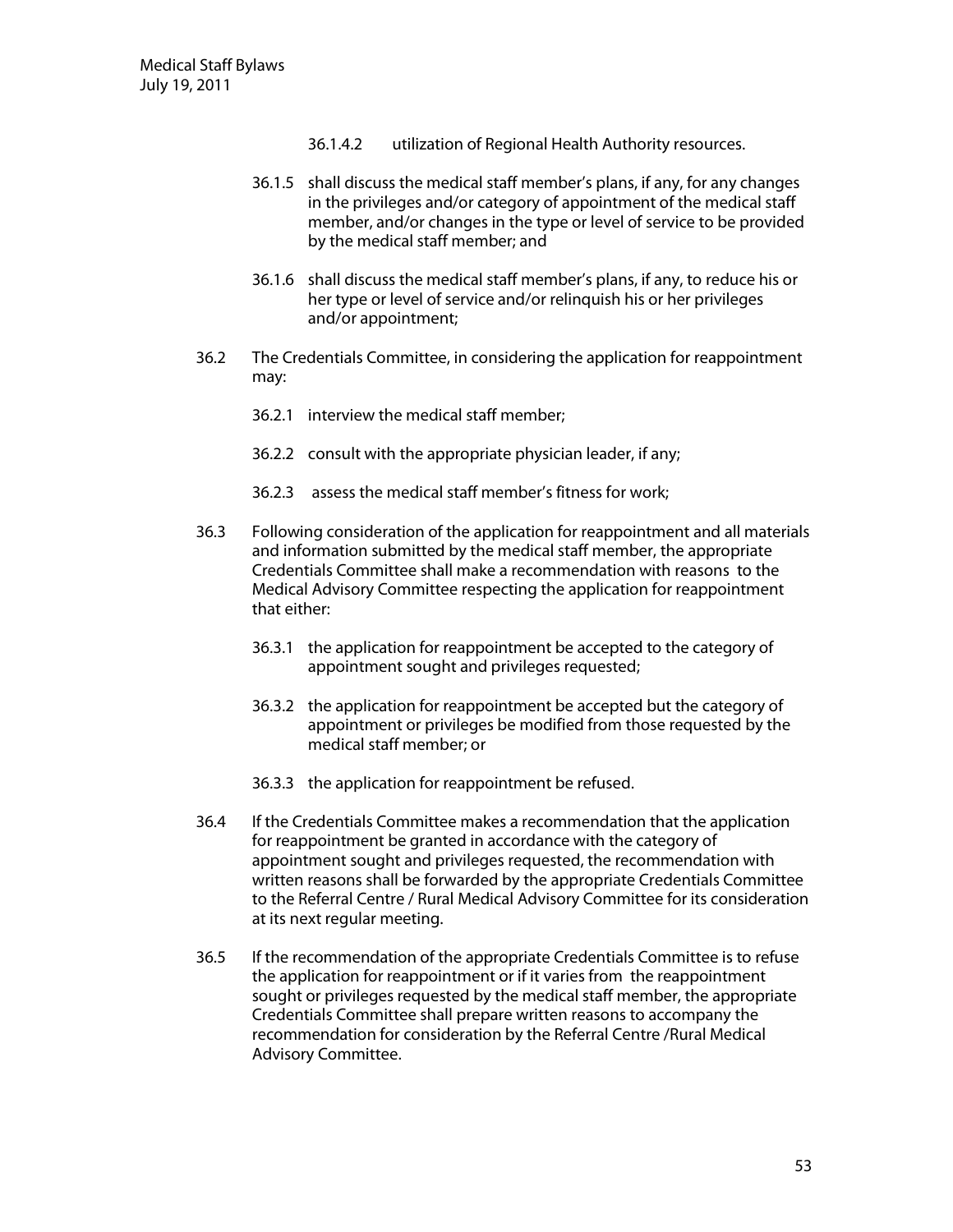# **37. Recom m endation ofthe ReferralCentre /RuralM edicalAdvisory Com m ittees**

- 37.1 Upon consideration of the application for reappointment and the recommendation of the appropriate Credentials Committee, including the reasons for the recommendation, the Referral Centre / Rural Medical Advisory Committee shall make a recommendation to the Vice President Medical Services respecting the application for reappointment, that either:
	- 37.1.1 the application for reappointment be accepted to the category of appointment sought and privileges requested;
	- 37.1.2 the application for reappointment be accepted but the category of appointment or privileges be modified from those requested by the medical staff member; or
	- 37.1.3 the application for reappointment be refused.
- 37.2 If the Referral Centre / Rural Medical Advisory Committee recommends to the Vice President Medical Services that the application for reappointment be granted in accordance with the category of appointment sought and privileges requested, the Vice President Medical Services shall forward the recommendation of the Referral Centre / Rural Medical Advisory Committee to the Chief Executive Officer, together with any recommendations the Vice President Medical Services may have in relation to the application.
- 37.3 If the recommendation of the Referral Centre / Rural Medical Advisory Committee to the Vice President Medical Services is to refuse the application for reappointment or if it varies from the reappointment sought or privileges requested by the medical staff member, the Referral Centre / Rural Medical Advisory Committee shall prepare written reasons with respect to its recommendation and the Vice President Medical Services shall forward the recommendation and the written reasons to the Chief Executive Officer, together with any recommendations the Vice President Medical Services may have in relation to the application.

# **38. ChiefExecutive O fficerD ecision**

- 38.1 Upon consideration of the application for reappointment and all supporting information as outlined in Section 34 herein and the recommendations of the Vice President Medical Services and the Referral Centre / Rural Medical Advisory Committee, including any written reasons prepared according to Section 37.3, the Chief Executive Officer shall:
	- 38.1.1 reappoint the medical staff member to the medical staff the category of appointment sought and with the privileges requested by the medical staff member; or
	- 38.1.2 reappoint the medical staff member to the medical staff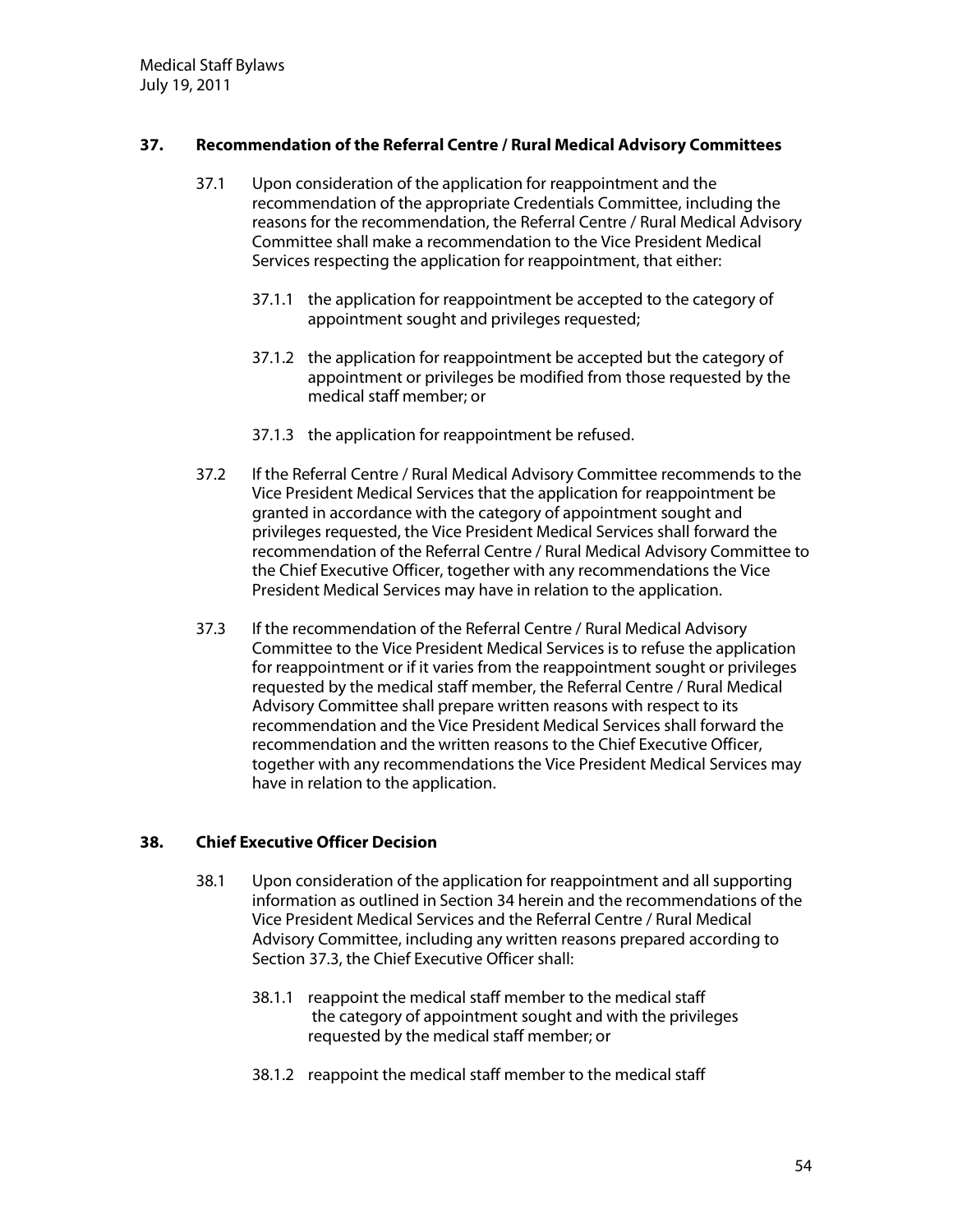in such category of appointment, and with such privileges, considered appropriate by the Chief Executive Officer; or

- 38.1.3 refuse the application for reappointment.
- 38.2 The Chief Executive Officer shall ensure that a copy of the decision regarding reappointment along with written reasons and notification of the right to appeal the decision are provided to the medical staff member and to the Vice President Medical Services at least 60 days before the end of the existing fiveyear appointment.
- 38.3 Where the application for reappointments is granted as requested, the decision shall advise the date upon which the reappointment will expire.

### **39. Appeals**

39.1 Following the notification of the right of appeal by the Chief Executive Officer in Section 38.2, the Vice President Medical Services shall notify the applicant in writing of the mechanisms of Appeal as outlined in Part X.

## **40. Request forChange ofCategory orPrivileges**

40.1 A member of the medical staff may request a change of medical staff category or privileges during the term of the medical staff member's appointment by written application to the Vice President Medical Services. An impact analysis may be done if considered to be appropriate by the Vice President Medical Services.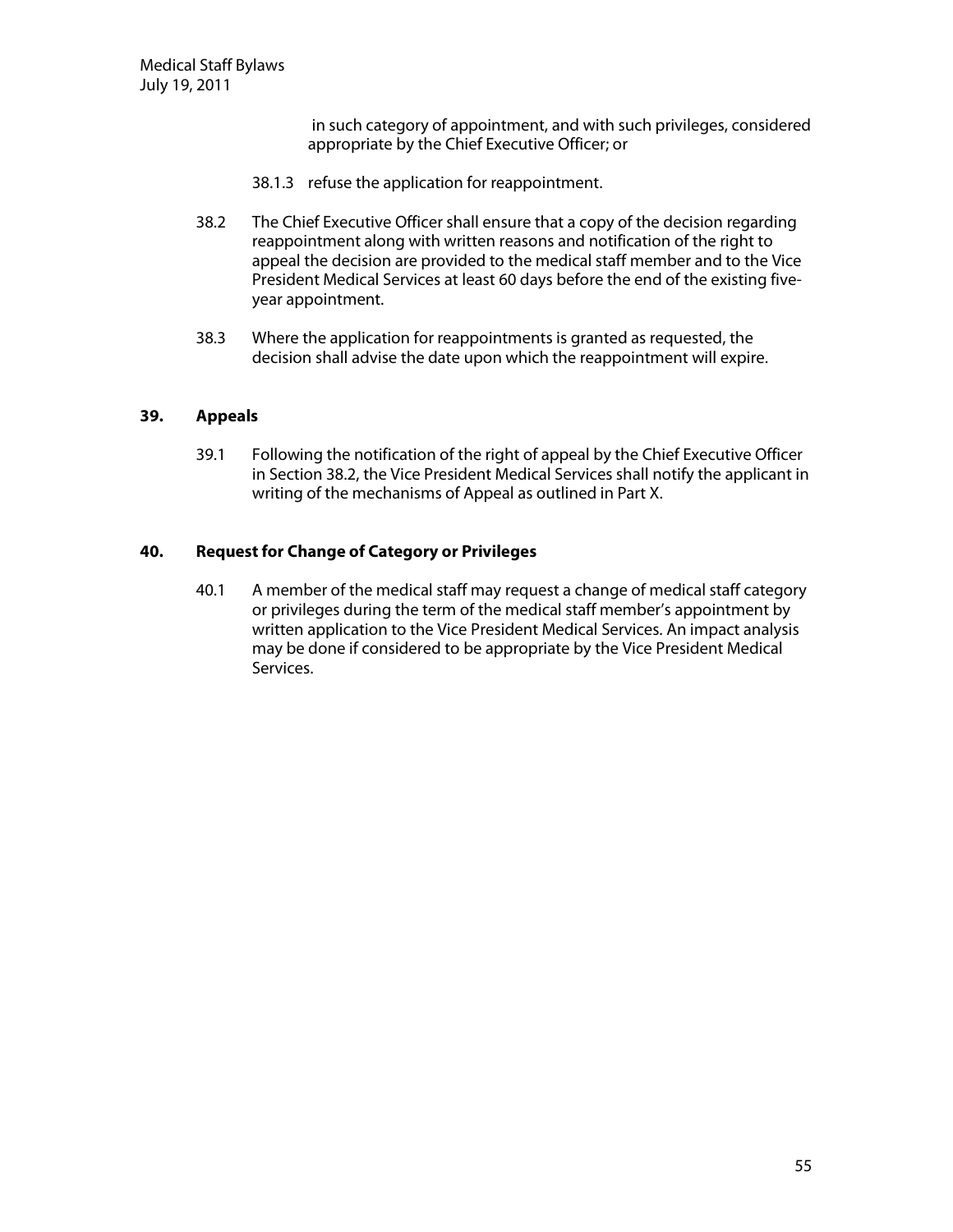# **PART V III**

# **D ISCIPLIN E**

### **41. G eneral**

- 41.1 The medical staff and its members are committed to the development and evaluation of standards of quality care. All medical staff members are subject to the disciplinary proceedings and provisions outlined in this Part, which are an integral part of a process whereby the quality of care provided by medical staff members can be assessed and development or improvement opportunities can be identified, and are intended to provide a fair and effective method for assessing quality of care provided by medical staff members.
- 41.2 The Regional Health Authority shall follow procedural due process under the tenets of applicable administrative law, with appropriate avenues for alternate dispute resolution. The resolution of professional conduct issues shall be attempted initially through informal discussions and communication within applicable departments or programs where appropriate. When informal discussions and communication respecting professional conduct issues are not successful or are deemed inappropriate, or where clinical practice deficiencies or patient safety concerns are identified, the formal processes outlined below shall be strictly followed.

### **42. Conduct Subject to D iscipline**

- 42.1 Conduct subject to discipline includes, without limitation, demeanor or conduct or any one or more act, omission or statement, that if proven would, or would be likely to:
	- 42.1.1 expose a patient, client, resident or any staff member or employee of the Regional Health Authority to harm or injury; or
	- 42.1.2 be detrimental to the safety of a patient, client, resident or any staff member or employee of the Regional Health Authority; or
	- 42.1.3 be detrimental to the delivery of quality patient, client or resident care; or
	- 42.1.4 is, or is likely to be, detrimental to the operations of the Regional Health Authority; or
	- 42.1.5 constitute abuse, harassment or conduct that may result in the imposition of sanctions by the College; or
	- 42.1.6 be contrary to the bylaws, the policies and procedures of the Regional Health Authority, any applicable and relevant laws or regulatory requirements.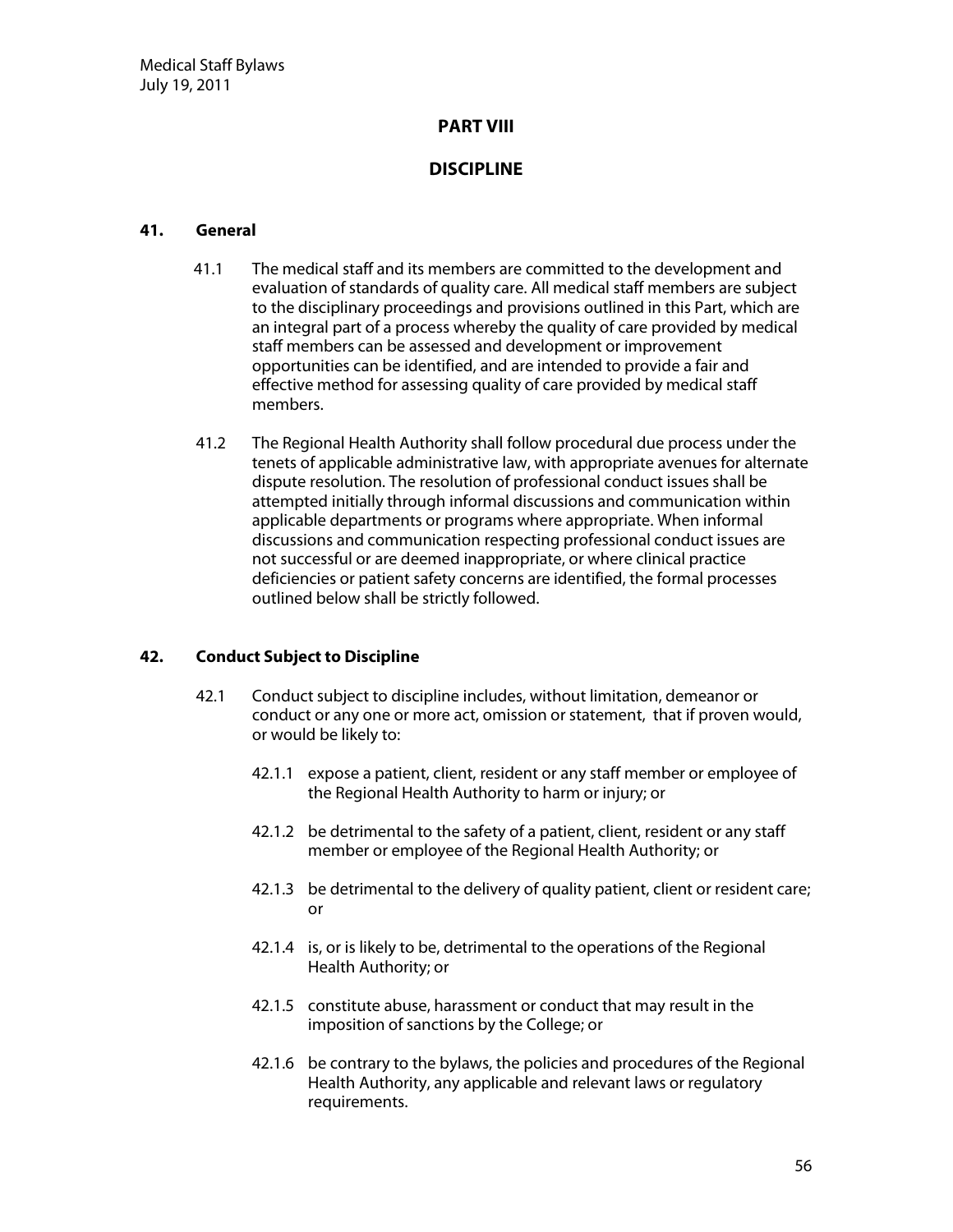- 42.2 Disciplinary procedures and investigations respecting complaints related to alleged clinical practice deficiencies or patient safety concerns will be conducted in accordance with the provisions of Sections 43 to 48 inclusive, and the appeal procedures set out in Part X.
- 42.3 Disciplinary procedures and investigations respecting complaints related to all other alleged conduct subject to discipline, including without limitation professional conduct concerns, will be conducted in accordance with the provisions of Sections 49 to 55 inclusive, and the appeal procedures set out in Part X.

# **43. D isciplinary Procedure forClinicalCom petence**

- 43.1 The following shall, without limitation, constitute a complaint for all purposes of Sections 43 to 48 inclusive:
	- 43.1.1 a notification that one or more clinical practice deficiencies or patient safety concerns have been identified in the course of an annual or regular scheduled review of a medical staff member, and remedial action has not been taken by the medical staff member;
	- 43.1.2 a notification that one or more clinical practice deficiencies or patient safety concerns have been identified respecting a medical staff member during the course of an internal quality assurance review, and remedial action has not been taken by the medical staff member;
	- 43.1.3 a notification from any source that the College has concluded any proceeding against the medical staff member prescribed by the Medical Act, 2005, as from time to time amended, in respect of clinical practice deficiencies or patient safety concerns, that has resulted in the revocation of, or any limitation to, the licensure of the medical staff member;
	- 43.1.4 a notification from any source of any allegation in respect of the medical staff member that, if proven, would demonstrate one or more practice deficiencies or patient safety concerns; or
	- 43.1.5 the Vice President Medical Services or delegate has confirmed an immediate suspension of the medical staff member's appointment or privileges in accordance with 56.2.
- 43.2 Any Physician Leader, the Vice President Medical Services or the Chief Executive Officer may receive a complaint against a medical staff member in respect of any matter set out in Sections 43.1.1 to 43.1.4. A complaint shall be in writing outlining in detail the concerns regarding the medical staff member.
- 43.3 The Physician Leaders, Vice President Medical Services and Chief Executive Officer shall advise each other as soon as practically possible if any of them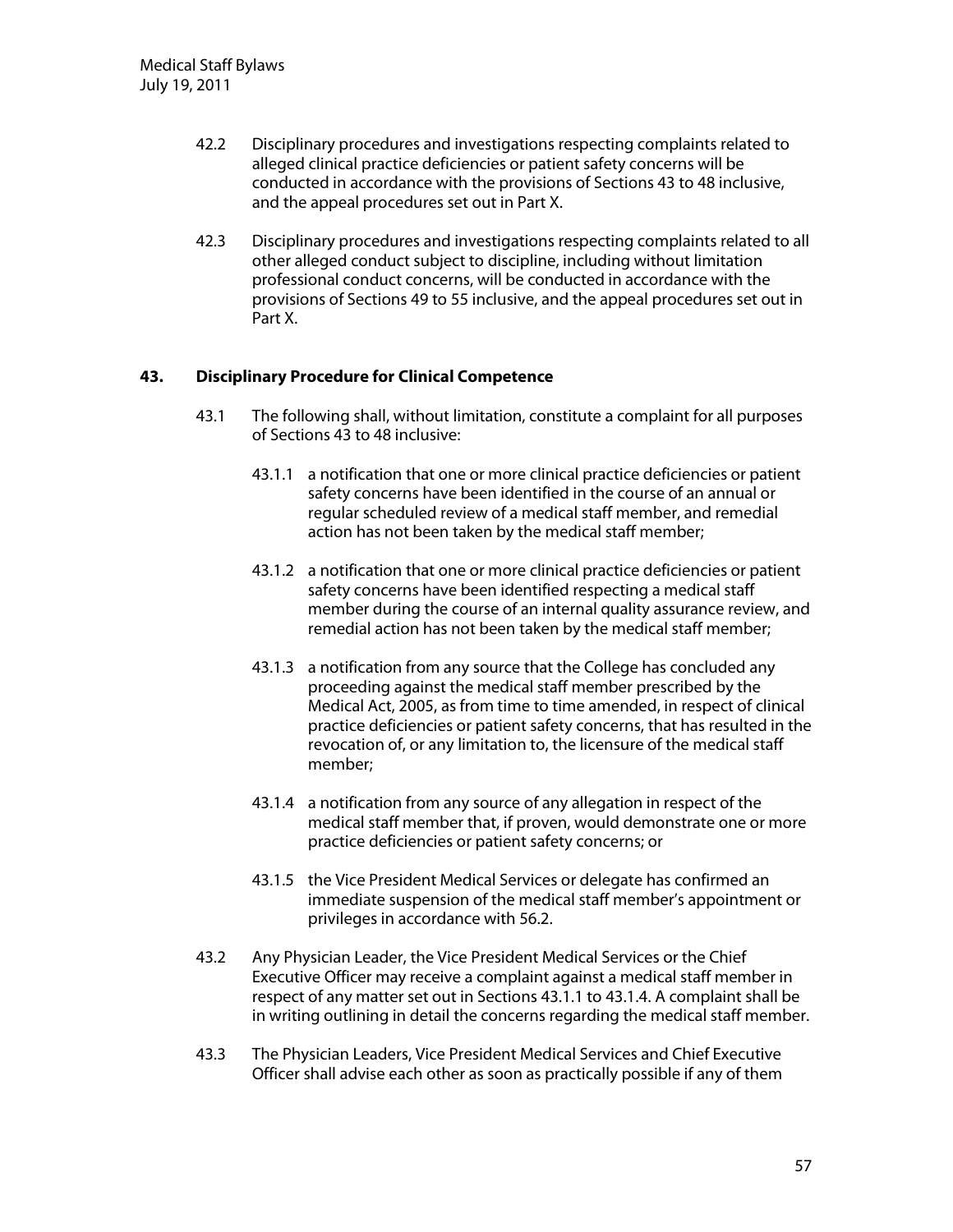receives a complaint against a medical staff member in respect of any matter set out in Section 43.1.

- 43.4 The Vice President Medical Services or delegate shall advise the medical staff member of the nature of the complaint, and the medical staff member will be given the opportunity to present relevant oral and/or written information concerning the subject matter of the complaint on his or her own behalf within ten (10) business days of receipt of the complaint by him or her.
- 43.5 Following such consultation with the Physician Leader as he or she may deem necessary, the Vice President Medical Services or delegate shall determine whether a further inquiry is necessary and if so, shall initiate such inquiry. The Vice President Medical Services may conduct such inquiry personally or delegate such inquiry to others, including without limitation one or more external consultants.
- 43.6 The Vice President Medical Services or delegate shall review and discuss the results of any initial inquiry with the medical staff member and shall:
	- 43.6.1 if the complaint has been determined to be unsubstantiated or does not warrant further steps, advise the medical staff member accordingly;
	- 43.6.2 If the complaint has been determined to have substance, refer the complaint to a Peer Review Committee and/or, with the consent of the medical staff member, do any one or more of the following:
		- 43.6.2.1 arrange for the medical staff member to undertake a period of clinical supervision with concurrent consultation or direct supervision,
		- 43.6.2.2 arrange for the medical staff member to undertake a period of clinical supervision with retrospective review of cases but without prior or concurrent consultation, or
		- 43.6.2.3 arrange for the medical staff member to undertake such other remedial measures, including without limitation educational upgrading, to address the matter that gave rise to the complaint as may be appropriate in the circumstances.
	- 43.6.3 In the event that the Vice President refers the complaint to a Peer Review Committee, he or she shall so advise the medical staff member before concluding discussions with the medical staff member regarding any of the actions set out in Section 43.6 (43.6.1- 43.6.2.2).
- 43.7 Notwithstanding any provision of Sections 43.2 to 43.6 inclusive, in the event that the Vice President Medical Services or delegate has confirmed an immediate suspension of the medical staff member's appointment or privileges in accordance with Section 56.2 (56.2.1 – 56.2.2), the complaint shall be referred directly to a Peer Review Committee.
- 43.8 A member of medical staff may at any time request that the Vice President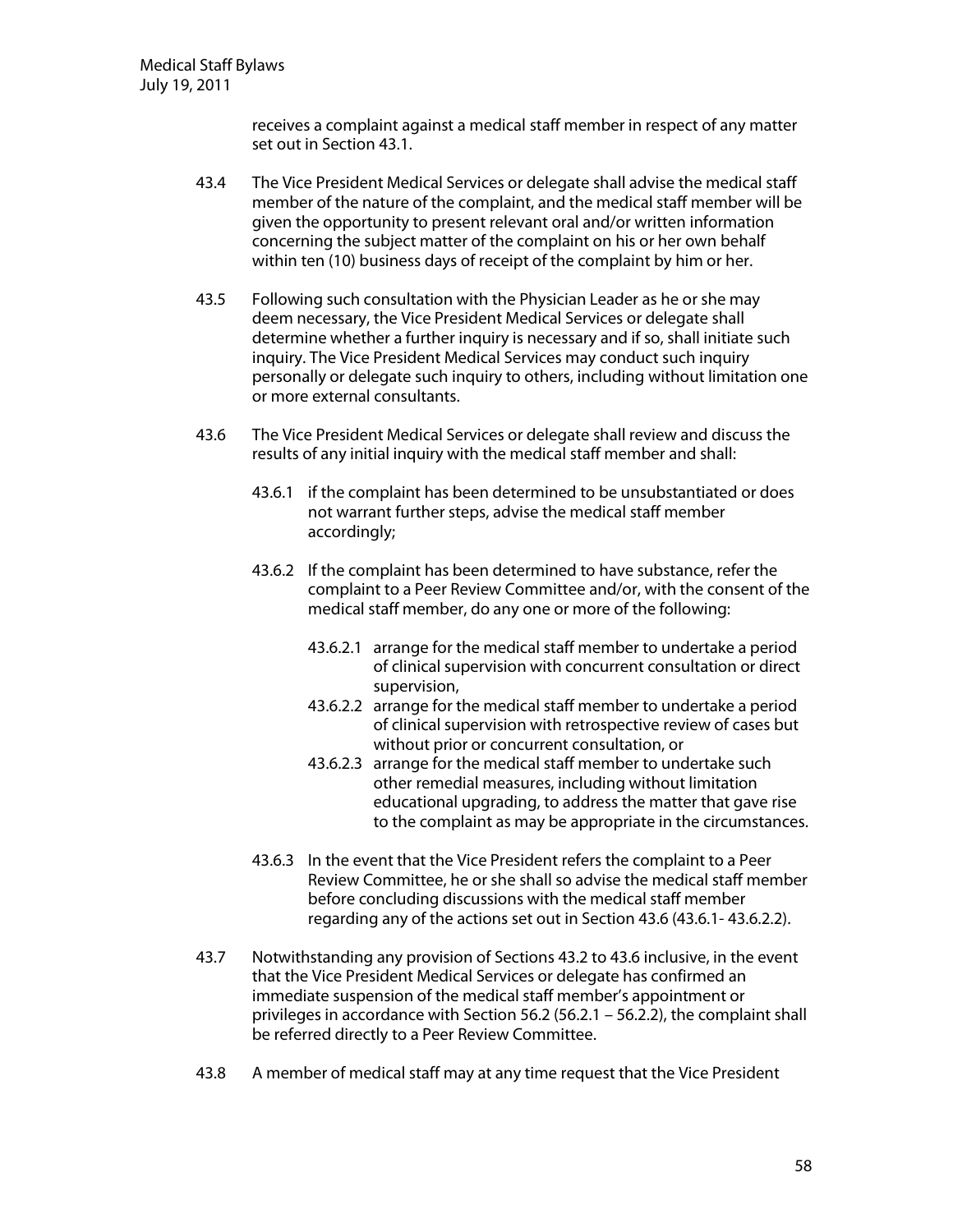Medical Services refer a complaint respecting that member to a Peer Review Committee, and the Vice President Medical Services may agree to do so at his or her discretion.

43.9 The Vice President Medical Services shall advise the Physician Leader and the Referral Centre / Rural Medical Advisory Committee Chair of the determination made pursuant to Section 43.6 or of a referral made pursuant to Section 43.7.

### **44. Com position ofthe PeerReview Com m ittee**

- 44.1 For the purposes of this Part, the Peer Review Committee shall be composed of three or more members that will facilitate a majority vote and that are acceptable to both the Vice President Medical Services and the medical staff member. Subject to the foregoing and the provisions of Sections 44.2 and 44.3, the Chief of Service / Senior Medical Officer may appoint one physician member considered to have clinical qualifications, training and experience reasonably similar in nature and scope to that of the medical staff member (and whether or not such physician is a member of the medical staff) to, a Peer Review Committee. The Peer Review Committee shall by majority vote select a member of the Peer Review Committee to act as chair.
- 44.2 In the event that a complaint is referred to a Peer Review Committee respecting a Chief of Service / Senior Medical Officer the Vice President Medical Service may designate another Chief of Service / Senior Medical Officer to appoint a clinical member to the Peer Review Committee.
- 44.3 No person who participated in the presentation or support of a complaint or who conducted an immediate suspension shall be eligible for membership on the Peer Review Committee.
- 44.4 In the event that the Vice President Medical Services and the medical staff member cannot reach agreement upon any aspect of the composition of the Peer Review Committee within five (5) Business Days of the referral made pursuant to Section 43.6 or 43.7, then the Chief Executive Officer, in consultation with another relevant physician leader, shall appoint a sole arbitrator to determine the issue, and the determination of the arbitrator shall be final and binding upon the Vice President Medical Services and the medical staff member.
- 44.5 Any member of the Peer Review Committee who resigns from his or her office prior to the conclusion of the Committee's mandate hereunder may continue to be a member of the Peer Review Committee, but only for the purposes of completing the mandate. No additional member may be added to the Peer Review Committee upon commencement of its mandate.
- 44.6 A Peer Review Committee constituted pursuant to these Bylaws shall conduct its inquiries, deliberations, reports and communications in a confidential manner, and a Committee so constituted shall constitute a "Peer Review Committee" within the meaning of the Evidence Act, as from time to time amended.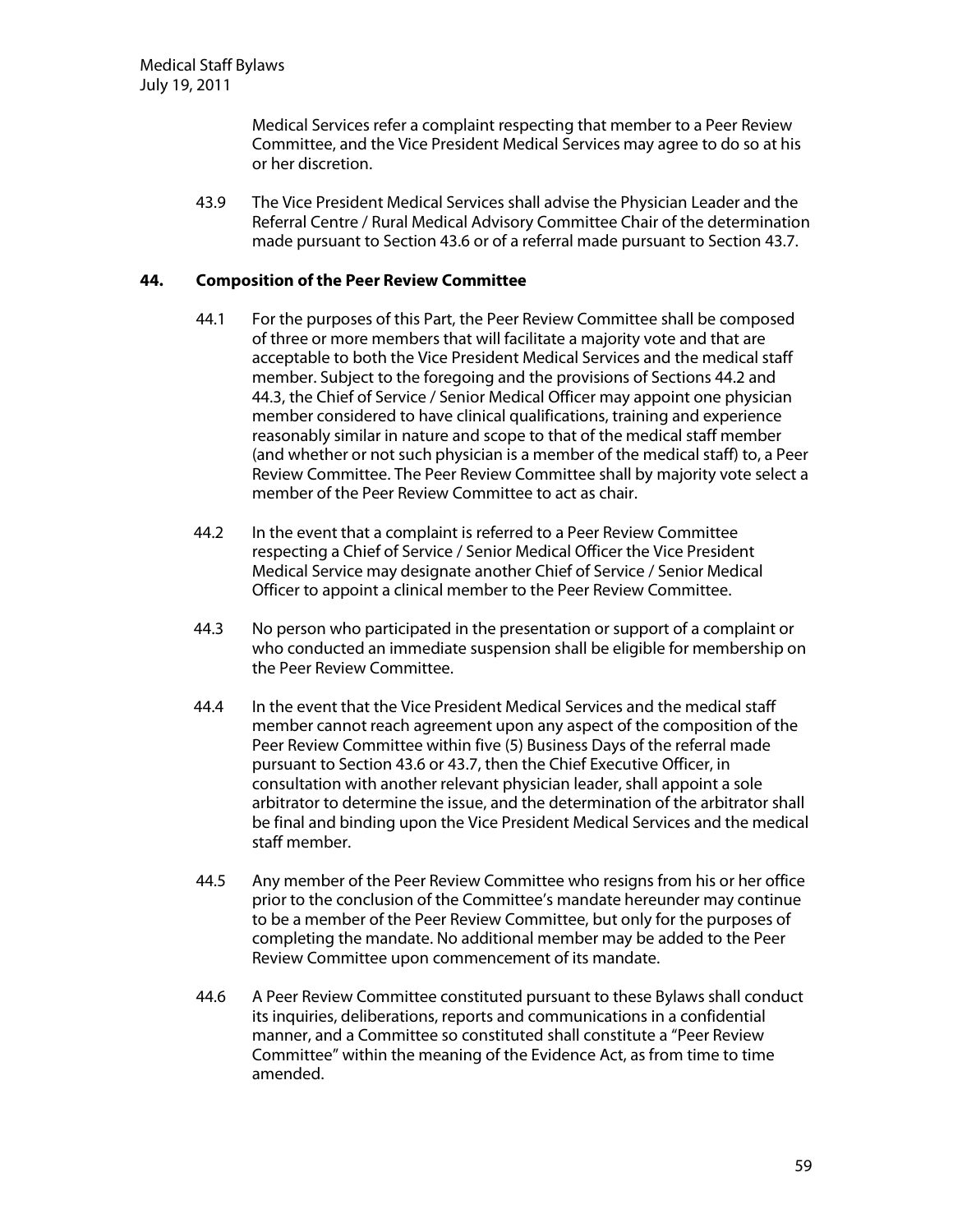# **45. Referralto PeerReview Com m ittee**

- 45.1 In the event that the Vice President Medical Services refers a complaint to a Peer Review Committee, the Vice President Medical Services shall notify the member in writing of such referral.
- 45.2 The Vice President Medical Services may simultaneously refer the matter to the College, for the purposes of such parallel disciplinary or other action that the College may deem appropriate.

## **46. PeerReview Com m ittee Investigation**

- 46.1 At the commencement of a Peer Review Committee's mandate, the chair of the Peer Review Committee shall inform the medical staff member in writing that it will be investigating the complaint against the medical staff member, and setting out:
	- 46.1.1 the particulars of the complaint;
	- 46.1.2 the time frame established by the Peer Review Committee for the conduct of its deliberations;
	- 46.1.3 the right of the medical staff member to meet personally with and make representations to the Peer Review Committee, and to attend such meeting with colleague or counsel;
	- 46.1.4 the right of the medical staff member to examine any written information or report provided or obtained in relation to the complaint;
	- 46.1.5 the right of the medical staff member to respond to any oral information or report provided or obtained in relation to the complaint; and
	- 46.1.6 that if the medical staff member does not wish to meet with the Peer Review Committee, the Peer Review Committee may proceed with consideration of the complaint in his or her absence.
- 46.2 The medical staff member shall be given full opportunity to respond to each allegation contained in the complaint. The Peer Review Committee may decide in its discretion whether the complainant shall be afforded an opportunity to present additional oral or written information concerning the subject matter of the complaint.
- 46.3 The Peer Review Committee may decide at its discretion to have its own legal counsel.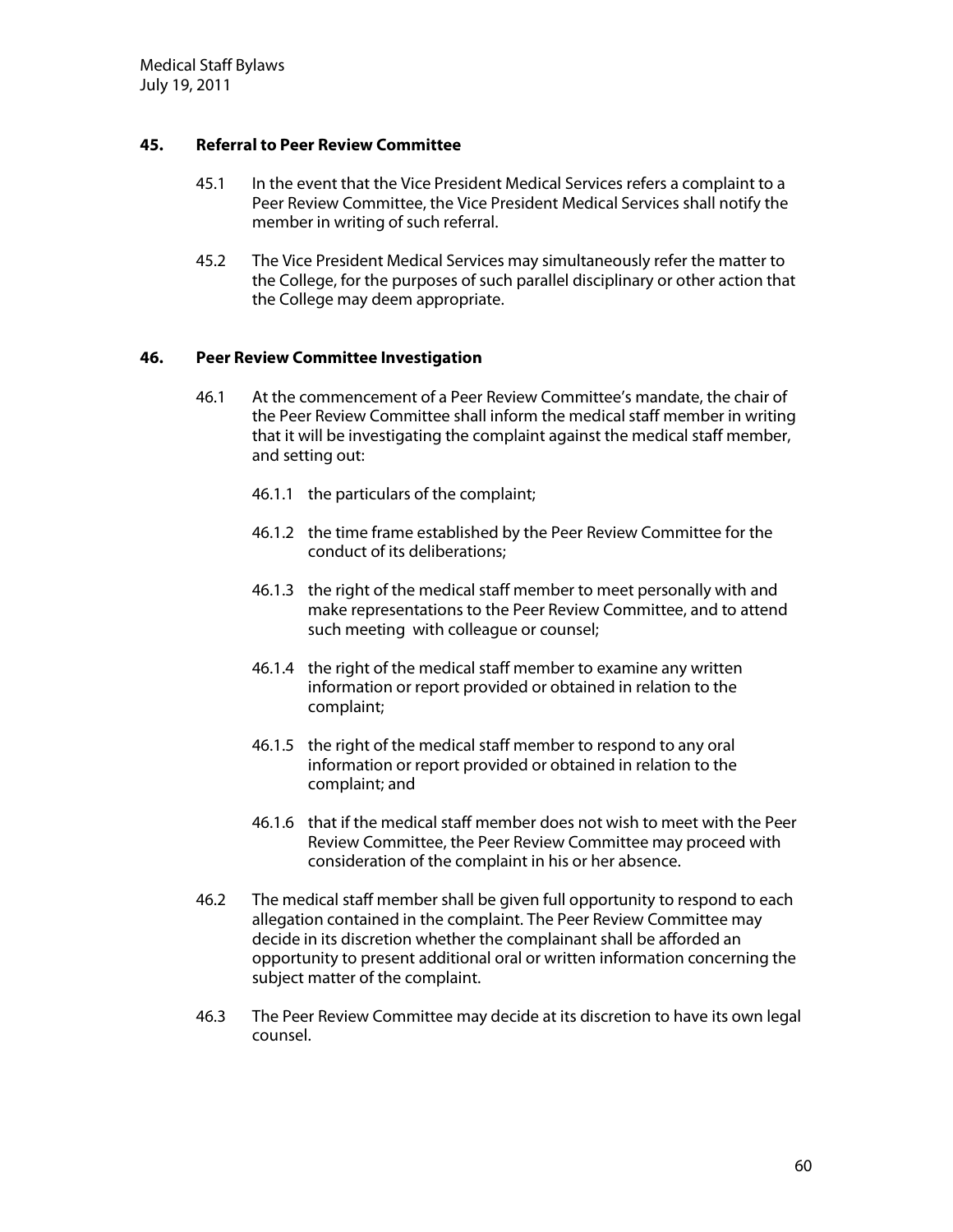Medical Staff Bylaws July 19, 2011

# **47. PeerReview Com m ittee Report**

- 47.1 The Peer Review Committee shall, within ten (10) Business Days following completion of its deliberations, prepare and deliver a report of its findings and recommendations to the appropriate Referral Centre / Rural Medical Advisory Committee. In the event that any member of the Peer Review Committee disagrees with the report in any respect, he or she shall within the same time frame deliver to the medical staff member, the Vice President Medical Services and the Chief Executive Officer a report setting out all areas of disagreement with such findings and recommendations.
- 47.2 The Peer Review Committee's report respecting the medical staff member shall include one or more of the following recommendations:
	- 47.2.1 that no disciplinary action is appropriate in the circumstances;
	- 47.2.2 that the medical staff member be required to undertake a period of clinical supervision with concurrent consultation or direct supervision;
	- 47.2.3 that the medical staff member be required to undertake a period of clinical supervision with retrospective review of cases without prior or concurrent consultation;
	- 47.2.4 that the medical staff member be required to undertake such other remedial measures as the Peer Review Committee may determine appropriate in the circumstances to address any allegation that gave rise to the complaint;
	- 47.2.5 that the medical staff member's privileges be modified, suspended or revoked;
	- 47.2.6 that the medical staff member's medical staff category be modified;
	- 47.2.7 that the medical staff member's medical staff appointment be suspended or terminated; or
	- 47.2.8 such other action as the Peer Review Committee may determine appropriate in the circumstances.
- 47.3 The appropriate Referral Centre / Rural Medical Advisory Committee shall review the report of the Peer Review Committee, and consider whether in its opinion any further investigation or information is required, and the Referral Centre / Rural Medical Advisory Committee may in its discretion refer the matter back to the Peer Review Committee for such further investigation as may be necessary. In the event that it decides to refer the complaint back to the Peer Review Committee, then the Vice President Medical Services shall prescribe a time frame for completion of the Peer Review Committee's report. The Vice President Medical Services shall, within ten (10) Business Days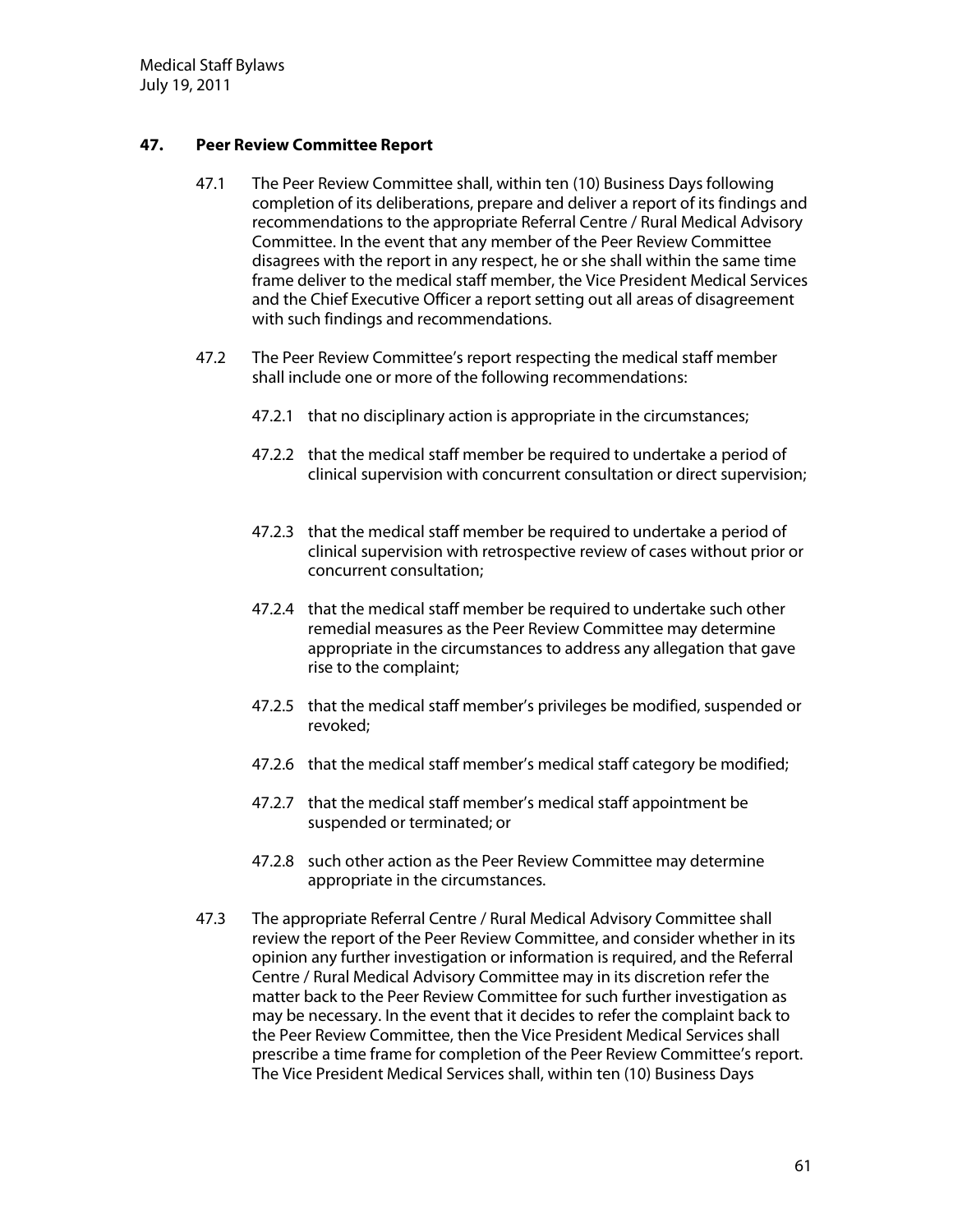following receipt of the final report of the Peer Review Committee, deliver the report to the medical staff member and the Chief Executive Officer.

## **48. ChiefExecutive O fficerD ecision**

- 48.1 Upon consideration of the report of the Peer Review Committee, the Chief Executive Officer shall, in consultation with the Vice President Medical Services, accept or reject the report of the Peer Review Committee.
- 48.2 The Chief Executive Officer shall deliver his or her decision to the medical staff member within 20 Business Days following receipt of the Peer Review Committee report.
- 48.3 The decision of the Chief Executive Officer shall include a notice advising the medical staff member that he or she may appeal the decision in accordance with the procedures set out in Part X.
- 48.4 In the event that the Chief Executive Officer, having consulted with the Vice President Medical Services, rejects the report of the Peer Review Committee, such decision shall also include his or her reasons for such rejection.
- 48.5 The Chief of Staff, Chief of Service or Senior Medical Officer shall have authority, in consultation with the Vice President Medical Services, to take all appropriate remedial, corrective and preventative actions to ensure maintenance, development or improvement of any quality of care standards arising out of a report of the Peer Review Committee, and all actions so taken by the Chief of Service / Senior Medical Officer shall be final and binding upon the medical staff member.

### **49. D isciplinary Procedure G overning ProfessionalConduct**

- 49.1 A notification from any source in respect of a medical staff member alleging conduct that, if proven, would demonstrate one or more instances of behaviour contemplated for investigation and possible sanction pursuant to the Respectful Workplace Policy of the Regional Health Authority as from time to time amended, shall not constitute a complaint for the purpose of this Part, but shall be referred for investigation in accordance with the Regional Health Authority Policy.
- 49.2 The following shall, without limitation, constitute a complaint for all purposes of Sections 49 to 55 inclusive:
	- 49.2.1 a notification that one or more instances of professional misconduct have been identified in the course of an annual or regular scheduled review of a medical staff member, and remedial action has not been taken by the medical staff member;
	- 49.2.2 a notification that one or more instances of professional misconduct have been identified respecting a medical staff member during the course of an internal quality assurance review, and remedial action has not been taken by the medical staff member;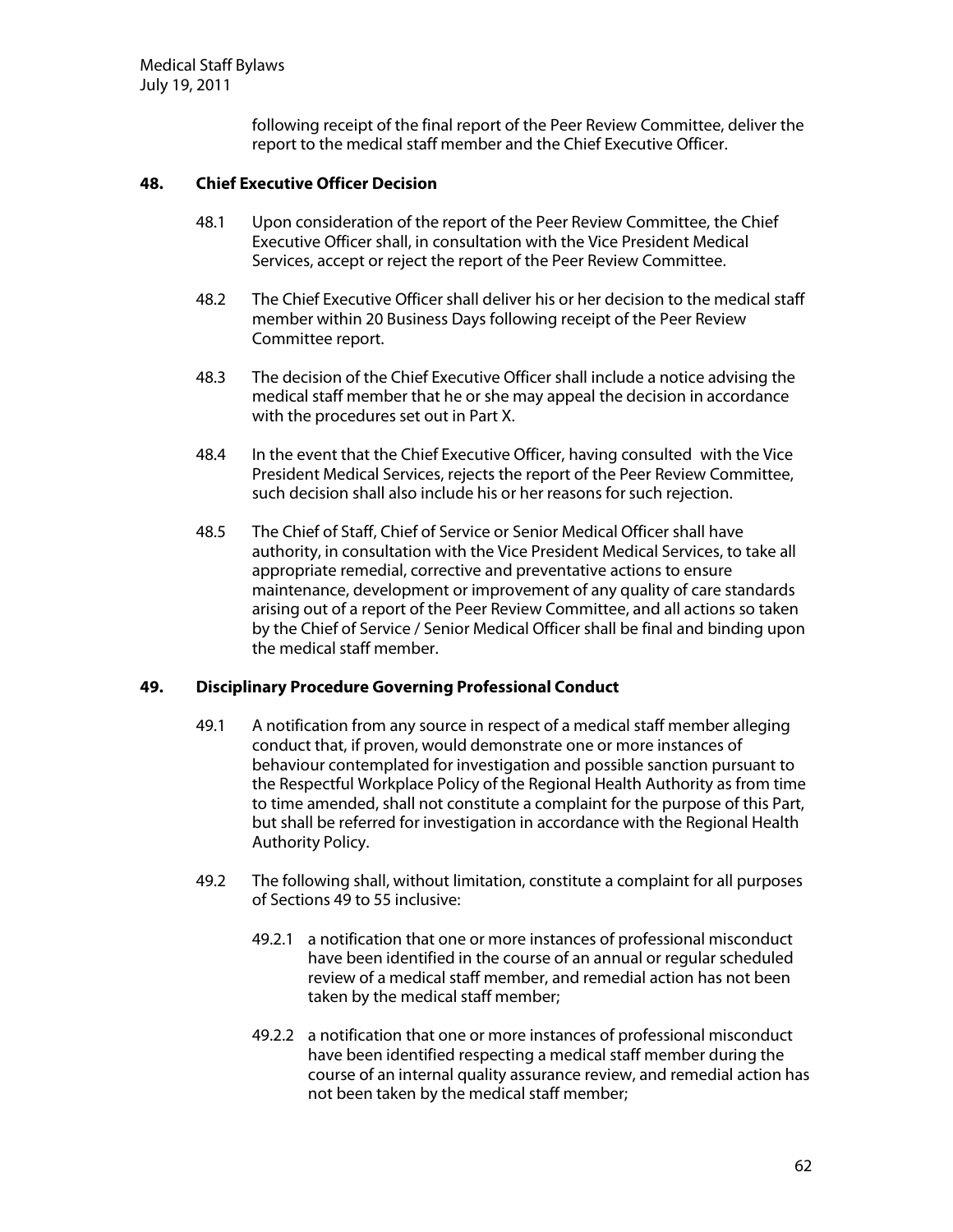- 49.2.3 a notification from any source in respect of the medical staff member alleging conduct that, if proven, could demonstrate one or more instances of:
	- 49.2.3.1 breach of these Bylaws, policies and procedures of the Regional Health Authority, or any applicable statute or regulation,
	- 49.2.3.2 failure to cooperate with any appointment, reappointment or discipline process established in these Bylaws,
	- 49.2.3.3 failure to comply with any condition imposed upon the member arising out of a disciplinary process described in this Part,
	- 49.2.3.4 failure to take any remedial step imposed upon the member pursuant to any peer review assessment or alternative dispute resolution process, or
	- 49.2.3.5 failure to undertake or maintain mutually agreed administrative, clinical teaching or research commitments;
- 49.2.4 a notification from any source that the College has concluded any proceeding against the medical staff member prescribed by the Medical Act, 2005, as from time to time amended, in respect of actions or omissions described in the Medical Act, 2005, as from time to time amended, as constituting "conduct deserving of sanction", that has resulted in the revocation of, or any limitation to, the licensure of the medical staff member; or
- 49.2.5 the Vice President Medical Services or delegate has confirmed an immediate suspension of the medical staff member's appointment or privileges in accordance with Section 56.
- 49.3 In the event of a conflict between the operation of any one or more of Sections 49.2.1, 49.2.2, or 49.2.3 and those provisions of the CMA Code of Ethics that pertain directly to a physician's obligations in regard to patient advocacy, those provisions of the CMA Code of Ethics shall prevail.
- 49.4 Any Physician Leader, the Vice President Medical Services and the Chief Executive Officer may receive a complaint against a medical staff member in respect of any matter set out in Section 49.2. A complaint shall be in writing outlining in detail the concerns regarding the medical staff member.
- 49.5 The Physician Leader, Vice President Medical Services and Chief Executive Officer shall advise each other as soon as practically possible if any of them receives a complaint against a medical staff member in respect of any matter set out in Section 49.2.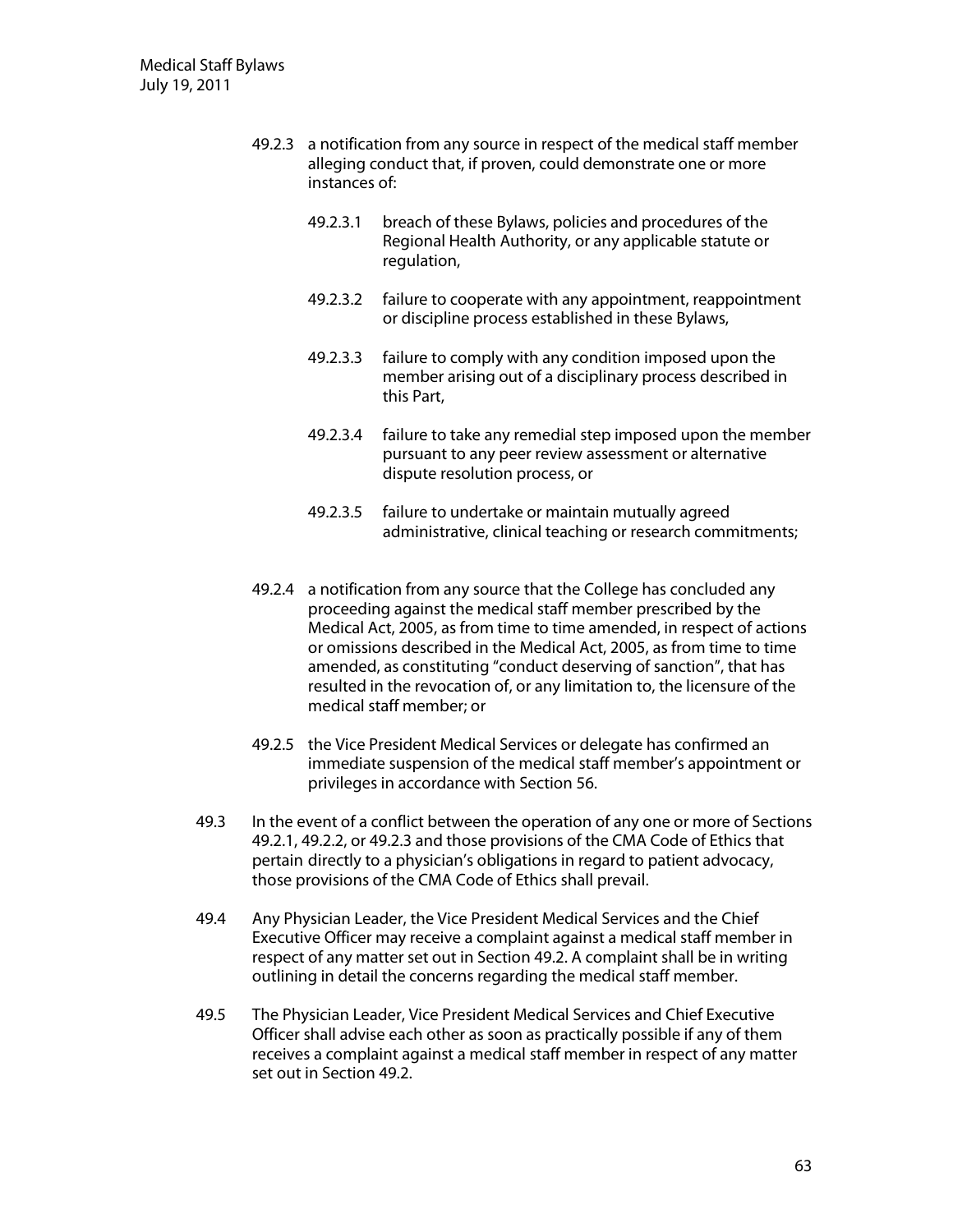- 49.6 The Vice President Medical Services or delegate shall advise the medical staff member of the nature of the complaint, and the medical staff member shall be given an opportunity to present relevant oral and/or written information concerning the subject matter of the complaint on his or her own behalf within ten (10) Business Days of his or her receipt of the complaint by him or her.
- 49.7 Following such consultation with the Physician Leader as he or she may deem necessary, the Vice President Medical Services shall determine whether a further inquiry is necessary and if so, shall initiate such inquiry. The Vice President Medical Services may conduct such inquiry personally or delegate such inquiry to others, including without limitation one or more external consultants.
- 49.8 The Vice President Medical Services shall review and discuss the results of any initial inquiry with the medical staff member and shall:
	- 49.8.1 if the complaint has been determined to be unsubstantiated or does not warrant further steps, advise the medical staff member; or
	- 49.8.2 if the complaint has been determined to have substance:
		- 49.8.2.1 refer the complaint to an Investigations Committee, or
		- 49.8.2.2 with the consent of the medical staff member, initiate the alternative dispute resolution process set out in Section 49.9.
- 49.9 An alternative dispute resolution process initiated pursuant to Section 49.8.2.2 shall be conducted, on a without prejudice basis to the parties thereto, in the following manner:
	- 49.9.1 The Chief Executive Officer shall appoint a facilitator who is acceptable to the parties thereto. If no facilitator has been agreed within five (5) Business Days of the initiation of the alternative dispute resolution process, the Vice President Medical Services shall refer the complaint and all particulars thereof to the Investigations Committee;
	- 49.9.2 all communications during the alternative dispute resolution process other than the proposed resolution are confidential and shall not be disclosed in any subsequent disciplinary proceedings, except as may be required by law;
	- 49.9.3 if the matter is resolved through the alternative dispute resolution process:
		- 49.9.3.1 the parties thereto shall prepare and each sign a written description of the proposed resolution confirming that such resolution accords with each party's understanding;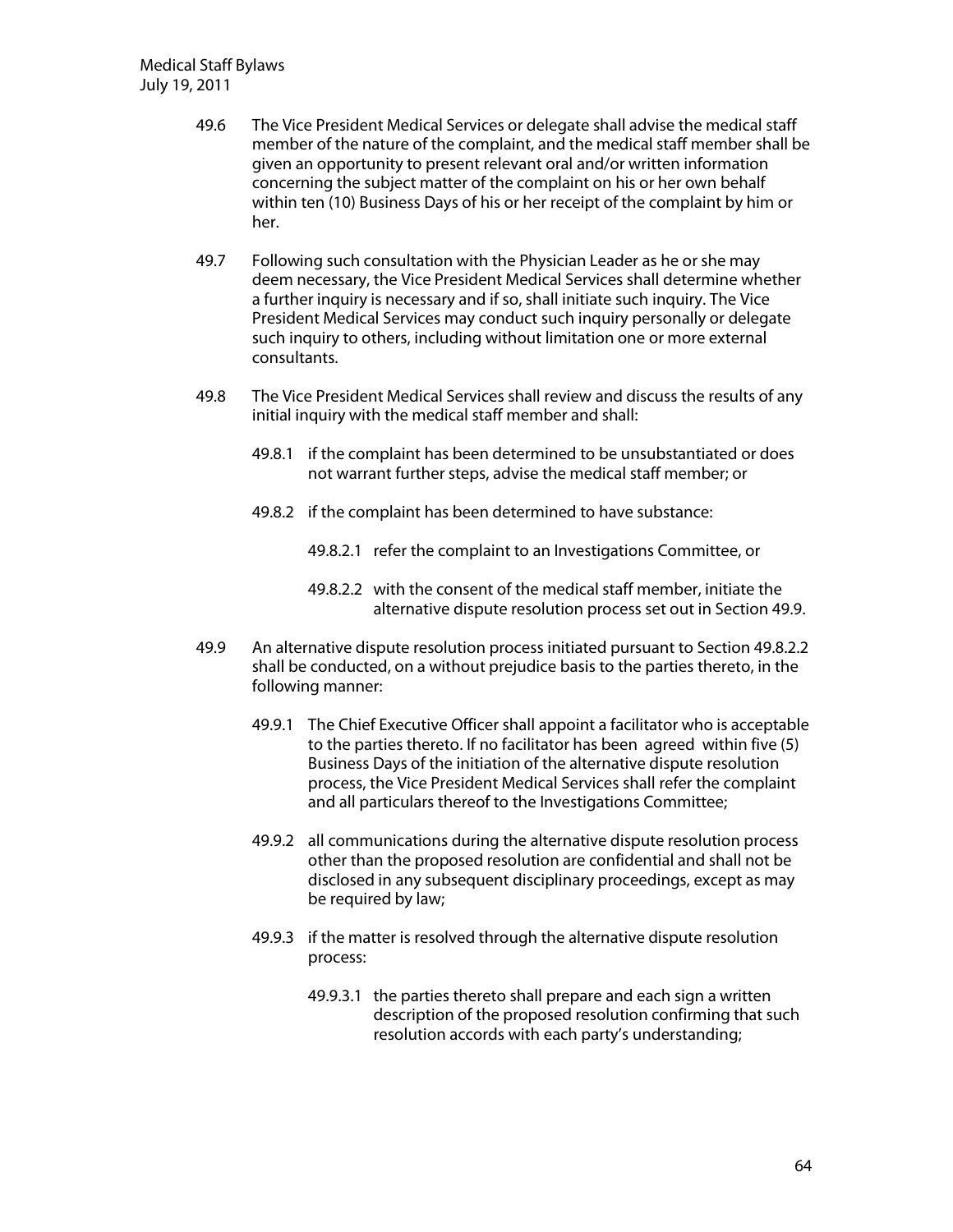- 49.9.3.2 the proposed resolution shall be submitted to the Chief Executive Officer for consideration in consultation with the Vice President Medical Services; and
- 49.9.3.3 if the proposed resolution is approved by the Chief Executive Officer, the approved resolution may be disclosed in any subsequent disciplinary proceeding; and
- 49.9.4 The facilitator shall use all reasonable efforts to ensure that the alternative dispute resolution process is completed, and all required notifications given, in an expeditious manner.
- 49.10 In the event that:
	- 49.10.1 the matter is not resolved through the alternative dispute resolution process; or
	- 49.10.2 the proposed resolution reached in the alternative dispute resolution process is not approved by the Chief Executive Officer, then the Vice President Medical Services shall refer the complaint and all particulars thereof to an Investigations Committee;
- 49.11 The Vice President Medical Services shall advise the College in the event that the alternate dispute resolution process results in any one of more of the following:
	- 49.11.1 the medical staff member's privileges being modified, suspended or revoked; or
	- 49.11.2 the member's medical staff category being modified; or
	- 49.11.3 the member's medical staff appointment being suspended or terminated.
- 49.12 Notwithstanding any provision of Sections 49.3 to 49.9 inclusive, in the event that the Vice President Medical Services or delegate has confirmed an immediate suspension of the medical staff member's appointment or privileges in accordance with Section 56, the complaint shall be referred directly to an Investigations Committee.
- 49.13 The Vice President Medical Services shall advise the Physician Leader and the Appropriate Referral Centre / Rural Medical Advisory Committee Chair of the resolution reached pursuant to Section 49.8 or of a referral made pursuant to Sections 49.9 or 49.11.

### **50. Com position ofthe Investigations Com m ittee**

50.1 For the purposes of this Part, the Investigations Committee shall be composed of three or more members that will facilitate a majority vote, at least one of whom shall be appointed by the Chair of the appropriate Referral Centre / Rural Medical Advisory Committee, at least one of whom shall be appointed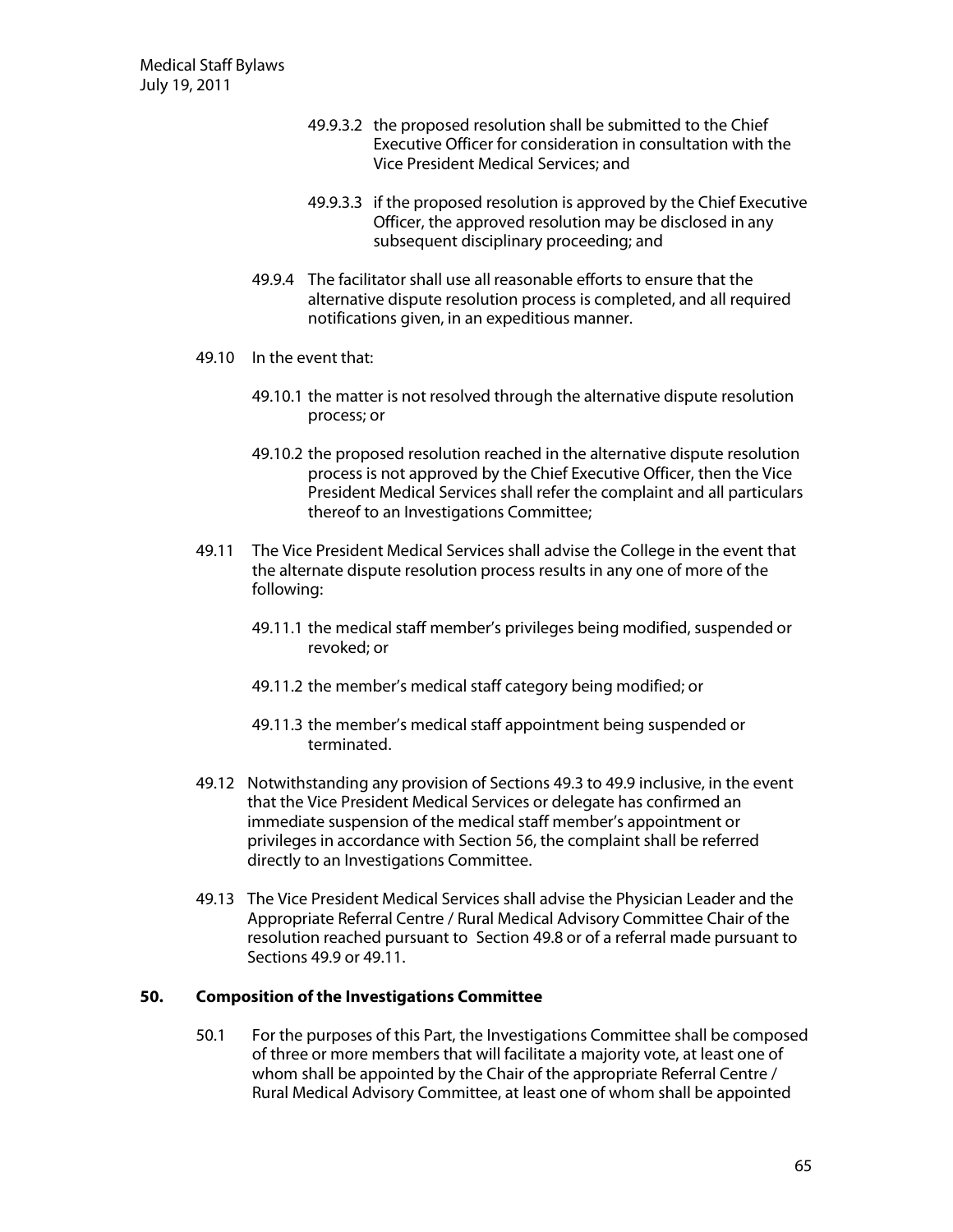by the Chief Executive Officer, and at least one member of medical staff acceptable to both the Vice President and the medical staff member. The Investigations Committee shall select by majority vote a member of the Investigations Committee to act as chair.

- 50.2 In the event that a complaint is referred to an Investigations Committee respecting a member who is the Chair of a Referral Centre or Rural Medical Advisory Committee, the Vice President Medical Services may appoint that member's delegate to the Investigations Committee.
- 50.3 No person who participated in the alternative dispute resolution process or in the presentation or support of a complaint or who conducted an immediate suspension shall be eligible for membership on an Investigations Committee.
- 50.4 In the event that the Vice President Medical Services and the medical staff member cannot reach agreement upon any aspect of the composition of the Investigations Committee within five (5) Business Days of the referral pursuant to Section 49.9 or 49.11, then the Chief Executive Officer, in consultation with a relevant physician leader, shall appoint a sole arbitrator to determine the issue, and the determination of the arbitrator shall be final and binding upon the Vice President Medical Services and the medical staff member.
- 50.5 Any member of the Investigations Committee who resigns from his or her office prior to the conclusion of the Committee's mandate hereunder may continue to be a member of the Investigations Committee, but only for the purposes of completing the mandate. No additional member may be added to the Investigations Committee upon commencement of its mandate.
- 50.6 If the nature of the complaint raises issues of quality assurance, then an Investigations Committee constituted pursuant to these Bylaws shall conduct its inquiries, deliberations, reports and communications in a confidential manner, and a Committee so constituted shall constitute a "Quality Assurance" Committee" within the meaning of the Evidence Act, as from time to time amended.

### **51. Referralto Investigations Com m ittee**

- 51.1 In the event that the Vice President Medical Services refers a complaint to an Investigations Committee, the Vice President Medical Services shall forthwith notify the medical staff member in writing of such referral.
- 51.2 The Vice President Medical Services may simultaneously refer the matter to the College, for the purposes of such parallel disciplinary or other action that the College may deem appropriate.

### **52. Investigations Com m ittee Process**

52.1 At the commencement of the Investigation Committee's mandate, the chair of the Investigations Committee shall inform the medical staff member in writing that it will be investigating the complaint against the medical staff member, and setting out: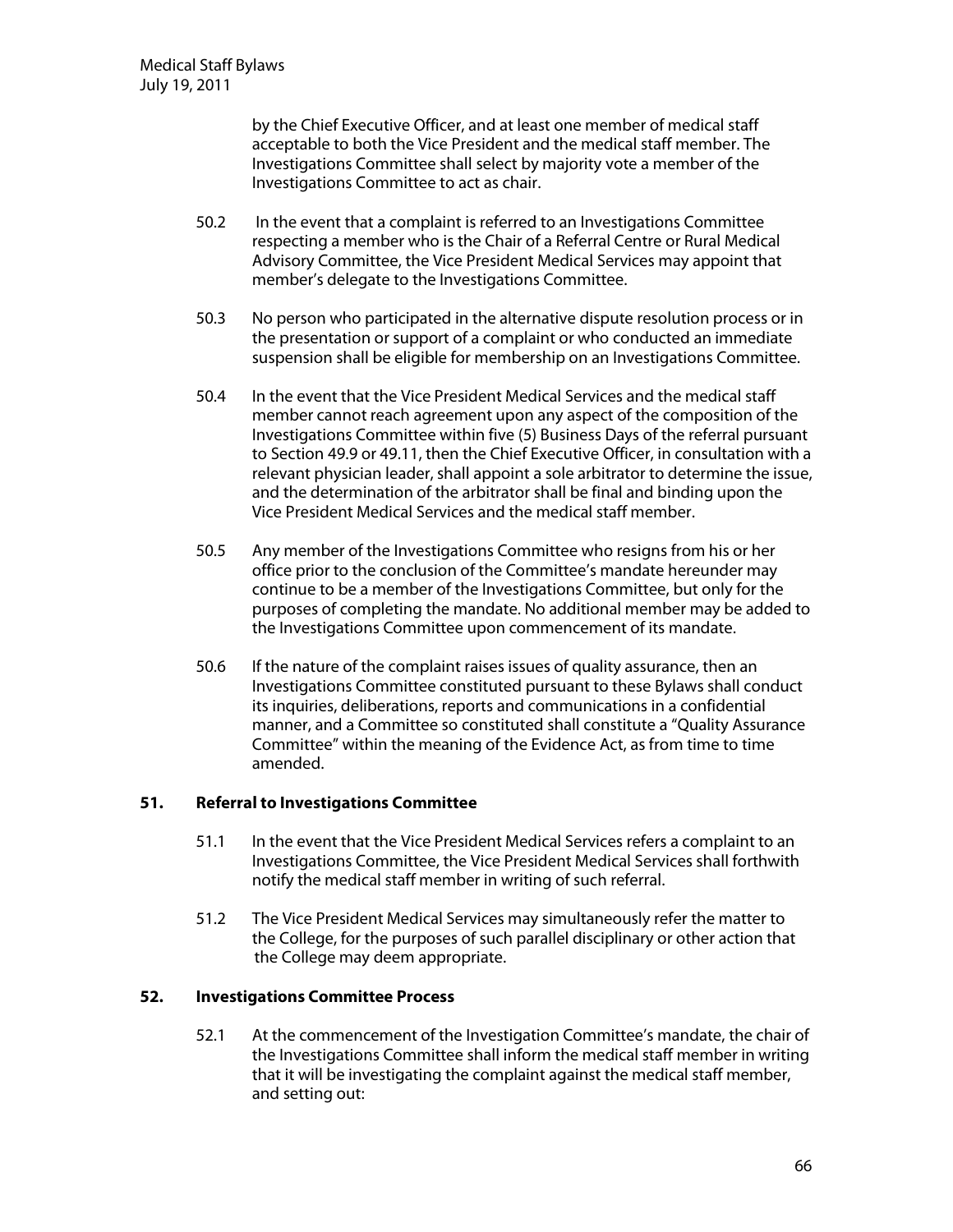- 52.1.1 the particulars of the complaint;
- 52.1.2 the time frame established by the Investigations Committee for the conduct of its deliberations;
- 52.1.3 the right of the medical staff member to meet personally with and make representations to the Investigations Committee, and to attend such meeting with a colleague or counsel;
- 52.1.4 the right of the medical staff member to examine any written information or report provided or obtained in relation to the complaint;
- 52.1.5 the right of the member to respond to any oral information or report provided or obtained in relation to the complaint; and
- 52.1.6 that if the medical staff member does not wish to meet with the Investigations Committee, the Investigations Committee may proceed with consideration of the complaint in his or her absence.
- 52.2 The medical staff member shall be given full opportunity to respond to each allegation contained in the complaint. The Investigations Committee may decide in its discretion whether the complainant shall be afforded an opportunity to present additional oral or written information concerning the subject matter of the complaint.
- 52.3 The Investigation Committee may decide in its discretion to have its own legal counsel.

### **53. Investigations Com m ittee Report**

- 53.1 The Investigations Committee shall, within twenty (20) Business Days following completion of its deliberations, prepare and deliver a report of its findings and recommendations to the medical staff member, the Vice President Medical Services and the Chief Executive Officer. In the event that any member of the Investigations Committee disagrees with the report in any respect, he or she shall within the same time frame deliver to the medical staff member, the Vice President Medical Services and the Chief Executive Officer a report setting out all areas of disagreement with such findings and recommendations.
- 53.2 The Investigations Committee's report respecting the medical staff member shall include one or more of the following recommendations:
	- 53.2.1 that no disciplinary action is appropriate in the circumstances;
	- 53.2.2 that the medical staff member be required to undertake such other remedial measures as the Investigations Committee may determine appropriate in the circumstances to address any allegation that gave rise to the complaint;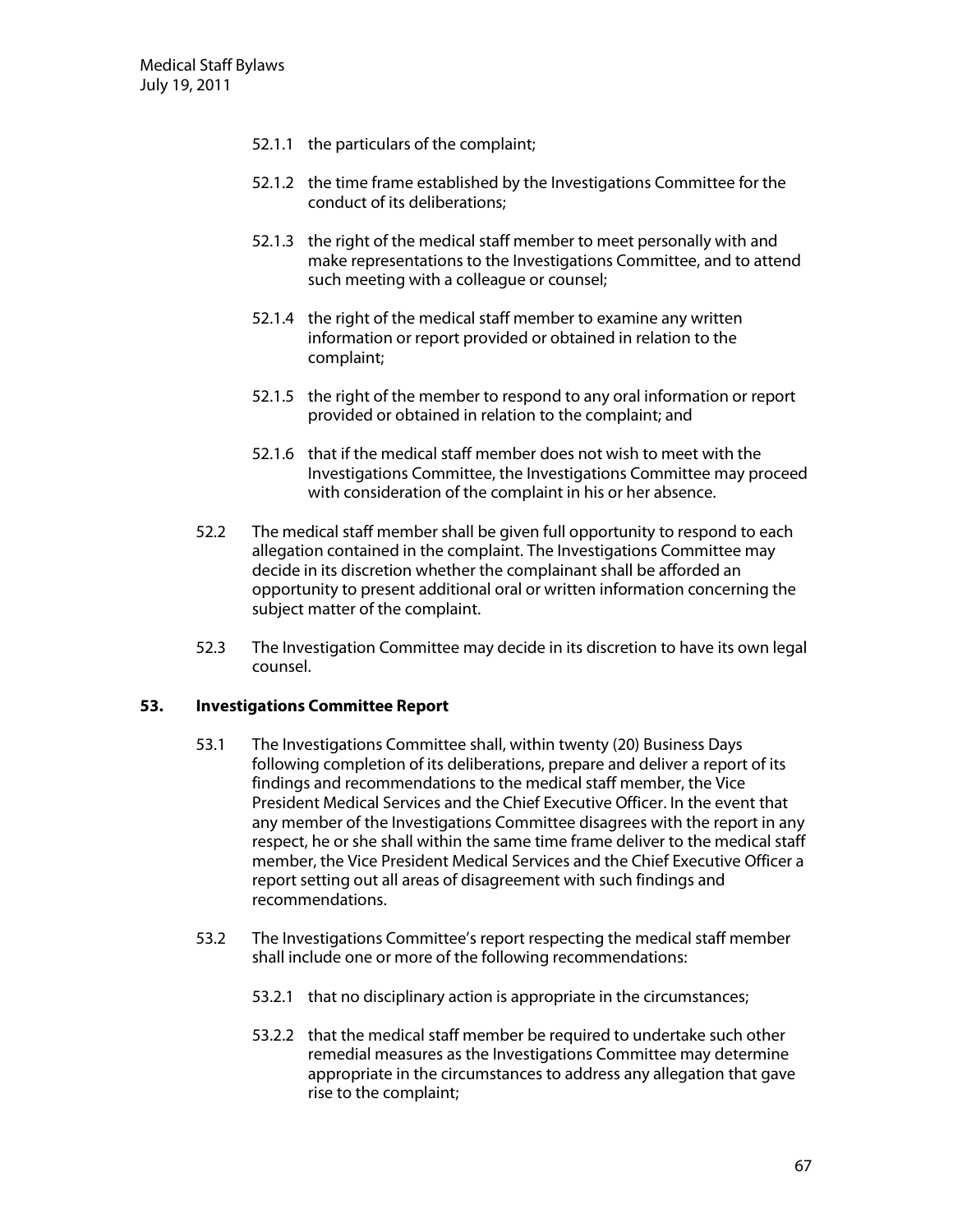- 53.2.3 that the medical staff member's privileges be modified, suspended or revoked;
- 53.2.4 that the medical staff member's medical staff category be modified;
- 53.2.5 that the medical staff member's medical staff appointment be modified, suspended or terminated; or
- 53.2.6 such other action as the Investigations Committee may determine appropriate in the circumstances.

### **54. ChiefExecutive O fficerD ecision**

U pon consideration of the report of the Investigations Committee, the Chief Executive Officer shall, in consultation with the Vice President Medical Services, either accept the report of the Investigations Committee, with or without modification, or reject the report of the Investigations Committee and substitute therefor his or her own decision.

# **55. N otification ofChiefExecutive O fficerD ecision**

- 55.1 The Chief Executive Officer shall deliver his or her decision to the medical staff member within 20 Business Days following receipt of the Investigations Committee report.
- 55.2 The decision of the Chief Executive Officer shall include a notice advising the medical staff member that he or she may appeal the decision in accordance with the procedures set out in Part X.
- 55.3 In the event that the decision of the Chief Executive O fficer, in consultation with the Vice President Medical Services, modifies or rejects the report of the Investigations Committee, such decision shall also include his or her reasons for such modification or rejection.
- 55.4 The Chief of Staff, Chief of Service / Senior Medical Officer shall have authority, in consultation with the Vice President Medical Services, to take all appropriate remedial, corrective and preventative actions to ensure maintenance, development or improvement of any quality of care standards arising out of a report of the Investigations Committee, and all actions so taken by the Chief of Service / Senior Medical Officer shall be final and binding upon the medical staff member.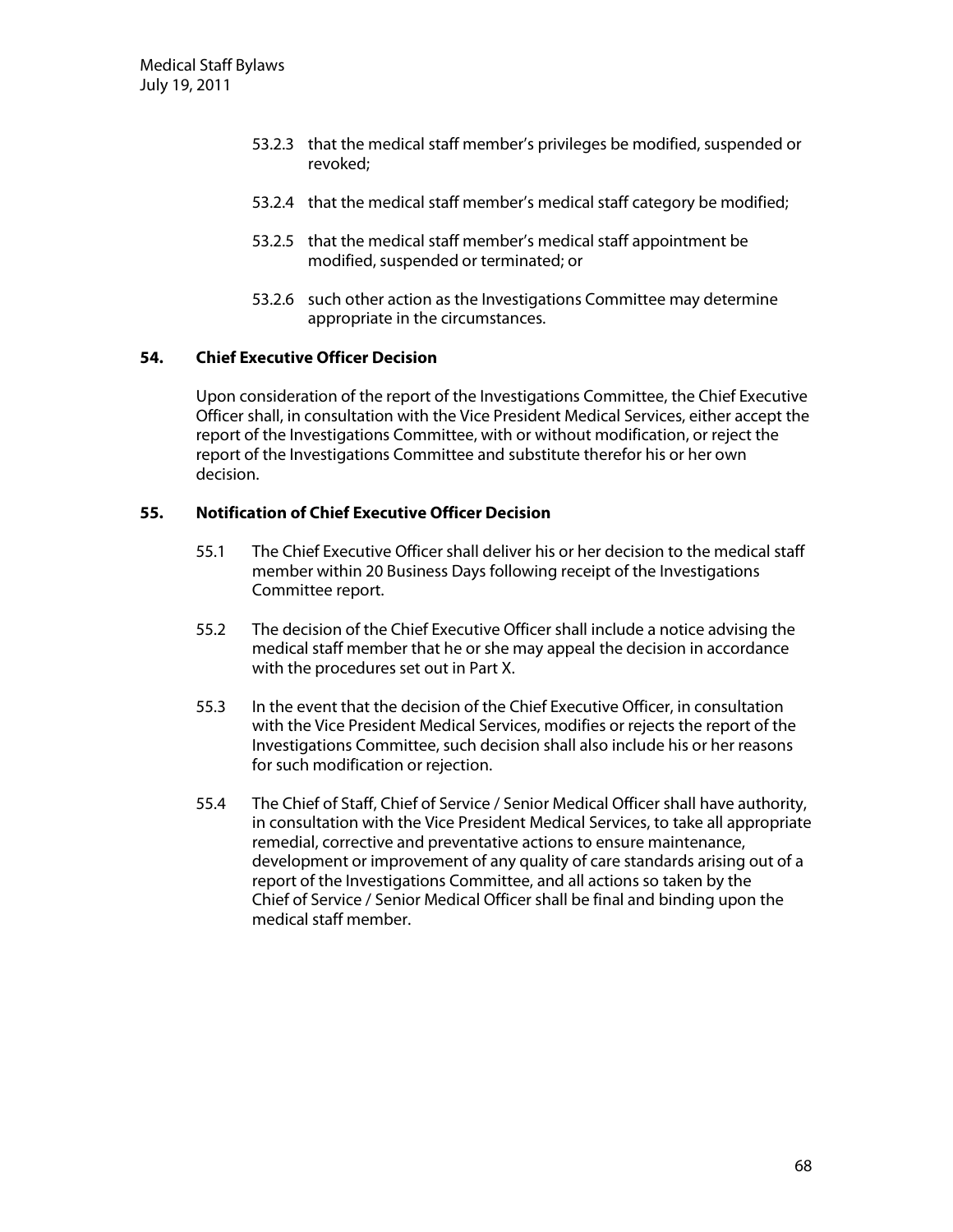# **PART IX**

# **IMMEDIATE SUSPENSION**

### **56. Im m ediate Suspension ofAppointm ent orPrivileges**

- 56.1 All medical staff members are subject to the provisions of this Part.
- 56.2 Notwithstanding anything otherwise set out in these Bylaws, and where in the opinion of the Vice President of Medical Services no less restrictive measure can be taken, the Vice President Medical Services or delegate may immediately suspend the appointment or privileges of a medical staff member, or both appointment and privileges, in circumstances where in the opinion of the Vice President Medical Services or delegate,
	- 56.2.1 the conduct, performance or competence of a medical staff member, whether within or outside the Regional Health Authority, exposes, or is likely to expose, one or more patient, client, resident, staff member or employee of the Regional Health Authority or other person to harm or injury, or is, or is likely to be, detrimental to the delivery of quality patient, client or resident care provided by the Regional Health Authority; and
	- 56.2.2 immediate action must be taken to protect one or more patient, client, resident, staff member or employee of the Regional Health Authority or other person, or to avoid detriment to the delivery of quality patient, client or resident care.
- 56.3 The Vice President Medical Services or delegate shall advise the medical staff member of the suspension.
- 56.4 W ithin forty-eight (48) hours of the immediate suspension, the Vice President Medical Services or delegate who suspended the medical staff member shall provide the medical staff member with written reasons for the suspension.
- 56.5 The Vice President Medical Services or delegate shall immediately appoint another member of the active medical staff to assume responsibility for the care of all of the patients, clients or residents of the suspended medical staff member within the facilities of the Regional Health Authority as required.
- 56.6 The Vice President Medical Services or delegate shall notify the College of the suspension, without reasons.

### **57.** Confirmation or Cancellation of Suspension

57.1 The Vice President Medical Services or delegate shall, within five (5) Business Days of the coming into effect of the immediate suspension, investigate and consider the circumstances giving rise to the immediate suspension and the representations of the medical staff member, if any, and decide whether to: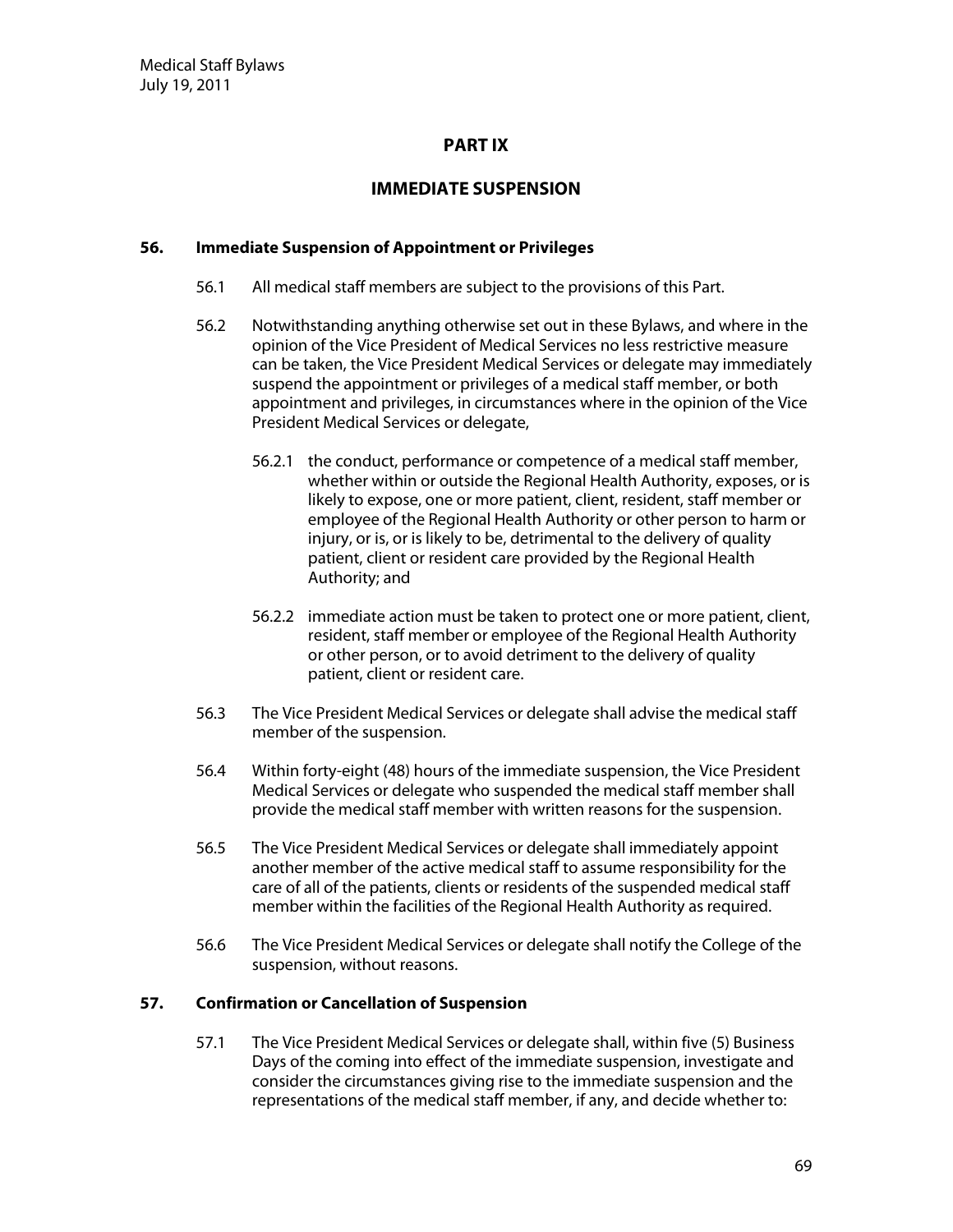- 57.1.1 cancel the immediate suspension and notify the College that suspension has been cancelled; or
- 57.1.2 extend the immediate suspension for a specified period of time or until the conclusion of a specified event; or
- 57.1.3 confirm the immediate suspension and refer the matter as a complaint to either the Peer Review Committee pursuant to Section 43 or to the Investigations Committee pursuant to Section 49.

# **58. N otification ofD ecision**

- 58.1 The Vice President Medical Services or delegate shall deliver his or her decision together with reasons to the medical staff member within five (5) Business Days following the rendering of the decision made under Section 57.
- 58.2 The decision shall include a notice advising the medical staff member that if he or she is aggrieved by the decision, the medical staff member may appeal that decision in accordance with the procedures set out in Part X.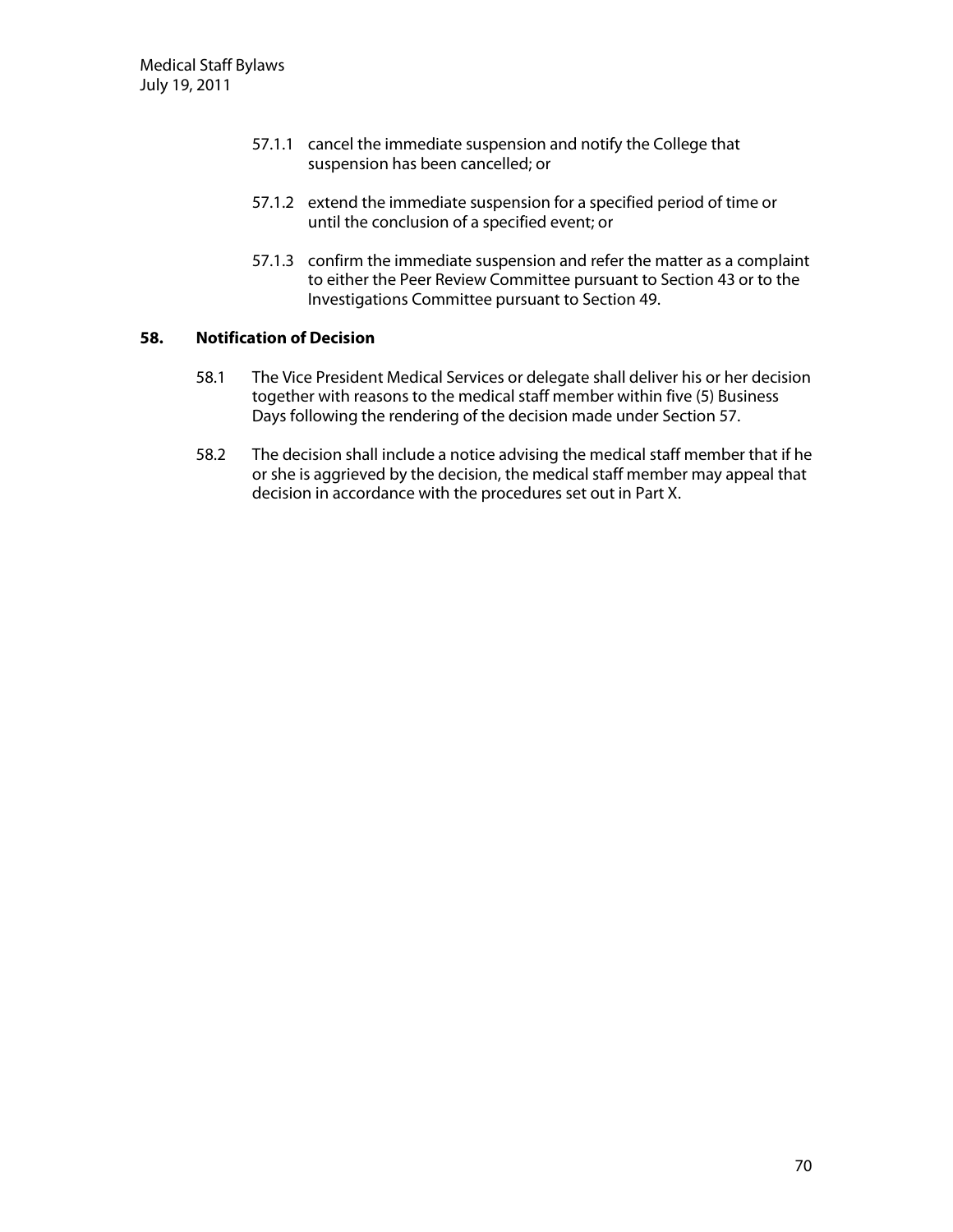# **PART X**

# **APPEALS**

### **59. G rounds forAppeal**

- 59.1 An appeal of a decision by the Chief Executive Officer may be made by a member whose appointment or privileges have been cancelled, suspended, modified, or not renewed.
- 59.2 A medical staff member may appeal:
	- 59.2.1 a decision made by the Chief Executive Officer pursuant to Section 48 or Section 55; or
	- 59.2.2 a decision made by the Vice President Medical Services or delegate pursuant to Section 57.

## **60. AppealN otice**

- 60.1 In respect of an appeal contemplated by Section 59.1, the Vice President Medical Services shall notify the member in writing of his or her right to appeal, of the procedures governing the appeal and of the right to be represented at the appeal hearing.
- 60.2 In respect of an appeal contemplated by Section 59.2.1, the notice to the member shall contain the information set out in Part VIII.
- 60.3 In respect of an appeal contemplated by Section 59.2.2, the notice to the member shall contain the information set out in Section 58.

### **61. AppealProcess**

- 61.1 The Notice of Appeal by the medical staff member must be provided in writing to the Chief Executive Officer within ten (10) days of his or her receipt of notification of the process for appeal pursuant to Section 60.
- 61.2 The appeal hearing shall be conducted within thirty (30) days of the receipt by the Chief Executive Officer of the Notice of Appeal, or within such other time as the medical staff member and the Chief Executive Officer may agree on.
- 61.3 The medical staff member may, on request, present his or her case with or without counsel at the appeal hearing before the Board or such committee of the Board as may be appointed for the purpose of hearing the appeal.
- 61.4 For the purposes of preparing for an appeal of a decision rendered under Parts VI or VII of these Bylaws, the medical staff member may, on request, review and receive copies of the recommendations of the Referral Centre / Rural Medical Advisory Committee and/or the Credentials Committee. The medical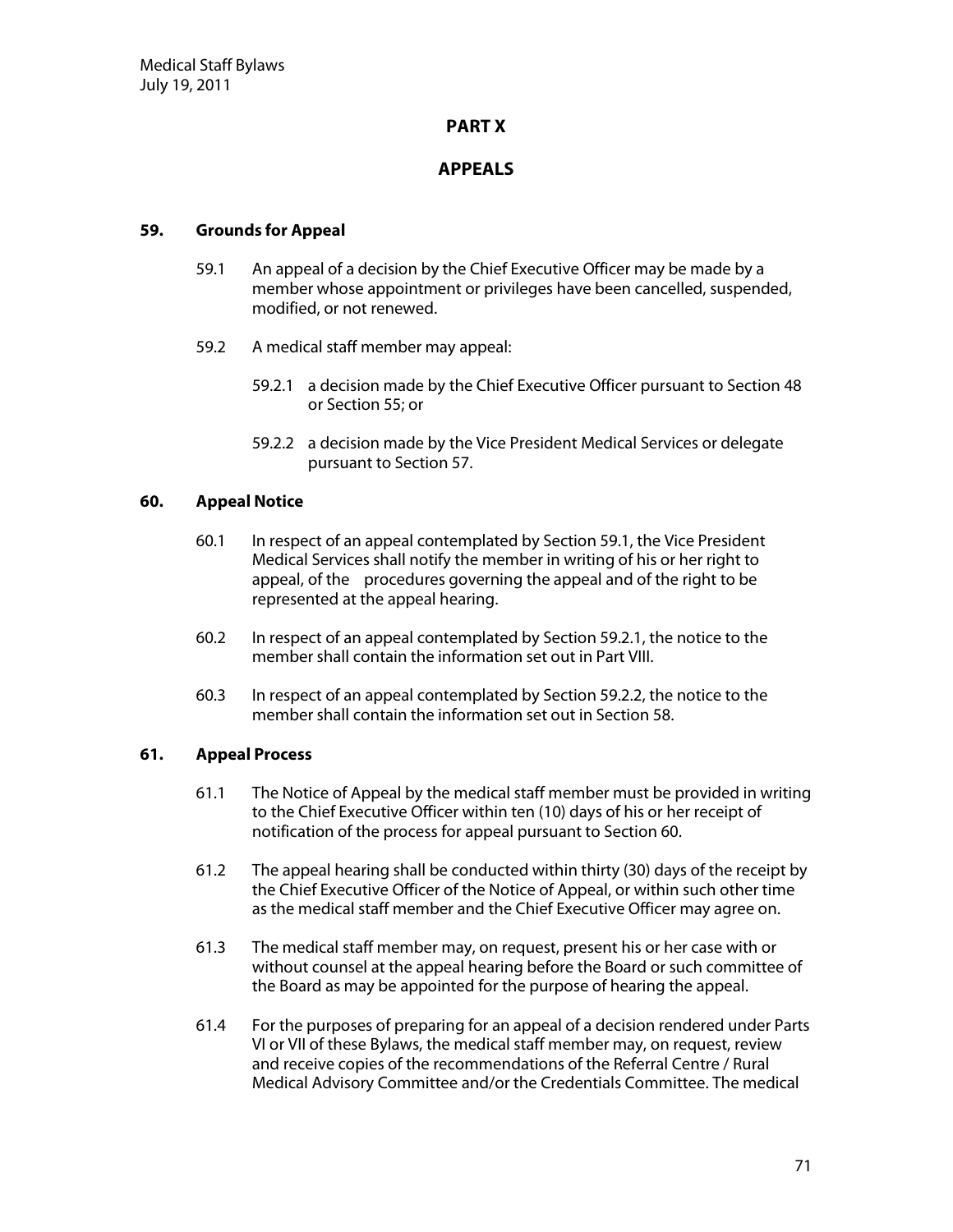staff member may be permitted to review or receive the redacted reports of the referees obtained for the purpose of assessing the medical staff member.

- 61.5 At the appeal hearing of a decision rendered under Parts VI or VII of these Bylaws, the Board or if a subcommittee of the Board is appointed for that purpose, that subcommittee may invite representatives from the Referral Centre / Rural Medical Advisory Committee and/ or another relevant committee or the delegated representatives from such committees to present the position of these committees.
- 61.6 At the appeal hearing of a decision rendered under Parts VIII of these Bylaws, the Board or if a subcommittee of the Board is appointed for that purpose, that subcommittee may invite the complainant, if any, to present his or her position.
- 61.7 A majority decision of the Board or such Committee of the Board as appointed for the purpose of hearing the appeal shall be final and binding.

## **62. AppealD ecision**

- 62.1 After completion of the appeal hearing, the Board, or if a committee of the Board is appointed, then that committee, shall within thirty (30) days of such hearing render and deliver to the appellant a decision in the matter, which decision shall be final and not be subject to further appeal or other review.
- 62.2 The Board or committee of the Board shall ensure that a copy of the decision and written reasons is provided to the CEO , the Vice President Medical Services and the appropriate Referral Centre / Rural Medical Advisory Committee within five (5) business days after rendering the decision.
- 62.3 Appointments and privileges reduced, suspended, modified, cancelled or terminated during the term of appointment shall remain reduced, suspended, modified, cancelled or terminated until the Board or committee of the Board reaches a final decision in the appeal.

### **63. LegalRecourse**

Nothing in these Bylaws limits or restricts any other remedy, if any, available to a person at law.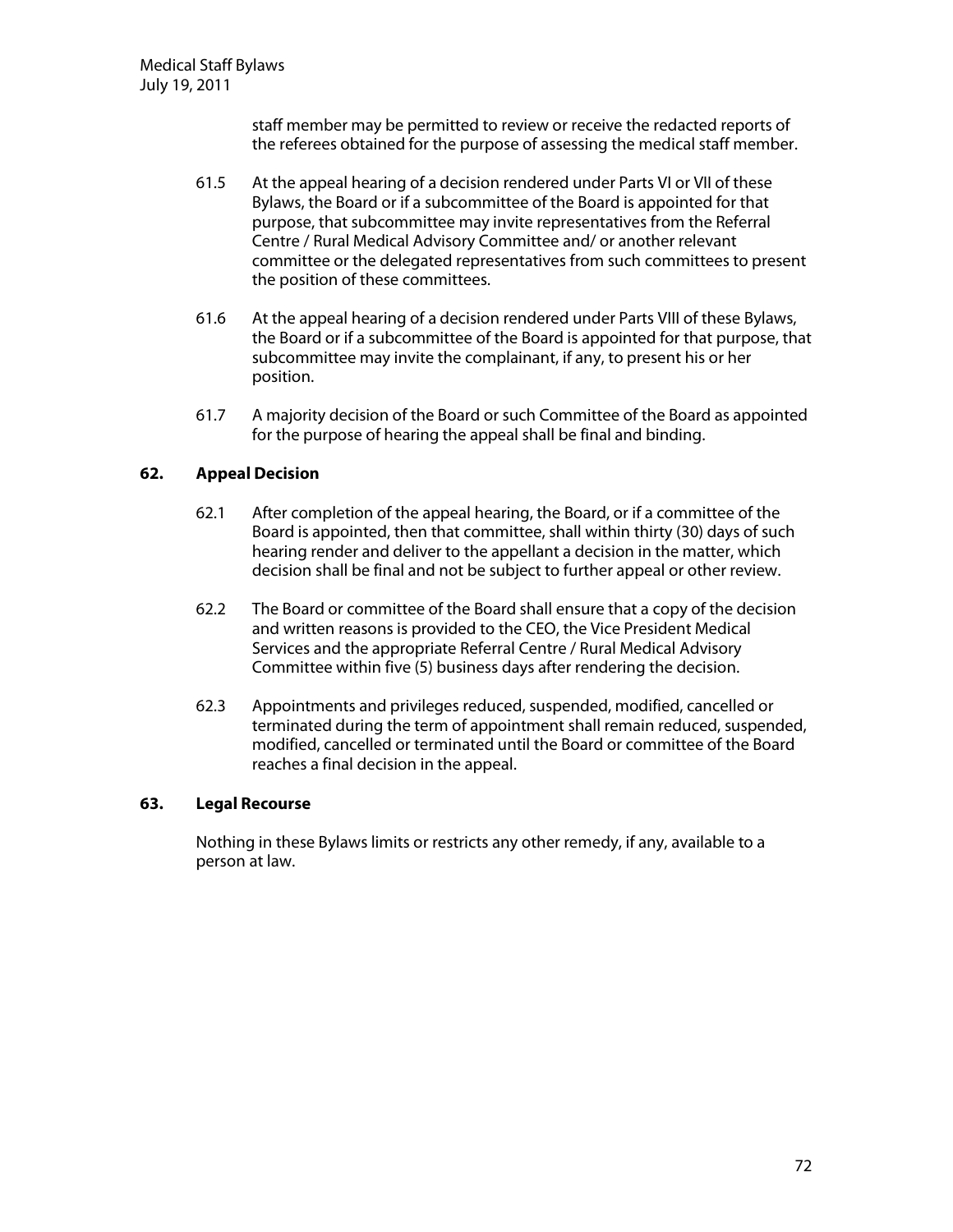#### **PART XI**

# **G EN ERAL PRO CED U RES**

#### **64.** Requirement to Provide Information

- 64.1 The Chief Executive Officer, Vice President Medical Services or Physician Leader may, at any time, request information and explanations from a medical staff member relating to or arising out of any matter contained in these Bylaws.
- 64.2 U pon receipt of a written request pursuant to Section 64.1, a medical staff member shall:
	- 64.2.1 respond to the request in writing by providing the information or explanation requested, to the best of the medical staff member's ability to do so;
	- 64.2.2 provide originals or certified copies of documents requested, if originals are requested, or legible copies of documents if copies are requested; and
	- 64.2.3 provide a printed or electronic record if the requested information or documents are stored in an electronic computer storage form or similar form.
- 64.3 A medical staff member shall provide the requested information within fourteen (14) days of receipt of the request, or such additional time as the Chief Executive Officer, Vice President Medical Services or a department head may grant for the response.

# **65.** Conflict of Interest

- 65.1 Any medical staff member who has a conflict of interest or possible conflict of interest shall disclose such conflict to the Vice President Medical Services at the earliest opportunity where that medical staff member is involved:
	- 65.1.1 in making recommendations to Chief Executive Officer on any matter; or
	- 65.1.2 in considering or recommending any applicant for appointment, reappointment, privileges or discipline.
- 65.2 The Vice President Medical Services, in keeping with applicable law, policies and procedures of the Regional Health Authority regarding conflict of interest and bias, shall determine whether the medical staff member has a conflict of interest and outline what, if any, involvement in the discussion and voting the medical staff member may have concerning the issue with respect to which the conflict exists.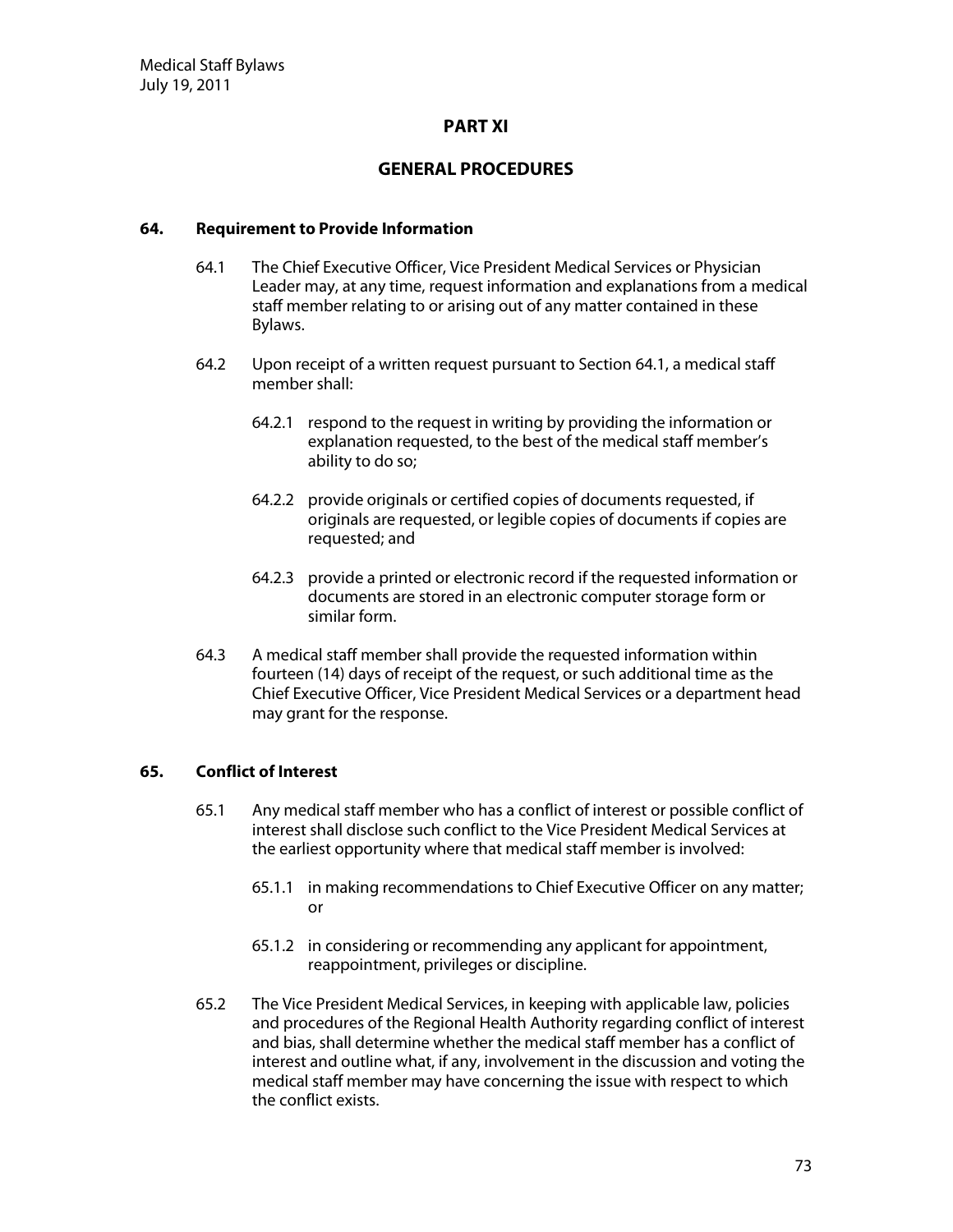#### **66. Bias**

In all proceedings before the Chief Executive Officer or the Vice President Medical Services according to these Bylaws, he or she shall not have taken part in any discussion or review of the subject matter of the investigation, other than reviewing written submissions, if any, made under Section 43.1, 43.2 or 49.1, 49.2, before the investigation takes place and shall not directly or indirectly communicate on the subject matter of the investigation with anyone involved in the investigation before the investigation takes place.

The Chief Executive Officer or the Vice President Medical Services shall not have any personal or professional interest, directly or indirectly, in the outcome of the proceedings.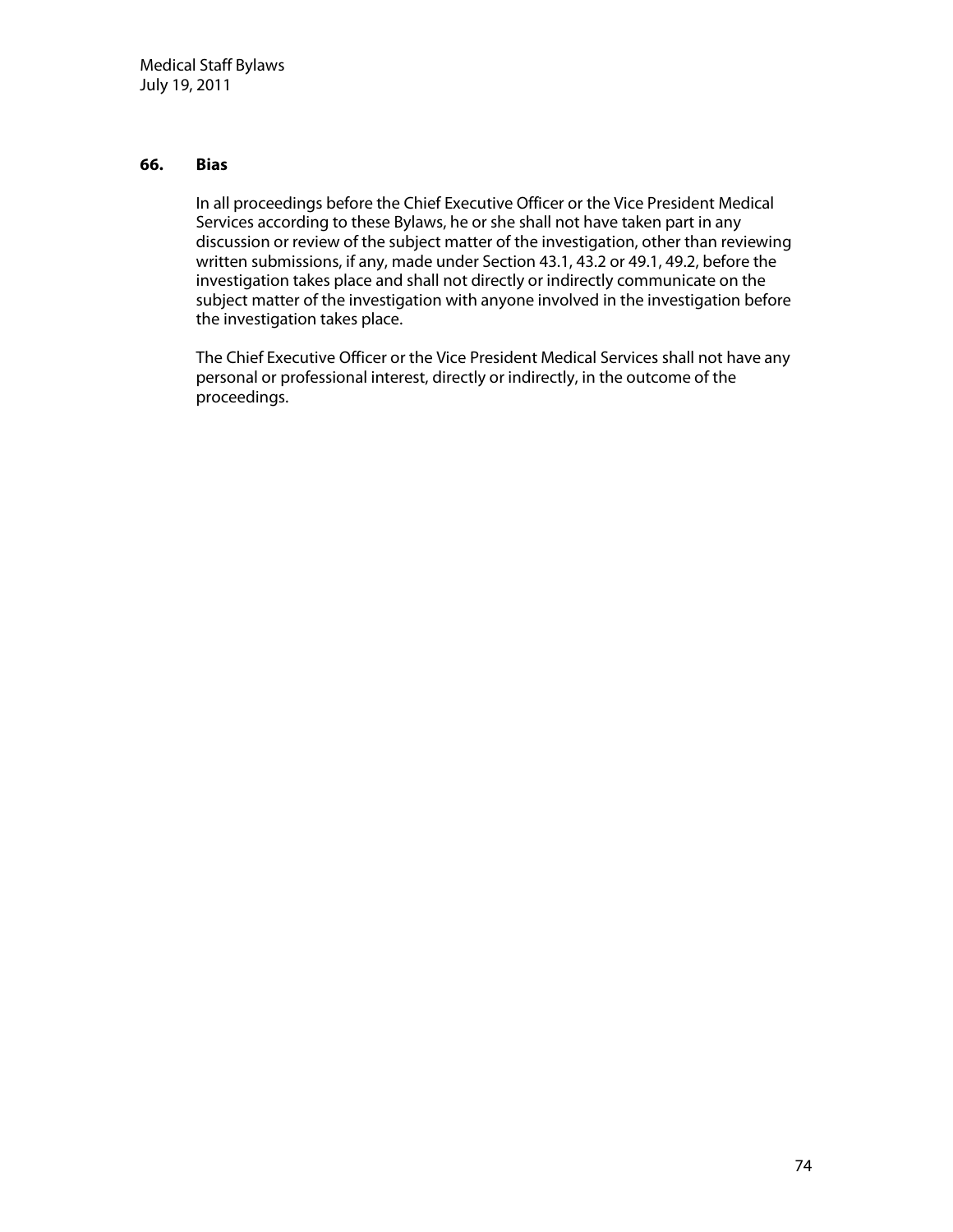# **PART XII**

## **AM EN D M EN TS**

#### **67. Am endm ents**

- 67.1 Amendments to these bylaws may be proposed by:
	- 67.1.1 the two Referral Centre Medical Advisory Committees, the Rural Medical Advisory Committee and the Regional Medical Advisory Committee;
	- 67.1.2 the Vice President Medical Services;
	- 67.1.3 the Medical Staff Association Presidents (2 Referral Centres, 1 Rural);
	- 67.1.4 the Chief Executive Officer.
- 67.2 An amendment proposed pursuant to Section 67.1.2, 67.1.3 or 67.1.4 shall be presented to the two referral centre Medical Advisory Committees and the Rural Medical Advisory Committee for deliberation and consideration. Once voted by the aforementioned committees, the Chairpersons, or their delegates, shall provide in writing a summary of their recommendations and the reasons for their agreement or disagreement to the Chief Executive Officer within a period of 60 days.
- 67.3 The Health Authority Chief Executive Officer shall consider modifications to the bylaws in consultation with the Vice President Medical Services and the recommendations of the Medical Advisory Committee pursuant to 67.2. If consensus is not achievable within 90 days, then the matter will be brought forward to the Board and the dissenting party(ies) will be offered an opportunity to make representations to the Board.
- 67.4 N othing contained herein shall be deemed to restrain or limit the authority of the Board to propose, make or amend these Bylaws.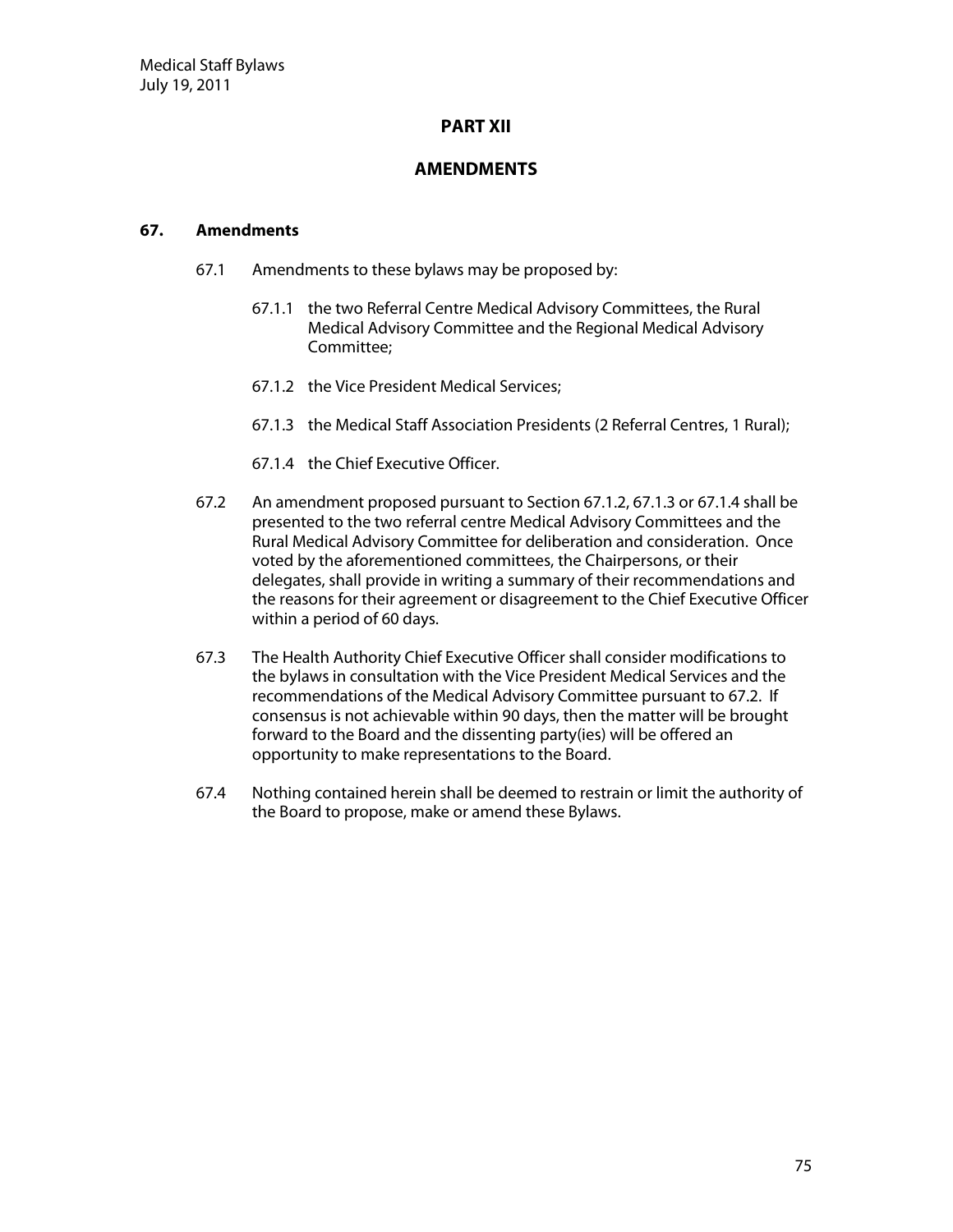#### **PART XIII**

# **AD O PTIO N AN D APPRO VAL**

#### **68. Adoption ofBylaw s**

These bylaws respecting medical staff of the Central Regional Health Authority are adopted and shall replace any Medical Staff Bylaw previously enacted by the Regional Health Authority or its predecessor organization(s).

#### **69. TransitionalProvisions Required**

- 69.1 The replacement of a Medical Staff Bylaw does not:
	- 69.1.1 affect the previous operation of the replaced Bylaw or anything done or permitted according to it;
	- 69.1.2 affect a right or obligation acquired under the replaced Bylaw; prevent or affect any investigation or disciplinary proceedings, and any investigation or proceeding may be continued and enforced and any penalty or sanction imposed as if the Bylaw had not been replaced.

#### **70. Approval**

AD OP TED by the Central Regional Health Authority the day of  $\qquad \qquad$ 2011

\_\_\_\_\_\_\_\_\_\_\_\_\_\_\_\_\_\_\_\_\_\_\_\_\_\_\_\_\_\_\_\_\_\_\_\_\_\_ Chairperson, Board of Trustees

\_\_\_\_\_\_\_\_\_\_\_\_\_\_\_\_\_\_\_\_\_\_\_\_\_\_\_\_\_\_\_\_\_\_\_\_\_\_ Chief Executive Officer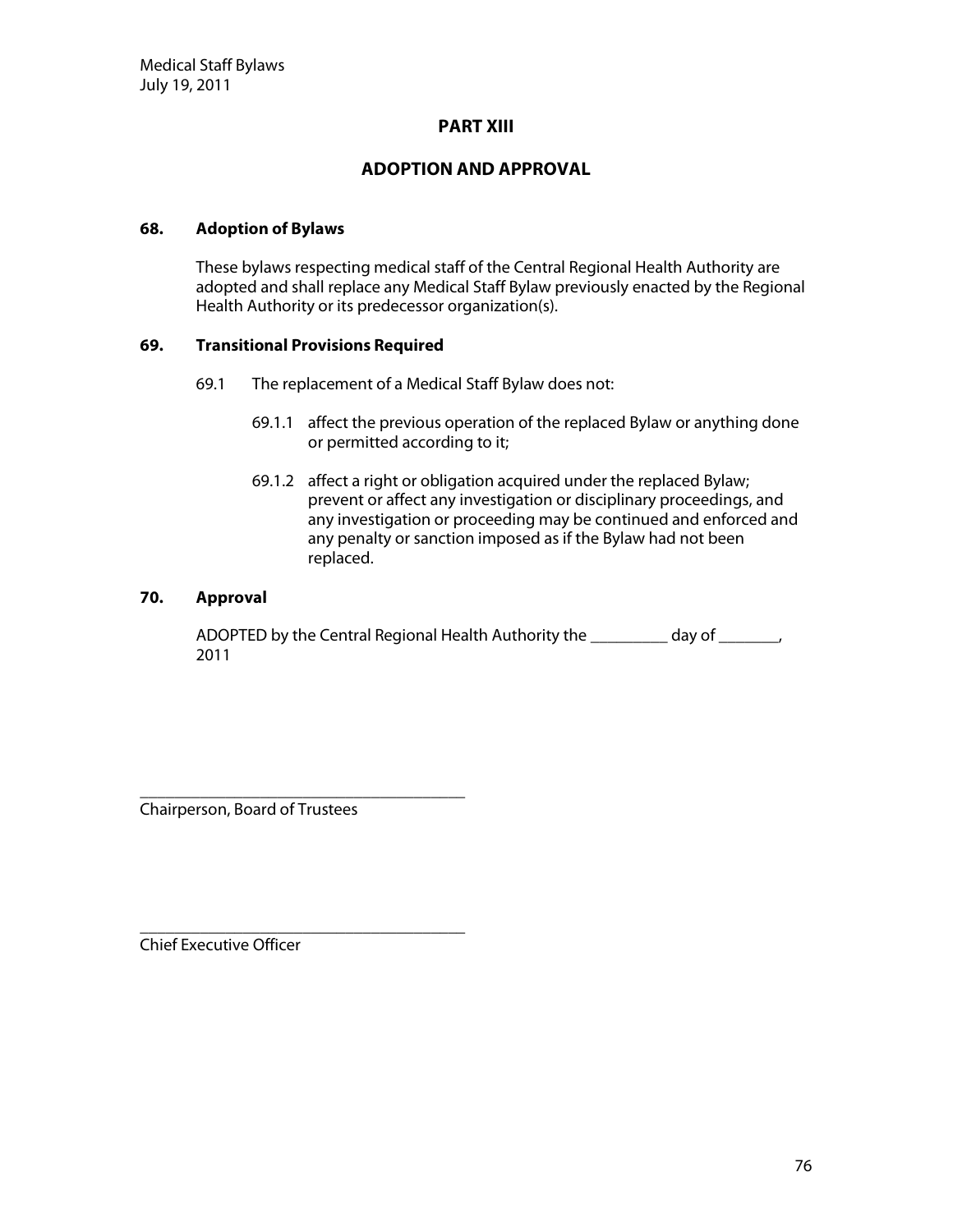# **APPEN D ICES**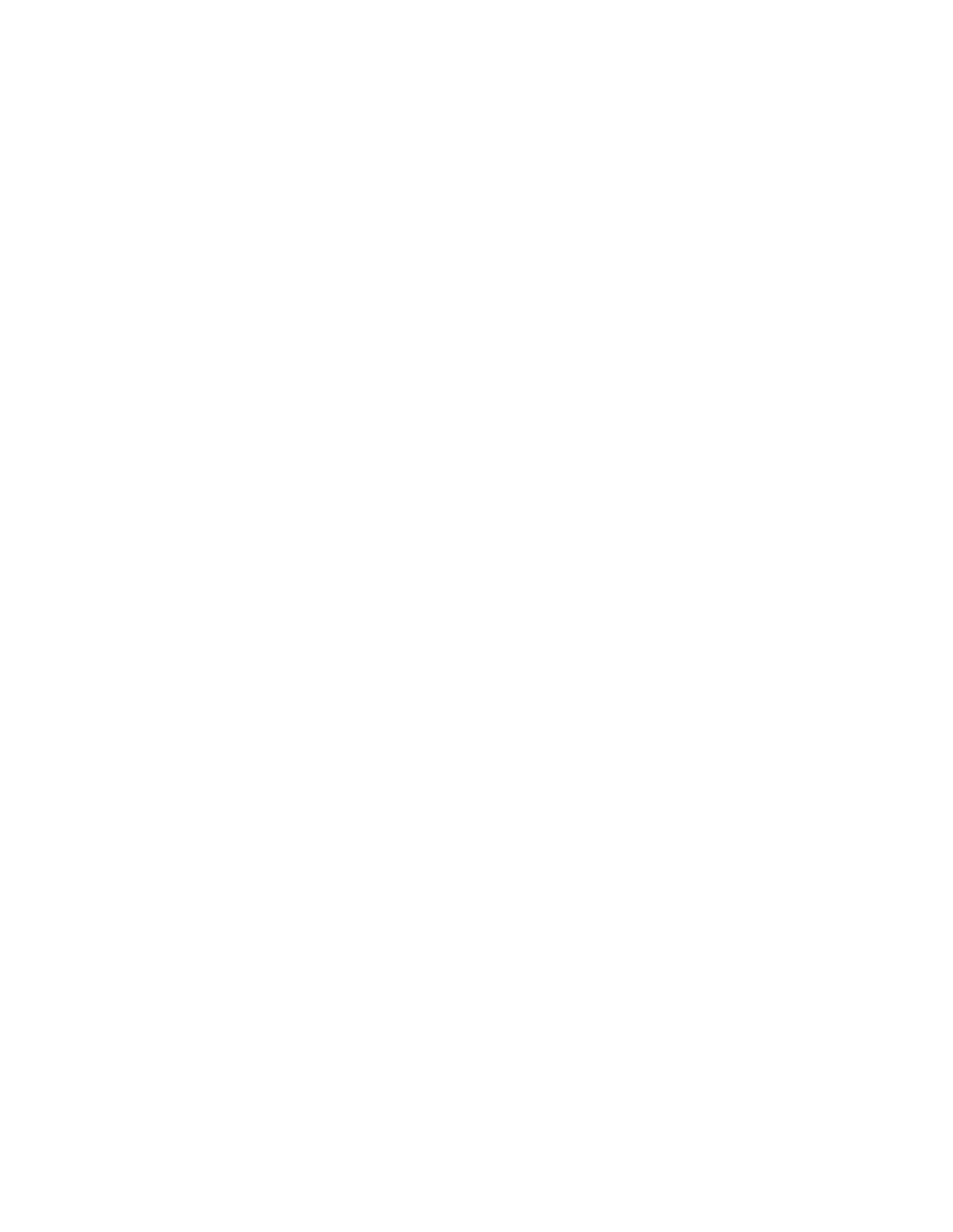Medical Staff Bylaws July 19, 2011

#### **Appendix A**

## **Regional Medical Advisory Committee**

The composition of the Regional Medical Advisory Committee shall be:

- 1. Independent Chairperson, who shall be a physician
- 2. The Chairperson of each Medical Advisory Committee:
	- 2.1 JPMRHC
	- 2.2 CNRHC
	- 2.3 Rural
- 3. Two Chief Operating Officers / Vice President Rural Health
	- 3.1 JPMRHC
	- 3.2 CNRHC<br>3.3 Rural
	- **Rural**
- 4. Three other physicians, one from each of the 2 Referral Centres and one from the Rural Medical Advisory Committee, as chosen by the majority of members of those Medical Advisory Committees.
- 5. Chief Executive Officer (ex officio)
- 6. Vice President Quality, Planning and Priorities (ex officio)
- 7. Vice President Medical Services (ex officio)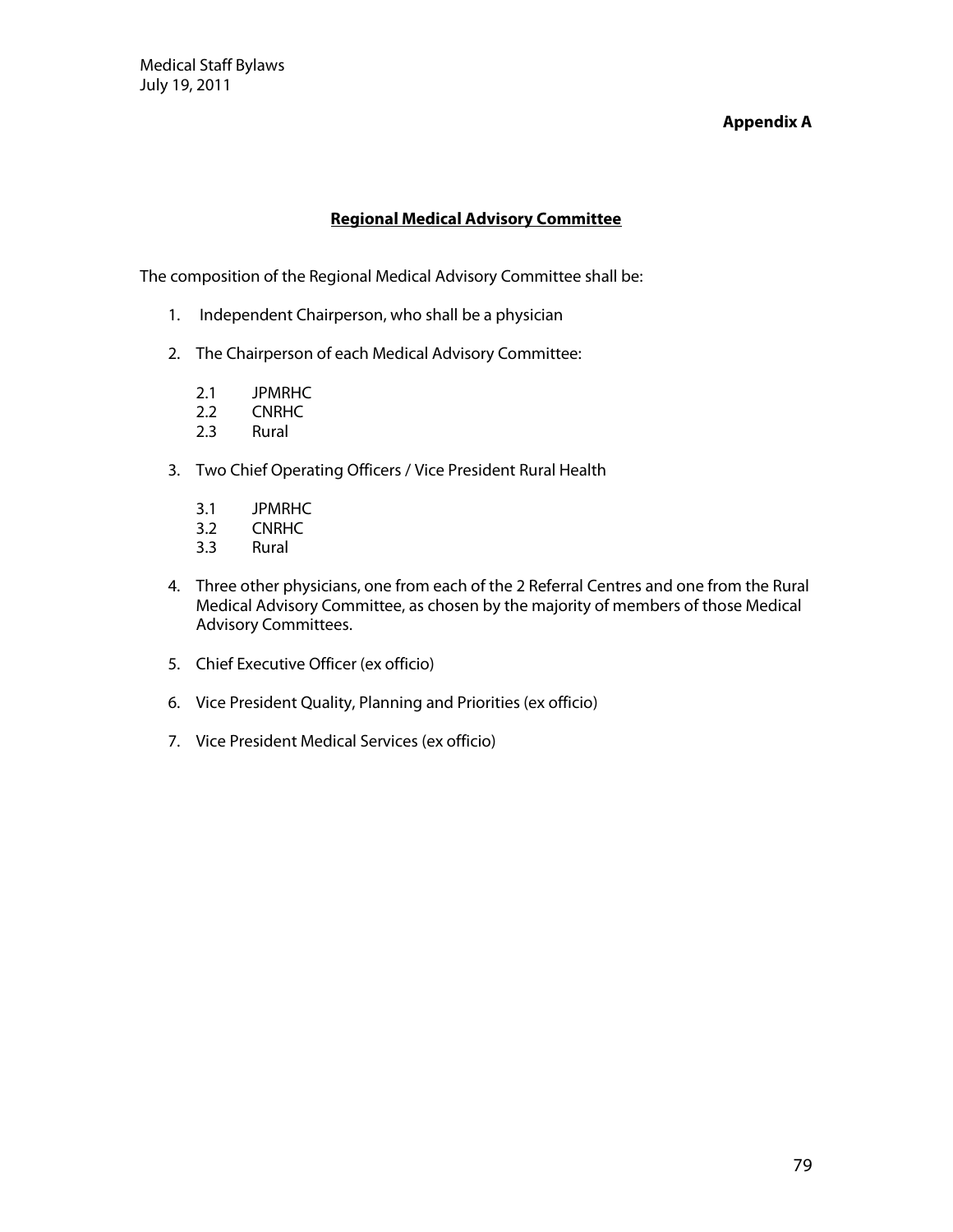# **Appendix B**

# **Referral Centre Medical Advisory Committee**

The composition of each of the two Referral Centre Medical Advisory Committees shall be:

- 1. The Chief of Staff
- 2. The Chiefs of each of the medical services/programs or service/program groupings within the Referral Centre.
- 3. Administrative representative of the nursing department.
- 4. Administrative representative of the Corporate Improvement Department.
- 5. The Chief Operating Officer as the Senior Administration representative.
- 6. President of the appropriate Medical Staff Association.
- 7. Vice President of the appropriate Medical Staff Association.
- 8. Vice President Medical Services (Ex Officio).

# **Rural Medical Advisory Committee**

The composition of the Rural Medical Advisory Committee shall be:

- 1. The Senior Medical Officer of each of the rural sites.
- 2. The Director of Health Services of each of the rural sites.
- 3. The Vice President of Rural Health as the Senior Administrative representation.
- 4. President of the Rural Medical Staff Association.
- 5. Vice President of the Rural Medical Staff Association.
- 6. Vice President Medical Services (Ex Officio)